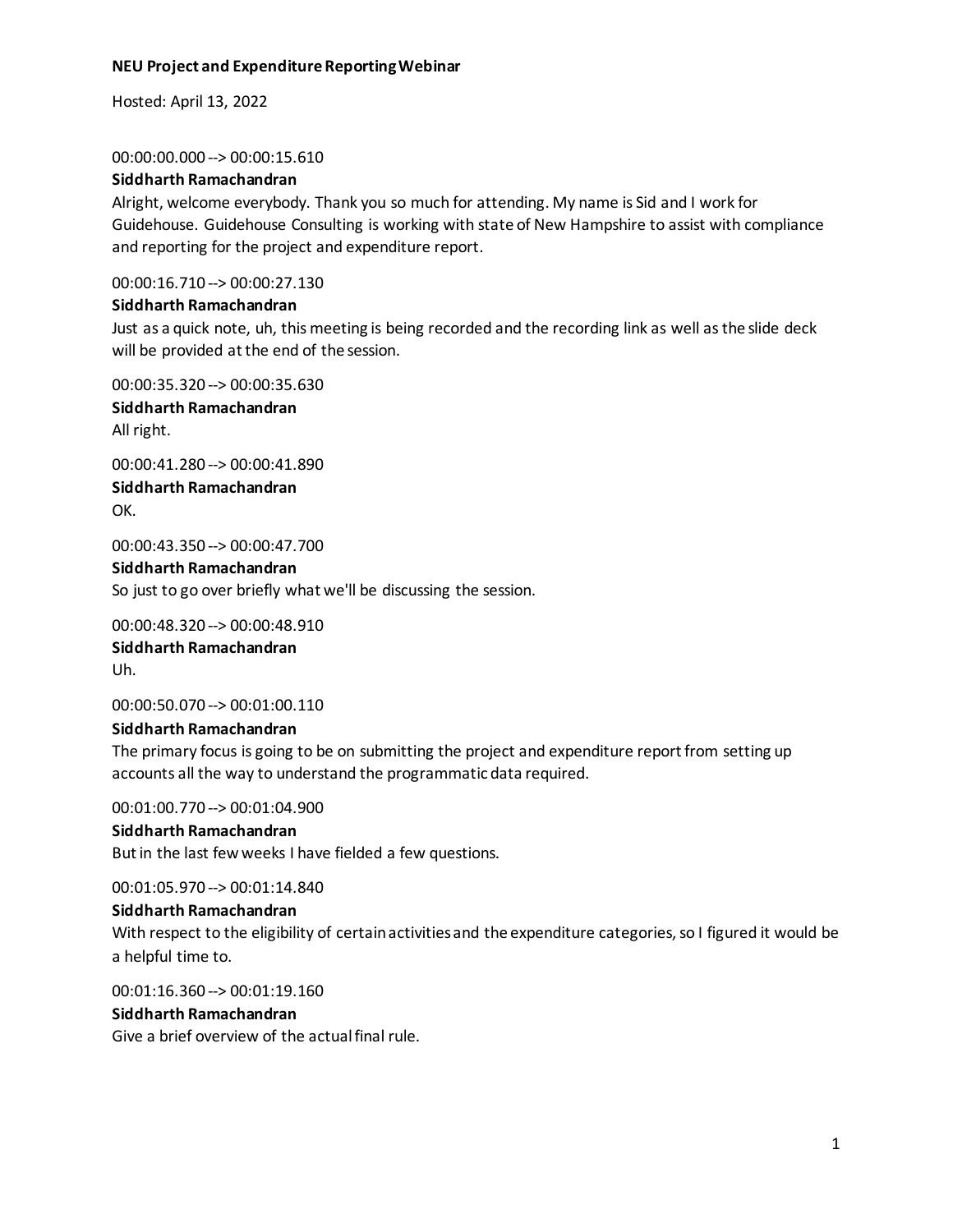Hosted: April 13, 2022

00:01:21.790 --> 00:01:25.080 **Siddharth Ramachandran** So that further ado, let's get started.

00:01:30.120 --> 00:01:30.510 **Siddharth Ramachandran** All right.

00:01:32.630 --> 00:01:40.170

**Siddharth Ramachandran** So as everyone here is aware, on January 6th, 2022, Treasury released the SLFRF final.

00:01:41.200 --> 00:01:41.790 **Siddharth Ramachandran** And.

00:01:43.030 --> 00:01:47.970

**Siddharth Ramachandran** In addition to clarifying certain eligibility and eligible uses.

00:01:49.050 --> 00:01:58.070

## **Siddharth Ramachandran**

It did something, uh, extremely important, particularly for any use, and that is it allowed a new standard allowance for revenue loss.

00:02:01.780 --> 00:02:03.260 **Siddharth Ramachandran** So what does this mean?

00:02:04.130 --> 00:02:06.340 **Siddharth Ramachandran** Previously, under the interim final rule.

00:02:07.480 --> 00:02:20.250

#### **Siddharth Ramachandran**

Applicants and recipients would have to prove that their state, Township and or or entity had lost revenue in order to qualify for expenditure categories 6.1, the provision of government services.

00:02:21.970 --> 00:02:24.590

#### **Siddharth Ramachandran**

Umm. And that required that was an elaborate formula.

00:02:25.830 --> 00:02:44.110

# **Siddharth Ramachandran**

In response to a lot of questions that Treasury was fielding, they altered this, and they allowed for a standard allowance of for recipients who received under \$10 million. And so if you are a recipient that received under \$10 million.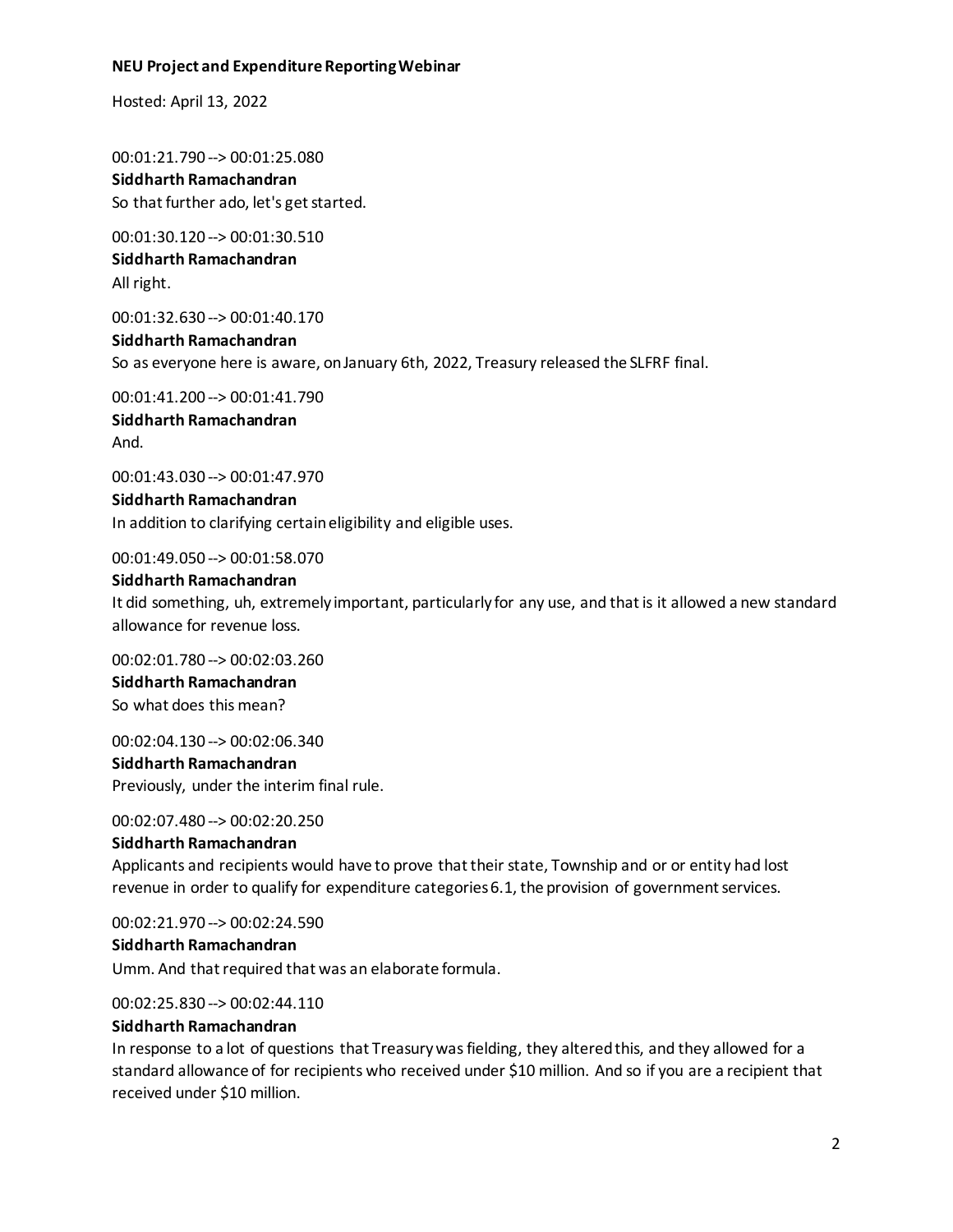Hosted: April 13, 2022

00:02:44.790 --> 00:02:56.160

#### **Siddharth Ramachandran**

You would be able to align your projects to expended expenditure category 6.1 and the provision of government services without having to calculate any revenue loss formula.

00:02:57.070 --> 00:03:07.020

#### **Siddharth Ramachandran**

In other words, you would not have to demonstrate any revenue loss in order to qualify for this, because your overall allocation was under their given threshold of \$10 million.

00:03:08.120 --> 00:03:17.530

#### **Siddharth Ramachandran**

This is extremely relevant for any use because unless there was a major clerical error, no New Hampshire and you received \$10 million.

00:03:19.240 --> 00:03:27.250

#### **Siddharth Ramachandran**

Umm, the reason that this is important is because the provision of government services EC six point is the most.

00:03:28.020 --> 00:03:30.850

#### **Siddharth Ramachandran**

Broad category out of all the other ones.

#### 00:03:32.250 --> 00:03:43.830

#### **Siddharth Ramachandran**

And so anything that's eligible under expenditure category one or two or three, four or five is eligible under expenditure category 6.1.

00:03:44.760 --> 00:04:12.050

#### **Siddharth Ramachandran**

In addition to those eligibilities, there is greater latitude, so it is important that all NEU try to align their projects to expenditure category 6.1 because there's no need to demonstrate any revenue loss and the allowability is extremely broad such that anything that was previously eligible under any of the other six categories is now eligible under expenditure category 6.

00:04:12.970 --> 00:04:23.720

#### **Siddharth Ramachandran**

And the reporting for expenditure category 6 for projects aligned with expenditure category 6.1 is extremely streamlined and I'm gonna demo. Gonna walk through that in a second.

00:04:26.830 --> 00:04:28.380 **Siddharth Ramachandran** Just to drive this point home.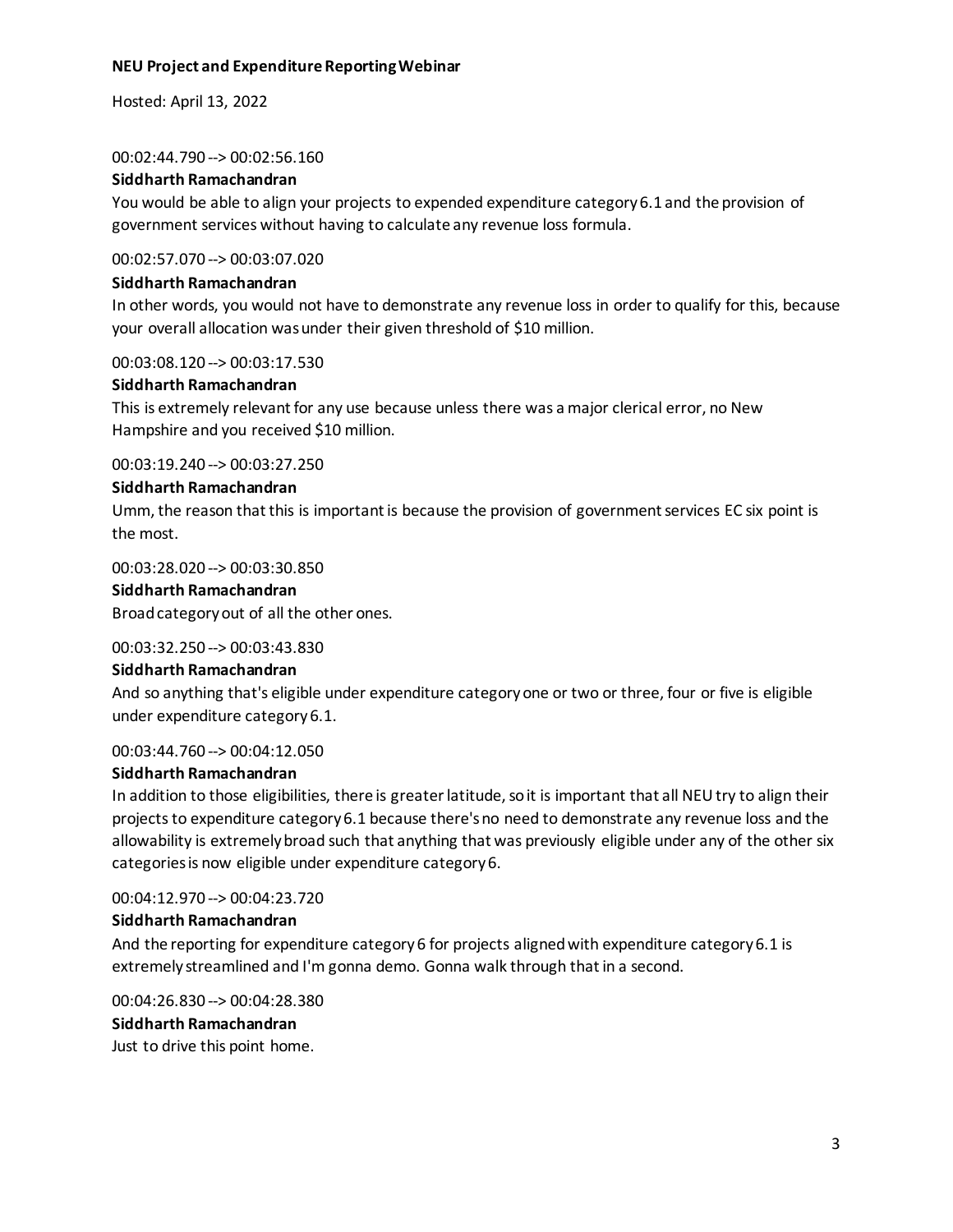Hosted: April 13, 2022

00:04:29.930 --> 00:04:30.460 **Siddharth Ramachandran** Umm.

00:04:32.000 --> 00:04:35.310 **Siddharth Ramachandran** I'm gonna give a brief example over here.

00:04:36.270 --> 00:04:37.940 **Siddharth Ramachandran** So under the interim final rule.

00:04:40.020 --> 00:04:49.350

**Siddharth Ramachandran** If you were to start a stormwater culvert project, you would previously need to align it to expenditure category 5.6, which is clean water or storm.

00:04:51.030 --> 00:04:52.640 **Siddharth Ramachandran** Under the new final rule.

00:04:53.870 --> 00:04:54.700

**Siddharth Ramachandran** You will know.

00:04:56.170 --> 00:05:04.270 **Siddharth Ramachandran** You will no longer need to align it to 5.6, you would just need to align it to 6.1.

00:05:05.780 --> 00:05:15.790

#### **Siddharth Ramachandran**

That's because of the greater allowability within expenditure category 6.1. So you would not need to assign this to the infrastructure category and try to.

00:05:16.660 --> 00:05:19.010 **Siddharth Ramachandran** Uh follow all the requisite.

00:05:19.860 --> 00:05:29.170

#### **Siddharth Ramachandran**

Uh reporting requirements for these particular for that particular category. Instead you can just align it to 6.1 and opt for a more streamlined form of reporting.

00:05:33.580 --> 00:05:35.920 **Siddharth Ramachandran** Despite the broad.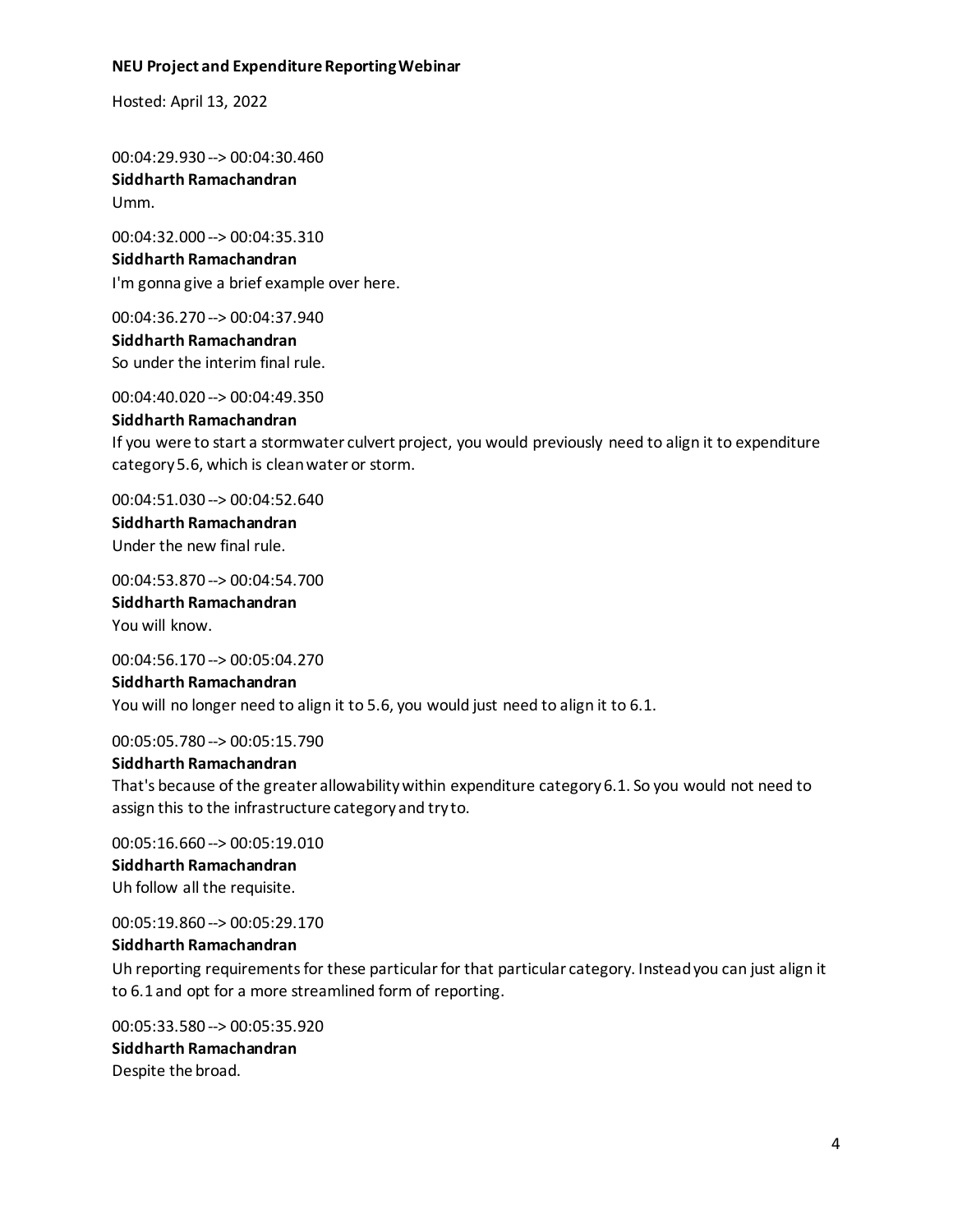Hosted: April 13, 2022

00:05:37.030 --> 00:05:40.140 **Siddharth Ramachandran** Eligibility under expenditure category 6.1.

00:05:41.120 --> 00:05:42.290 **Siddharth Ramachandran** There are still.

00:05:43.500 --> 00:05:45.940 **Siddharth Ramachandran** Prohibited uses of LFRF funds.

00:05:47.110 --> 00:05:51.070 **Siddharth Ramachandran** I'm gonna pause for a second just to confirm that any everyone else can hear.

00:05:51.670 --> 00:05:53.910 **Siddharth Ramachandran** Uh, just put it in the chat.

00:05:55.690 --> 00:05:57.570 **Siddharth Ramachandran** OK, fantastic. Thank you, Tom.

00:05:59.670 --> 00:06:00.120 **Siddharth Ramachandran** Umm.

00:06:00.950 --> 00:06:02.370 **Siddharth Ramachandran** Yeah, it may be a.

00:06:03.290 --> 00:06:03.670 **Siddharth Ramachandran** That's it.

00:06:04.630 --> 00:06:05.800 **Siddharth Ramachandran** Oh, that's interesting.

00:06:08.940 --> 00:06:10.930 **Siddharth Ramachandran** Seems like a mixed bag here.

00:06:12.410 --> 00:06:12.860 **Siddharth Ramachandran** Uh.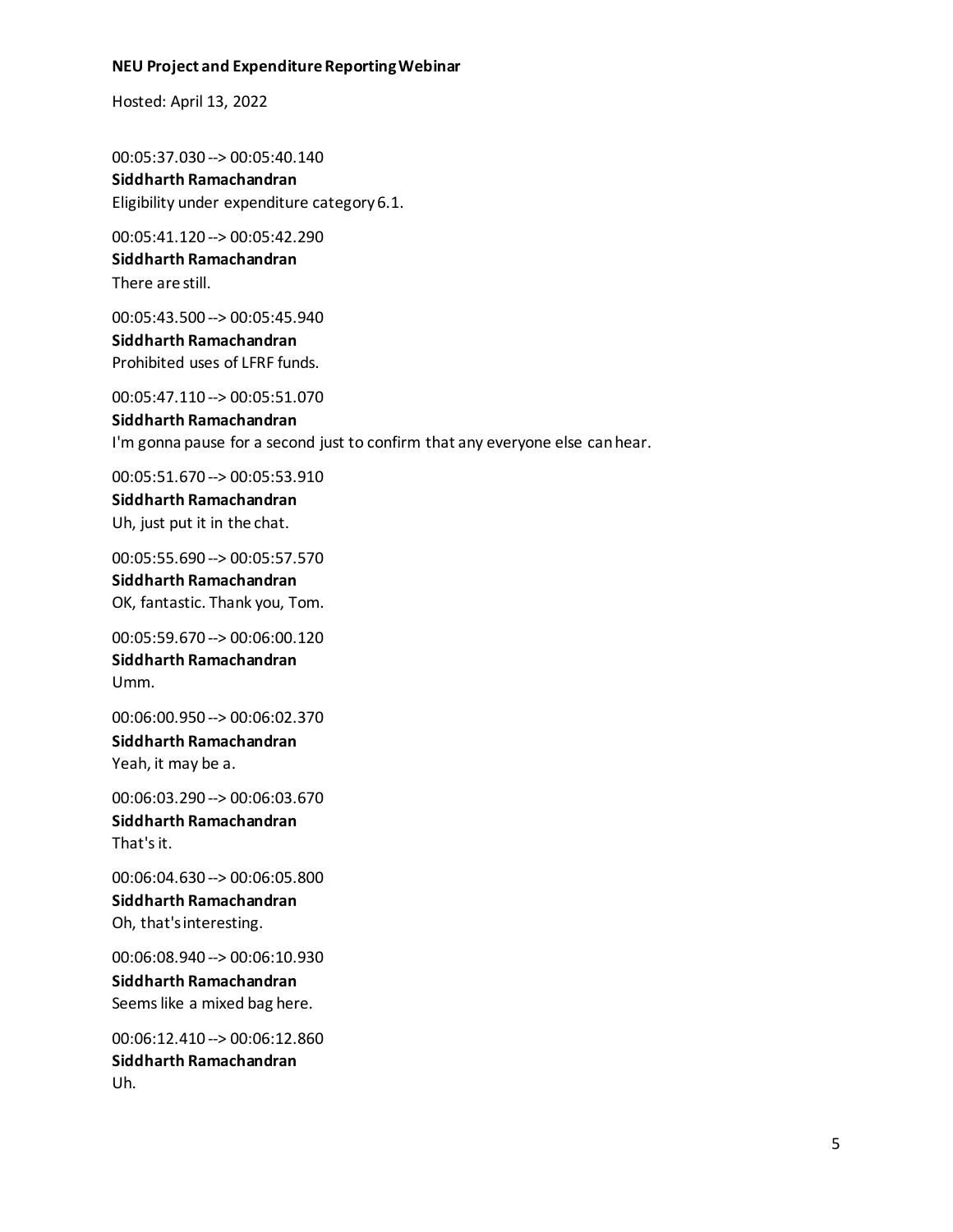Hosted: April 13, 2022

00:06:14.060 --> 00:06:14.860 **Siddharth Ramachandran** It's fantastic.

00:06:16.300 --> 00:06:20.270 **Siddharth Ramachandran** Alright, thank you all. I'm going to assume it's on.

00:06:20.960 --> 00:06:23.060 **Siddharth Ramachandran**

The individuals end, so maybe just.

00:06:23.760 --> 00:06:31.540

#### **Siddharth Ramachandran**

Trying to figure that out on the sound settings and so on. In any case, this recording will be provided so the sound will be there at the time.

00:06:32.300 --> 00:06:33.630 **Siddharth Ramachandran** OK so.

00:06:34.650 --> 00:06:46.970

#### **Siddharth Ramachandran**

I just wanted to talk about despite the fact that there are there's broad eligibility under expenditure category 6.1, there are a few prohibited uses for SLFRF and this is true for.

00:06:48.510 --> 00:06:50.080 **Siddharth Ramachandran** Yeah, and this is true for.

00:06:51.430 --> 00:07:07.200

## **Siddharth Ramachandran**

All recipients and all its metric categories, so recipients are unable to fund capital projects funded with borrowed money. All capital projects must be paid with cash on hand, meaning.

00:07:07.910 --> 00:07:13.310

**Siddharth Ramachandran**

If you are to engage with on a large scale infrastructure project, if you are to engage with a.

00:07:14.120 --> 00:07:23.000

#### **Siddharth Ramachandran**

A renovation or remodeling, a purchase of a of a of a facility. You would need to do it with cash on hand as opposed to with debt or borrowing.

00:07:25.000 --> 00:07:30.290 **Siddharth Ramachandran**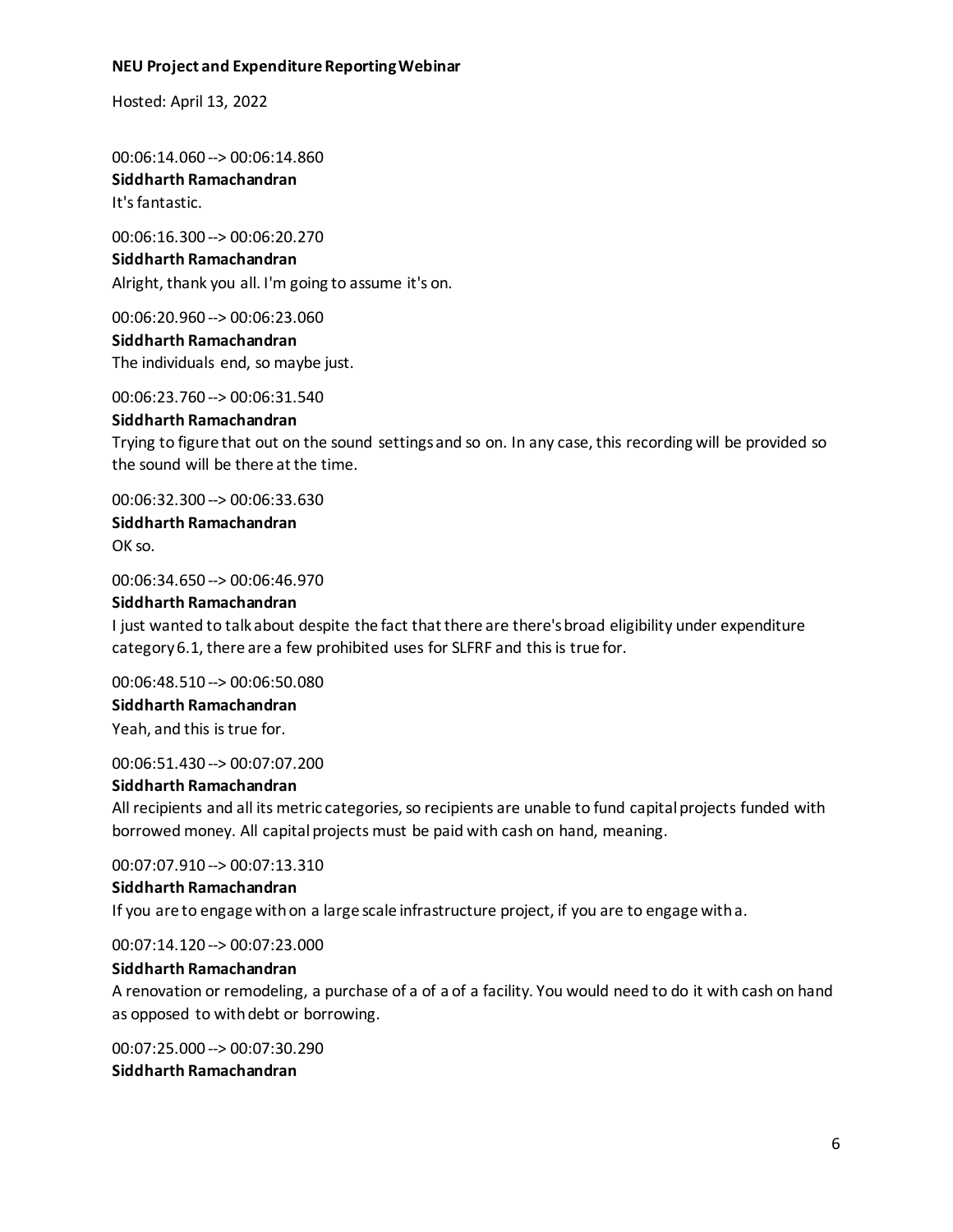Hosted: April 13, 2022

The next point would be recipients are unable to pay down debt or pay interest on debt with SLFRF money.

00:07:31.140 --> 00:07:35.390

#### **Siddharth Ramachandran**

Uh recipients may not deposit SLFRF money to pension funds.

00:07:36.650 --> 00:07:45.980

#### **Siddharth Ramachandran**

Recipients may not use SLFRF money to offset a reduction in net tax revenue that resulted in from a change in law, regulation or administrative interpretation.

00:07:47.200 --> 00:07:54.200

#### **Siddharth Ramachandran**

Recipients may not use SLFRF of money to undermine COVID mitigation practices in line with CDC guidance and recommendations.

00:07:54.940 --> 00:07:58.180

#### **Siddharth Ramachandran**

Recipients may not use SLFRF money for any settlements or judgments.

00:07:58.870 --> 00:08:07.810

#### **Siddharth Ramachandran**

And recipients may not use SLFRF money in violation of the award terms and conditions or conflict of interest requirements under uniform guidance.

00:08:08.550 --> 00:08:11.150

**Siddharth Ramachandran** So this these are just the prohibited uses.

00:08:12.770 --> 00:08:15.770 **Siddharth Ramachandran** But despite this there, there are this broad latitude.

00:08:16.680 --> 00:08:18.910 **Siddharth Ramachandran** For symmetric category 6.1.

00:08:21.900 --> 00:08:48.990

#### **Siddharth Ramachandran**

I'm going to briefly talk about compliance as it pertains to the award terms and conditions that I just mentioned. The previous slide as well as genuine procurement compliance. So any EU compliance applications were found in the award terms and conditions that you signed when you accepted the LFRF funds. So in addition, so this includes the uniform Guidance, administrative requirements, the cost principles and audit requirements.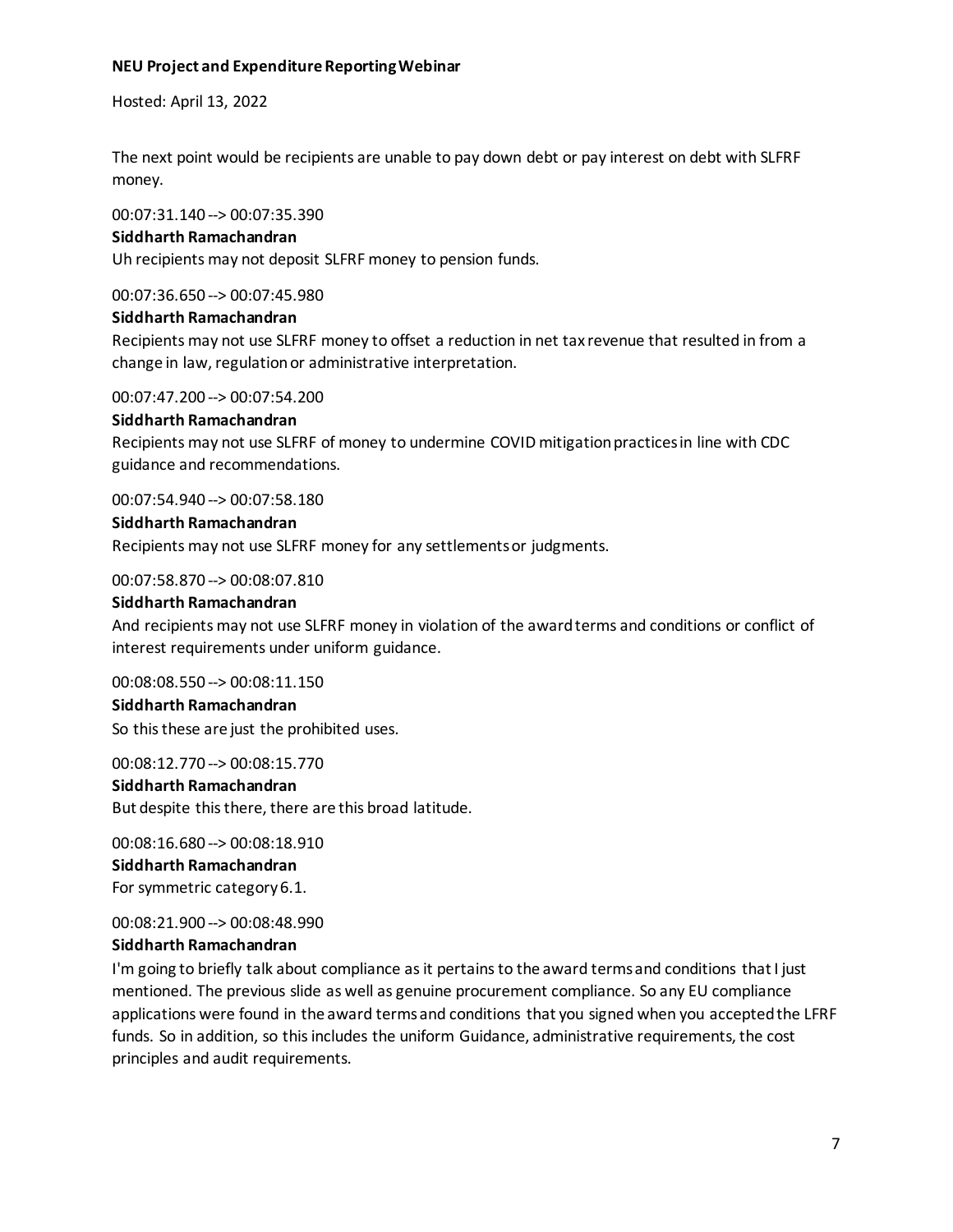Hosted: April 13, 2022

00:08:49.910 --> 00:08:50.490 **Siddharth Ramachandran** And.

00:08:52.400 --> 00:08:55.290 **Siddharth Ramachandran** The uniform guidance that I'll speak about in the following slide.

00:08:56.130 --> 00:09:00.340

#### **Siddharth Ramachandran**

Includes requirements on procurement, subrecipient monitoring and single audit.

00:09:01.950 --> 00:09:02.650 **Siddharth Ramachandran** Please note.

00:09:03.300 --> 00:09:19.220

#### **Siddharth Ramachandran**

That a lot of these things, particularly subrecipient, monitoring, procurement and single audit are not required to be reported on in this round of Treasury funding. If you align your project to expand your category 6.1. However, in following iterations.

00:09:20.950 --> 00:09:24.370 **Siddharth Ramachandran** You will be required to report on this.

00:09:27.090 --> 00:09:28.380 **Siddharth Ramachandran** So briefly.

00:09:30.450 --> 00:09:44.920

#### **Siddharth Ramachandran**

I just want to talk about the uniform Guidance Desk reference, so this is something that GOFERR should have socialized with you a few months ago, and this outlines all the requirements found in two CFR 200, which is the federal uniform guidance.

00:09:46.310 --> 00:10:01.560

#### **Siddharth Ramachandran**

Policy and statute and this overseas, all of the procurement statutes and single audit requirements and so on. And it's important that any user compliant with these requirements. However, as I mentioned before.

00:10:02.420 --> 00:10:14.160

#### **Siddharth Ramachandran**

Any use will not need to report on their subrecipients or subawards or contracts in this round of funding, but it's important to internally make sure that you are in alignment with these requirements.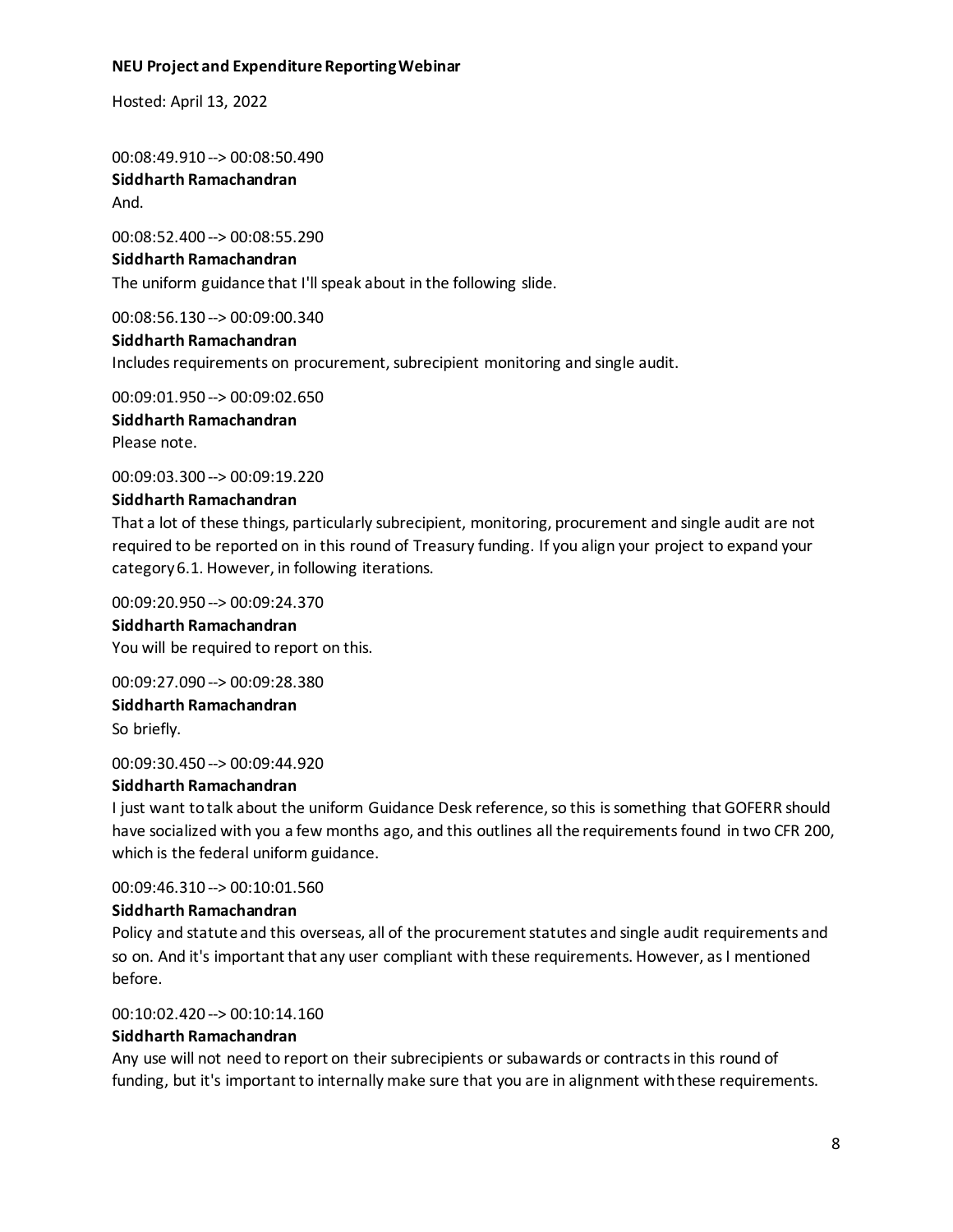Hosted: April 13, 2022

00:10:17.970 --> 00:10:19.280 **Siddharth Ramachandran** All right, so.

00:10:19.990 --> 00:10:25.260 **Siddharth Ramachandran** Now that we've established that, let's talk about how we can actually submit the project and expenditure report.

00:10:30.250 --> 00:10:30.900 **Siddharth Ramachandran**

So.

00:10:31.650 --> 00:10:33.150 **Siddharth Ramachandran** The project and expenditure report.

00:10:34.120 --> 00:10:39.260

#### **Siddharth Ramachandran**

Umm, we'll be we'll be needed to be submitted on April 30th, 2022.

00:10:40.120 --> 00:10:49.120

#### **Siddharth Ramachandran**

So this is something unlike the state. This is on an annual basis and you won't need to do this every quarter.

00:10:53.470 --> 00:11:06.240

#### **Siddharth Ramachandran**

So in order to 1st submit the project expenditure report, you will have to log in to create a Treasury account. So Treasury opts for two methods of doing this you could.

#### 00:11:07.440 --> 00:11:32.830

#### **Siddharth Ramachandran**

Used id.meorlogin.gov and it's most recent project and expenditure user guide. Treasury has clarified that any you should register using the login.gov process as opposed to the ID dot me process. However, if you have already registered with Treasury under ID dot me, you'll still be able to access the Treasury portal. This is just a preference on treasuries of behalf. There's no technical difference.

00:11:37.110 --> 00:11:54.220

#### **Siddharth Ramachandran**

So any use will be responsible for completing the following screens, and we'll walk through this in more detail. The first screen would be the introduction and the bulk upload templates. The second screen would be the recipient profile, the third one would be the project overview, the third one would be the recipient specific requirements and the last one would be.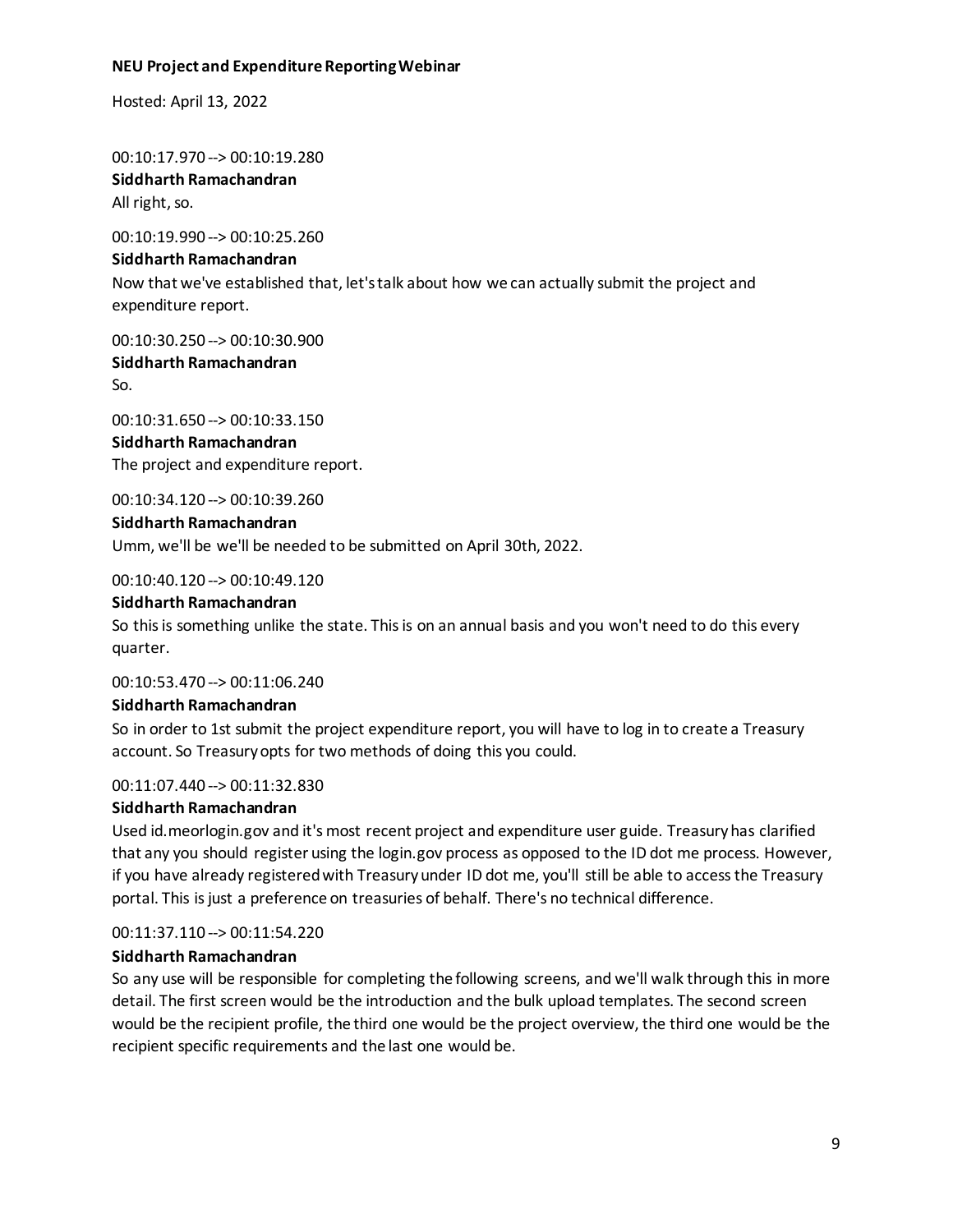Hosted: April 13, 2022

00:11:55.240 --> 00:11:56.320 **Siddharth Ramachandran**

D certification.

00:11:58.160 --> 00:12:02.380 **Siddharth Ramachandran** Once again for expenditure category 6.1.

00:12:04.500 --> 00:12:14.800

#### **Siddharth Ramachandran**

Any use will not be required to complete the Subrecipients tab. The beneficiaries tab, the subawards of direct Payments tab, or the expenditures tab.

00:12:15.610 --> 00:12:27.690

#### **Siddharth Ramachandran**

As you can see on the screen on uh on the right, there are a number of tabs. None of those things need to be filled out by any use for this run of reporting. If you align your projects to expenditure category 6.1.

#### 00:12:32.640 --> 00:12:52.130

#### **Siddharth Ramachandran**

So there's three main steps to reporting. The first one would be setting up the accounts and assigning roles. The second one would be uploading the required NEU documentation and the last one would be submitting the required programmatic data for the expenditure category. As I mentioned before, all any use should.

00:12:53.000 --> 00:13:02.600

#### **Siddharth Ramachandran**

The line their projects with expenditure category, 6.1 and so I'm going to walk through the very streamlined report. Programmatic data aligned expenditure category.

00:13:03.270 --> 00:13:04.000 **Siddharth Ramachandran** 6.1.

00:13:07.640 --> 00:13:11.250 **Siddharth Ramachandran** All right, step one. Setting up accounts and assigning roles.

00:13:12.820 --> 00:13:15.080 **Siddharth Ramachandran** So all any use.

00:13:15.810 --> 00:13:25.250

#### **Siddharth Ramachandran**

Should already have an account administrator, so this would be the point of contact that was provided to the state when any new information was provided to treasury.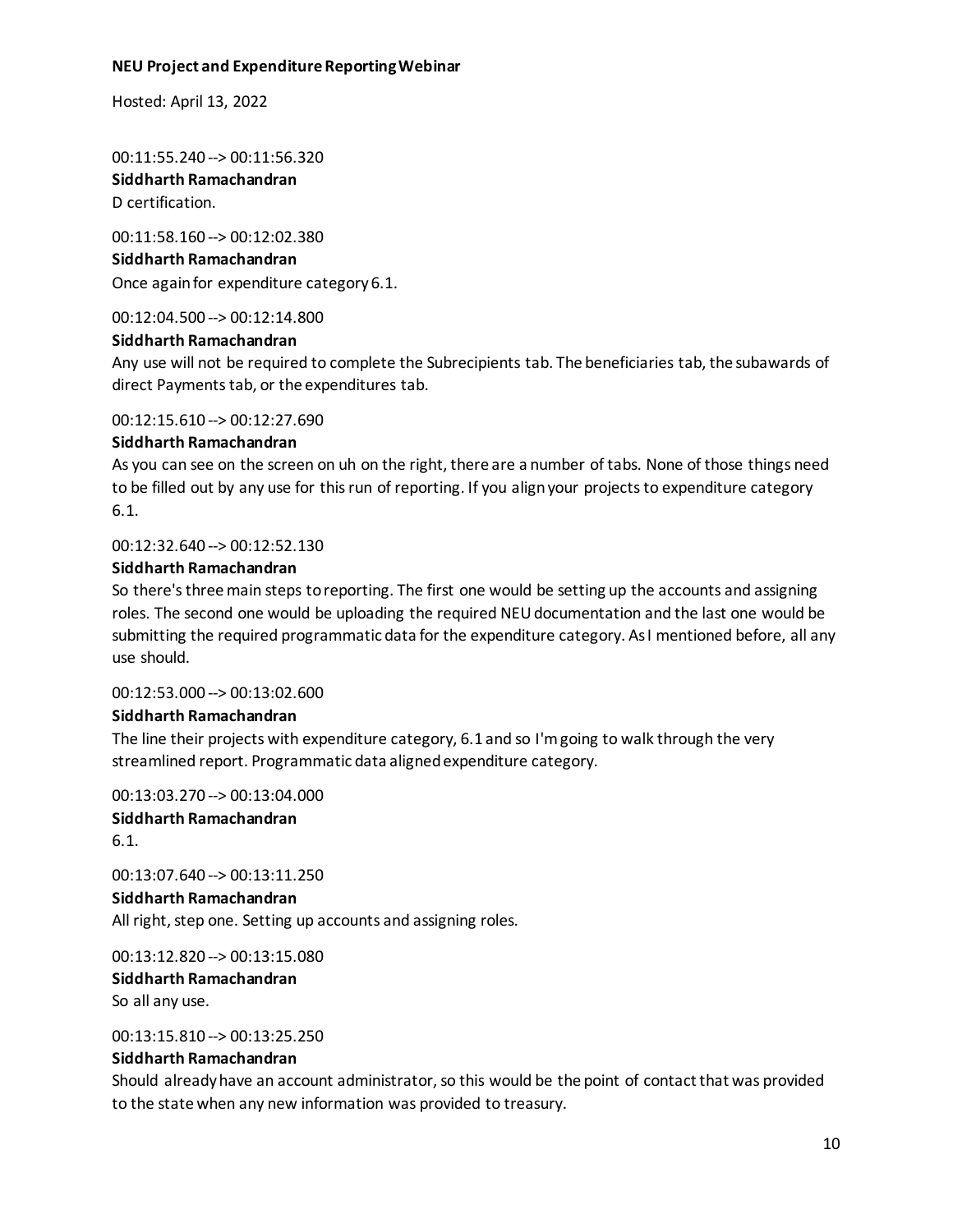Hosted: April 13, 2022

## 00:13:26.540 --> 00:13:49.410

# **Siddharth Ramachandran**

In addition to the account administrator, there's two additional roles that the Treasury Report portal requires and that would be the point of contact for reporting and the authorized representative for reporting. So to provide a brief overview of each of these rules. So the account administrator is responsible for maintaining the names and the contact information of the designated individuals for.

# 00:13:49.800 --> 00:14:07.890

# **Siddharth Ramachandran**

So SLFRF reporting the point of contact for reporting is the primary contact for receiving official treasury notifications about reporting on your award, and this includes alerts about upcoming reporting requirements and additional deadlines.

00:14:08.650 --> 00:14:17.660

# **Siddharth Ramachandran**

And the last rule would be the authorized representative for reporting. So this person would be responsible for certifying and submitting official reports on behalf of the SLF.

# 00:14:18.300 --> 00:14:27.850

# **Siddharth Ramachandran**

Rs award recipient. Please note that these three roles can all be one person or it can be three different people. It depends on how you want to set this up.

## 00:14:29.480 --> 00:14:31.140

**Siddharth Ramachandran** Treasury is very lenient with that.

#### 00:14:34.430 --> 00:14:37.110

#### **Siddharth Ramachandran**

But how exactly do we designate these points of contact?

# 00:14:37.850 --> 00:14:50.640

#### **Siddharth Ramachandran**

So once the account administrator Strator has been registered in login.gov or in the case of ID ME, the process is essentially similar. The other receive an email from Treasury.

#### 00:14:51.510 --> 00:14:53.840

#### **Siddharth Ramachandran**

Once you click on the link in that email.

00:14:54.950 --> 00:14:59.780

# **Siddharth Ramachandran**

This will take you to the screen titled State, Local and tribal support.

00:15:00.750 --> 00:15:11.310 **Siddharth Ramachandran**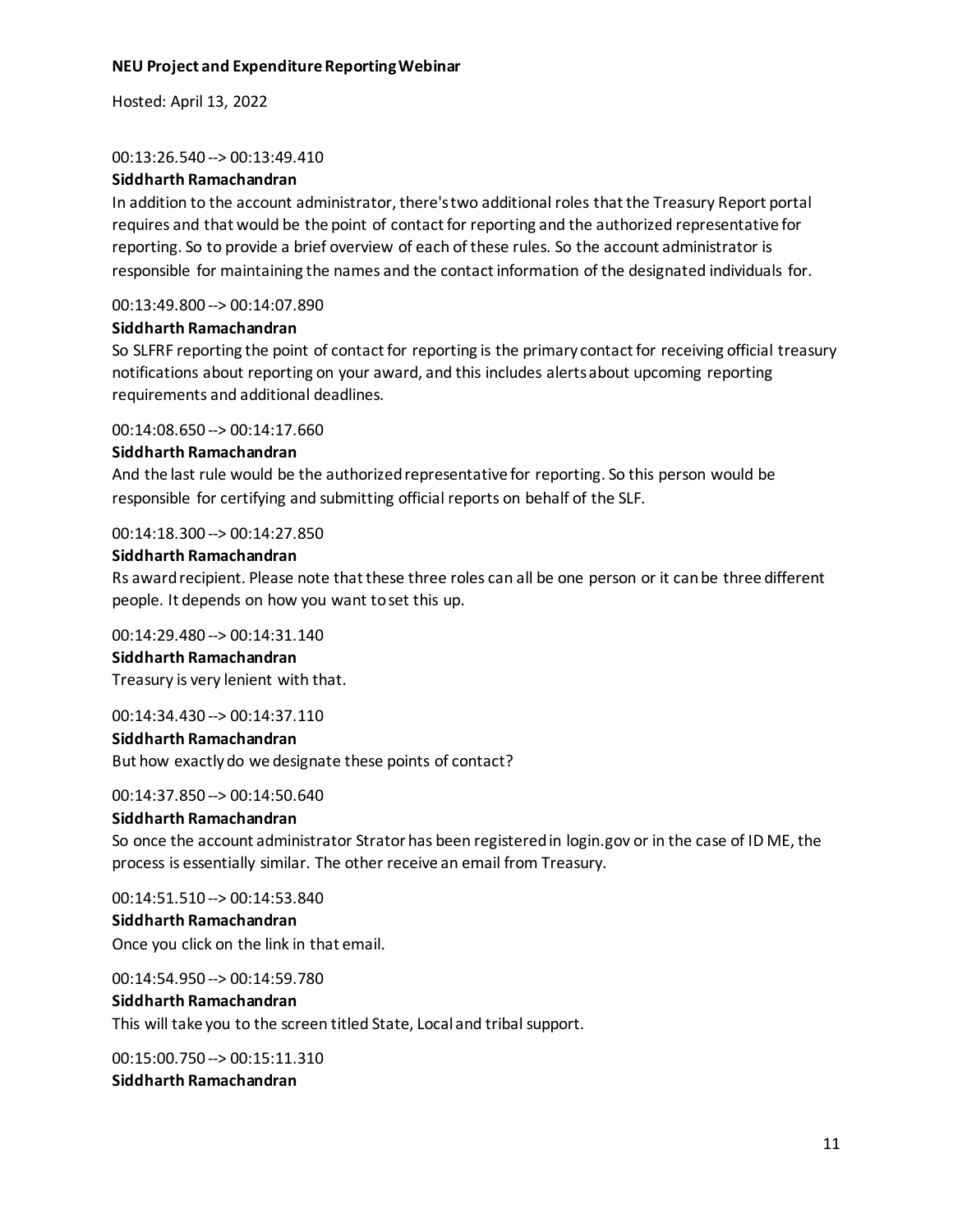Hosted: April 13, 2022

Once you're in that page, click on the button that says go to report, which is on the bottom left of your screen. So right by the red box that we see right here.

00:15:12.500 --> 00:15:19.000

#### **Siddharth Ramachandran**

They go to report Button will take you from this page to the submissions and compliance forms page.

00:15:22.220 --> 00:15:30.840

#### **Siddharth Ramachandran**

Once you're in the submissions and compliance forms page, please click on the three lined navigation icon on the top left of your screen.

00:15:33.950 --> 00:15:34.900 **Siddharth Ramachandran** Once you do that.

00:15:35.770 --> 00:15:50.470

#### **Siddharth Ramachandran**

A pop out. Uh. You'll see a pop out and once that happens, you'll just click on accounts from the drop down menu. So once again you're just navigate to the top three lines. There you'll click that and you'll select.

00:15:51.320 --> 00:16:04.700

#### **Siddharth Ramachandran**

Accounts and uh, you should click that. I just wanna make a quick note. I will be enabling the microphones for everyone at the end of this webinar so you'll be able to ask your questions then.

00:16:05.740 --> 00:16:06.320 **Siddharth Ramachandran** But yeah.

00:16:07.750 --> 00:16:10.170 **Siddharth Ramachandran** So on after you've clicked on account.

00:16:11.430 --> 00:16:12.790 **Siddharth Ramachandran** You'll be brought to this page.

00:16:14.350 --> 00:16:15.100 **Siddharth Ramachandran** So.

00:16:16.130 --> 00:16:19.550

#### **Siddharth Ramachandran**

You'll be brought to a page that essentially has the account name heading.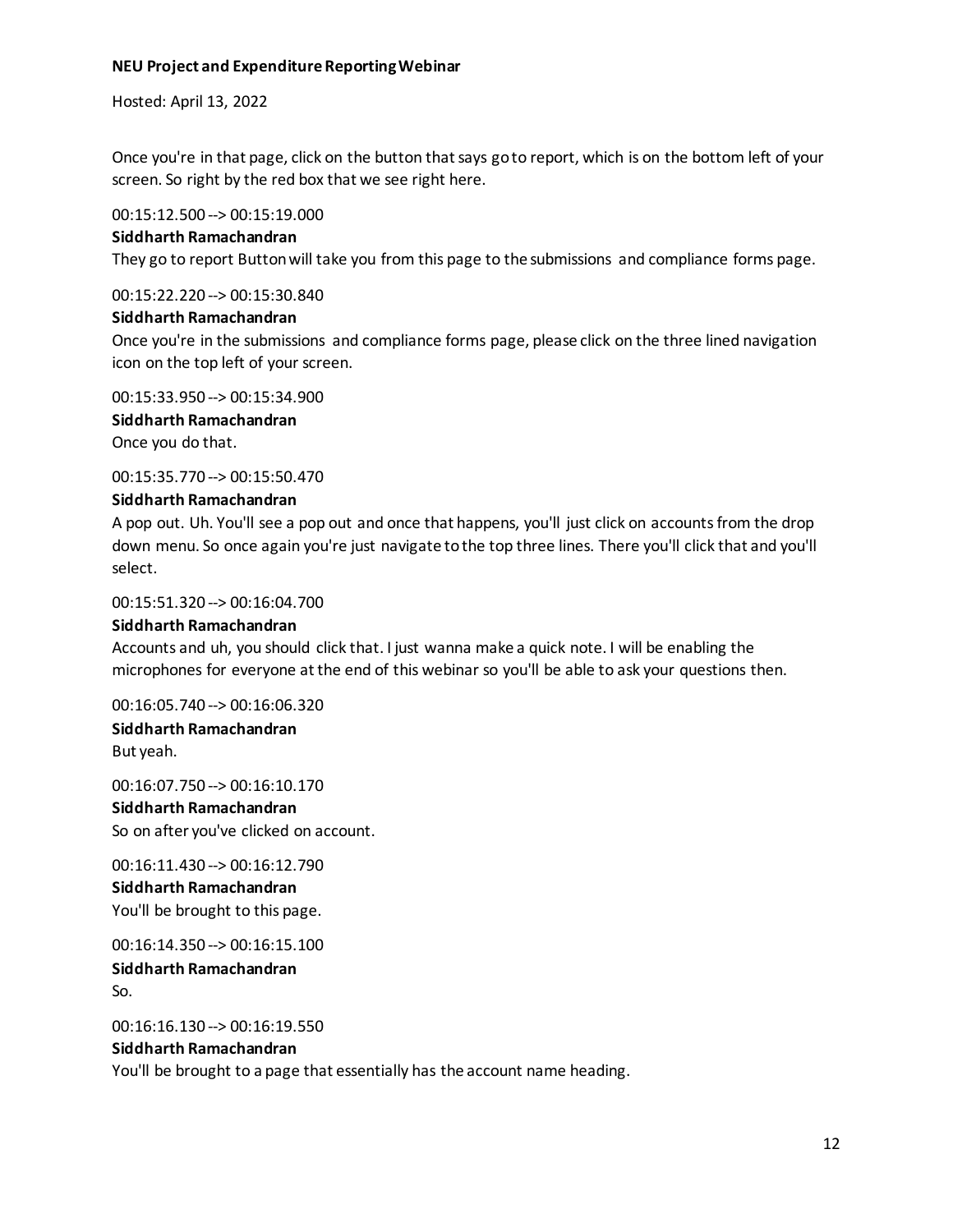Hosted: April 13, 2022

00:16:20.870 --> 00:16:26.270

#### **Siddharth Ramachandran**

Once you select that particular name, which will be the name of your organization or any of you.

#### 00:16:27.210 --> 00:16:49.780

#### **Siddharth Ramachandran**

You will be brought to a separate page that gives you the option to certify and then designate individuals. The first thing that you wanna do is hit the certification button on the side and you will just need to sign and ensure that the information that you're about to report on is accurate to the best of your knowledge.

#### 00:16:50.750 --> 00:16:55.560

# **Siddharth Ramachandran**

And after you do that, you'll be able to access the designation form.

00:16:56.490 --> 00:17:06.050

#### **Siddharth Ramachandran**

And you'll be able to enter the people who are your points of contact. They count administrator straighter, the authorized representative and the point of contact for SLFRF reporting.

# 00:17:07.100 --> 00:17:28.140

# **Siddharth Ramachandran**

So it's a relatively user-friendly interface. However, we have heard from certain many years, both in New Hampshire and outside, that they have received error messages and issues with actually accessing this. If this is the case, we do recommend reaching out to treasury directly and I'll have the email for their customer service hotline at the end of the slide.

# 00:17:31.770 --> 00:17:38.520

# **Siddharth Ramachandran**

So after you've assigned and designated to your individuals and your points of contact, you will need to upload your NEU documentation.

#### 00:17:40.650 --> 00:17:50.650

# **Siddharth Ramachandran**

So any use will need to submit the following reports to the Treasury reporting Portal. The first one would be the copy of the signed award terms and conditions agreement.

00:17:51.450 --> 00:17:58.790

#### **Siddharth Ramachandran**

The second one would be the copy of the signed assurances of compliance with Title 6 and several Civil Rights Act of 1964.

#### 00:17:59.680 --> 00:18:04.650

#### **Siddharth Ramachandran**

And the last one would be the copy of actual budget documents that validate the top line budget total.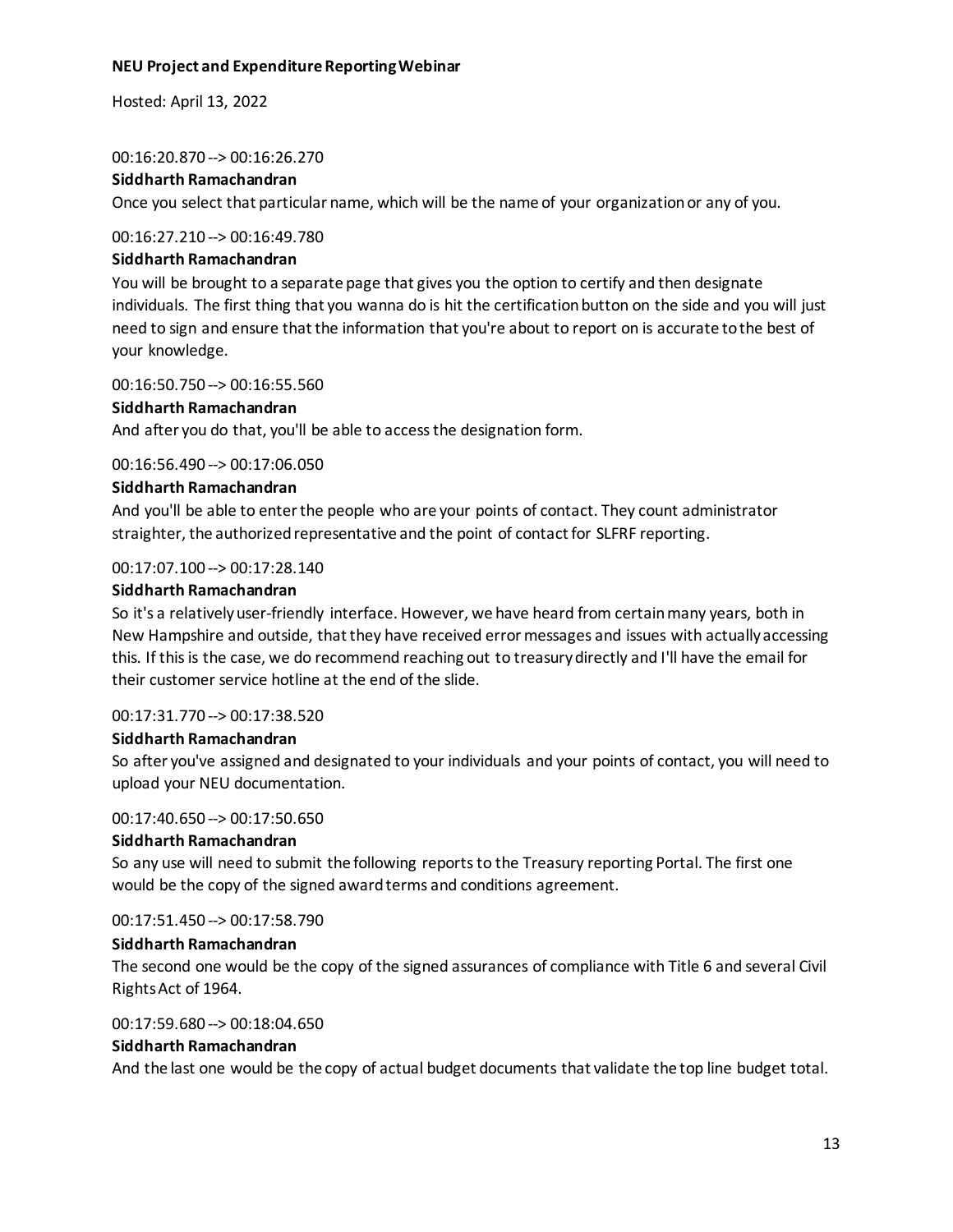Hosted: April 13, 2022

00:18:05.560 --> 00:18:22.610

#### **Siddharth Ramachandran**

Please note that all three documents were submitted by any use to the state as part of the request for funding, so you should have all of these documents on your end if you are missing any of these documents, please reach out to go from the state and they should be able to provide that for you.

00:18:24.230 --> 00:18:32.140

#### **Siddharth Ramachandran**

With that being said, on the compliance and reporting Portal home page like we did previously, you gotta select go to reports.

00:18:33.590 --> 00:18:35.340 **Siddharth Ramachandran** Once you've select, go to reports.

00:18:36.480 --> 00:18:41.150

# **Siddharth Ramachandran**

You'll be brought to this page which is, which is the SLFRF compliance reports page.

00:18:41.920 --> 00:18:47.600

# **Siddharth Ramachandran** You should see a report titled any You agreements and supporting documents.

#### 00:18:48.760 --> 00:18:53.530

# **Siddharth Ramachandran**

You were going to select the pencil icon in order to move on to the next screen.

00:18:55.130 --> 00:18:56.880 **Siddharth Ramachandran** Once you've select the pencil icon.

00:18:58.780 --> 00:19:08.330

#### **Siddharth Ramachandran**

You'll be brought to the recipient information screen the recipient profile, so this is all the information that Treasury has from your state.

00:19:08.910 --> 00:19:11.380 **Siddharth Ramachandran** Umm, about your NEU information?

00:19:12.090 --> 00:19:28.920

#### **Siddharth Ramachandran**

If there are any discrepancies, please be sure to enter them in that white box right there that asks if there are any discrepancies to report. If there are none, or if you have any issues with the duns number or the total award amount.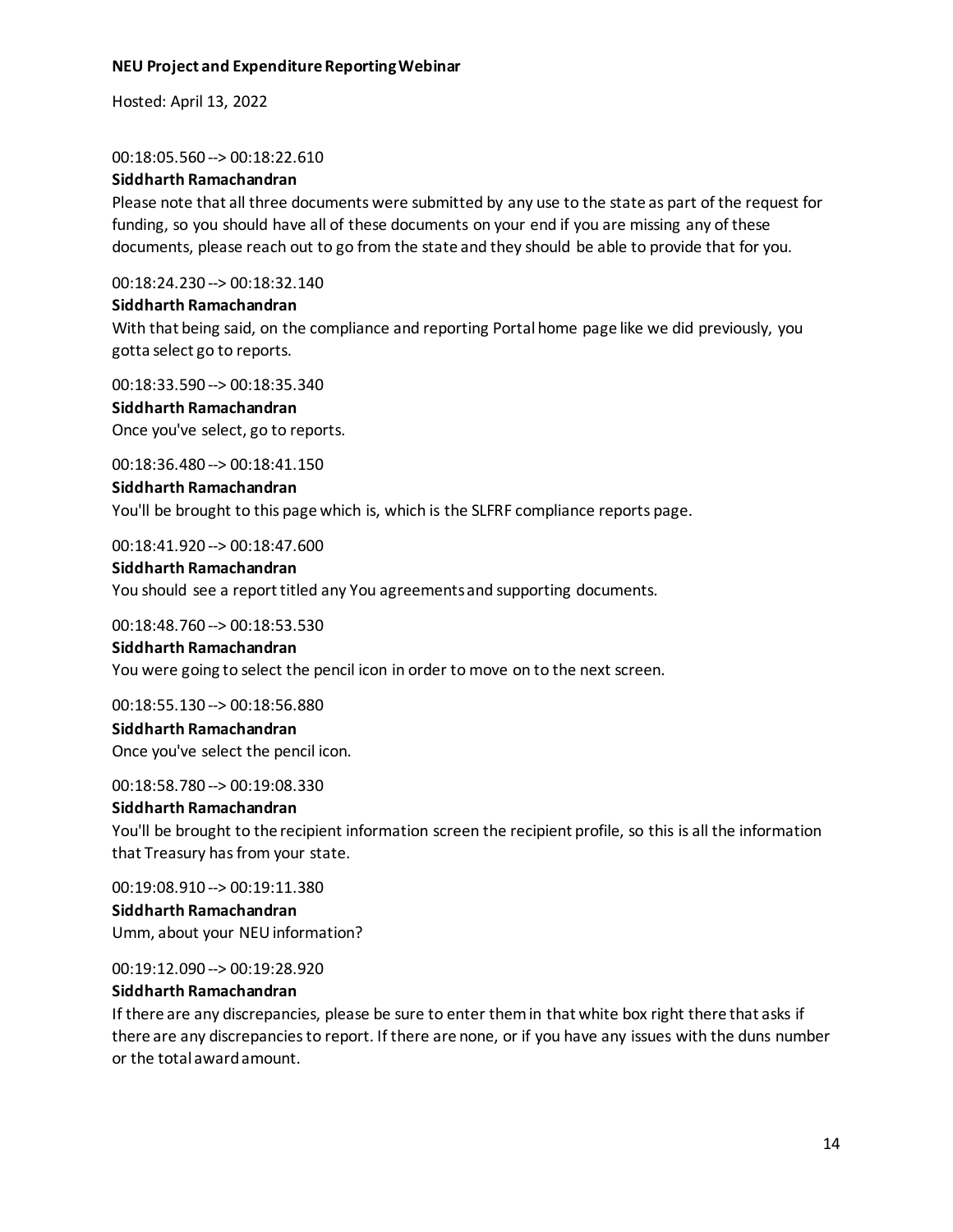Hosted: April 13, 2022

#### 00:19:30.760 --> 00:19:35.620

#### **Siddharth Ramachandran**

Enter it in there and then hit save. Once you do that, you'll be brought to the following screen.

00:19:38.410 --> 00:19:47.350

#### **Siddharth Ramachandran**

So once you do, once you hit save, you'll be able to follow all the prompts required to submit each of these.

00:19:48.650 --> 00:20:08.090

#### **Siddharth Ramachandran**

Reports. So for example, over here you be given the option to upload the file for your copy of signed assurances and awards, you'll be able to upload the file for your compliance with Title six of the Civil Rights Act. And then of course, upload your files for the top line budget total.

#### 00:20:09.320 --> 00:20:25.430

#### **Siddharth Ramachandran**

Once you hit next, you'll then be brought to the final page, which is a theme for the Treasury portal which is certifications and submission. Once you are in the certify and submit page, you should hit certify and submit and that will be the end of uploading the preliminary documentation.

## 00:20:29.260 --> 00:20:42.030

#### **Siddharth Ramachandran**

So those two steps assigning the points of contact and roles for treasury reporting as well as uploading the relevant NEU documentation or what we can call the preliminary steps for Treasury reporting.

#### 00:20:43.490 --> 00:20:50.850

#### **Siddharth Ramachandran**

Now we're going to move on to the actual programmatic data required when you submit this report on April 30th.

00:20:53.760 --> 00:20:55.690

#### **Siddharth Ramachandran**

So when you log on to the Treasury portal.

00:20:56.660 --> 00:21:04.190

#### **Siddharth Ramachandran**

Like we did the first two times, you're gonna navigate to the, go to your reports button on the home page.

00:21:05.450 --> 00:21:11.800

# **Siddharth Ramachandran**

The second report that you should all see is a report titled Project and Expenditure reports.

00:21:12.730 --> 00:21:24.130

#### **Siddharth Ramachandran**

So previously you're going to select the report, that title that was titled any You agreements and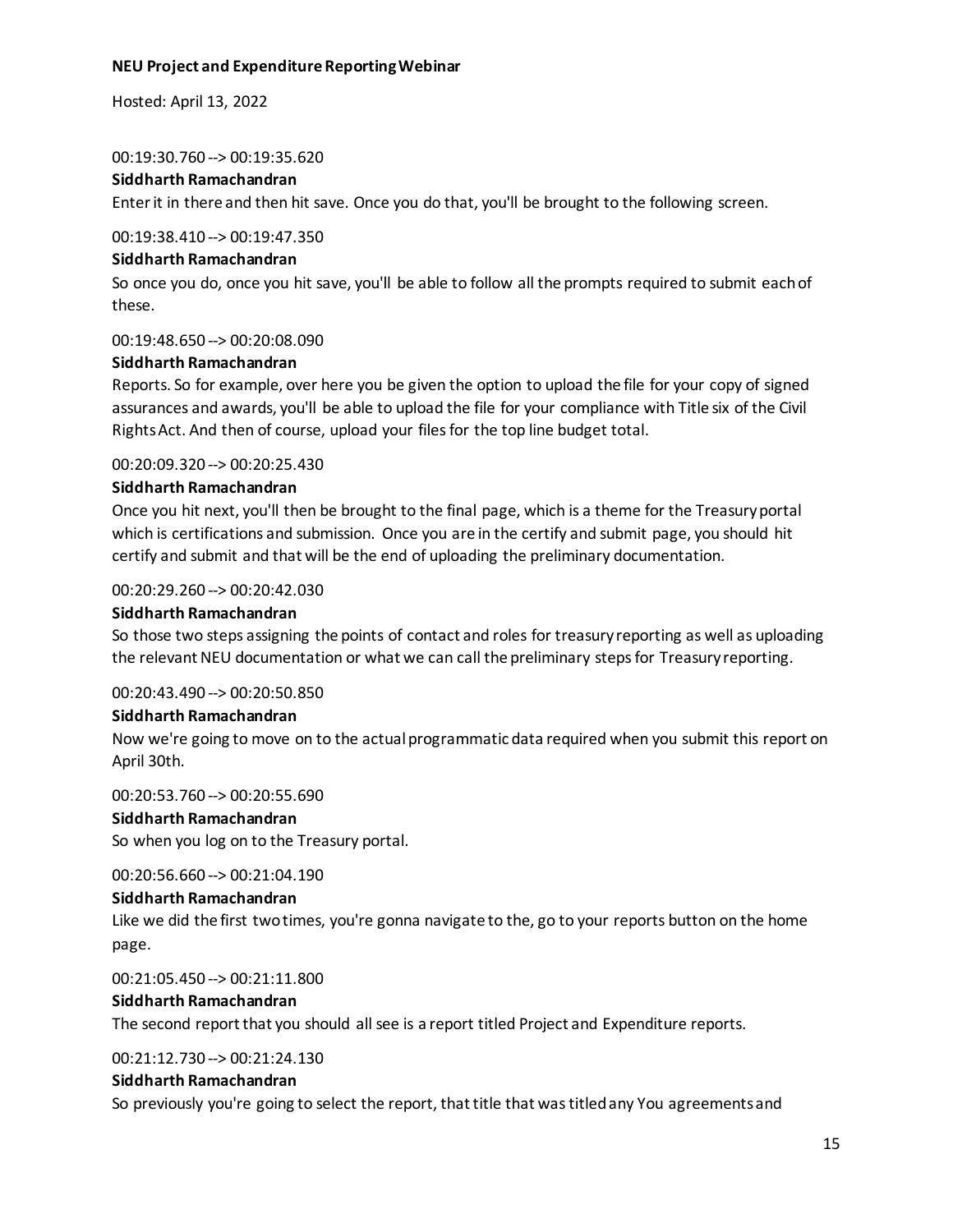Hosted: April 13, 2022

supporting documents. Now you're gonna select the second report, which is titled Project and Expenditure Report.

00:21:26.710 --> 00:21:29.180 **Siddharth Ramachandran** Once you hit the.

00:21:30.170 --> 00:21:32.260 **Siddharth Ramachandran** Pencil icon will be brought to the following tab.

00:21:33.060 --> 00:21:36.510

**Siddharth Ramachandran** And you'll be brought to the introduction in bulk upload templates page.

00:21:37.290 --> 00:21:43.320

**Siddharth Ramachandran** Please note that for any years you will not need to use the bulk upload templates.

00:21:48.940 --> 00:21:50.450 **Siddharth Ramachandran** After you hit the pencil icon.

00:21:51.120 --> 00:21:53.380 **Siddharth Ramachandran** You'll be brought to the projects Overview tab.

00:21:54.230 --> 00:22:09.690

# **Siddharth Ramachandran**

Please complete the No projects verification screen and even if you do not know how you're planning to spend your LFRF dollars, as of now, we recommend that you still enter in a project because you can always amend it next round of reporting.

00:22:10.610 --> 00:22:18.270

#### **Siddharth Ramachandran**

As mentioned before, we strongly, strongly urge that any use align all your projects to expenditure category 6.1.

00:22:19.970 --> 00:22:20.560 **Siddharth Ramachandran** So.

00:22:21.450 --> 00:22:27.460

# **Siddharth Ramachandran**

You are first could be brought into. You will be. You will be given the option to add a new project.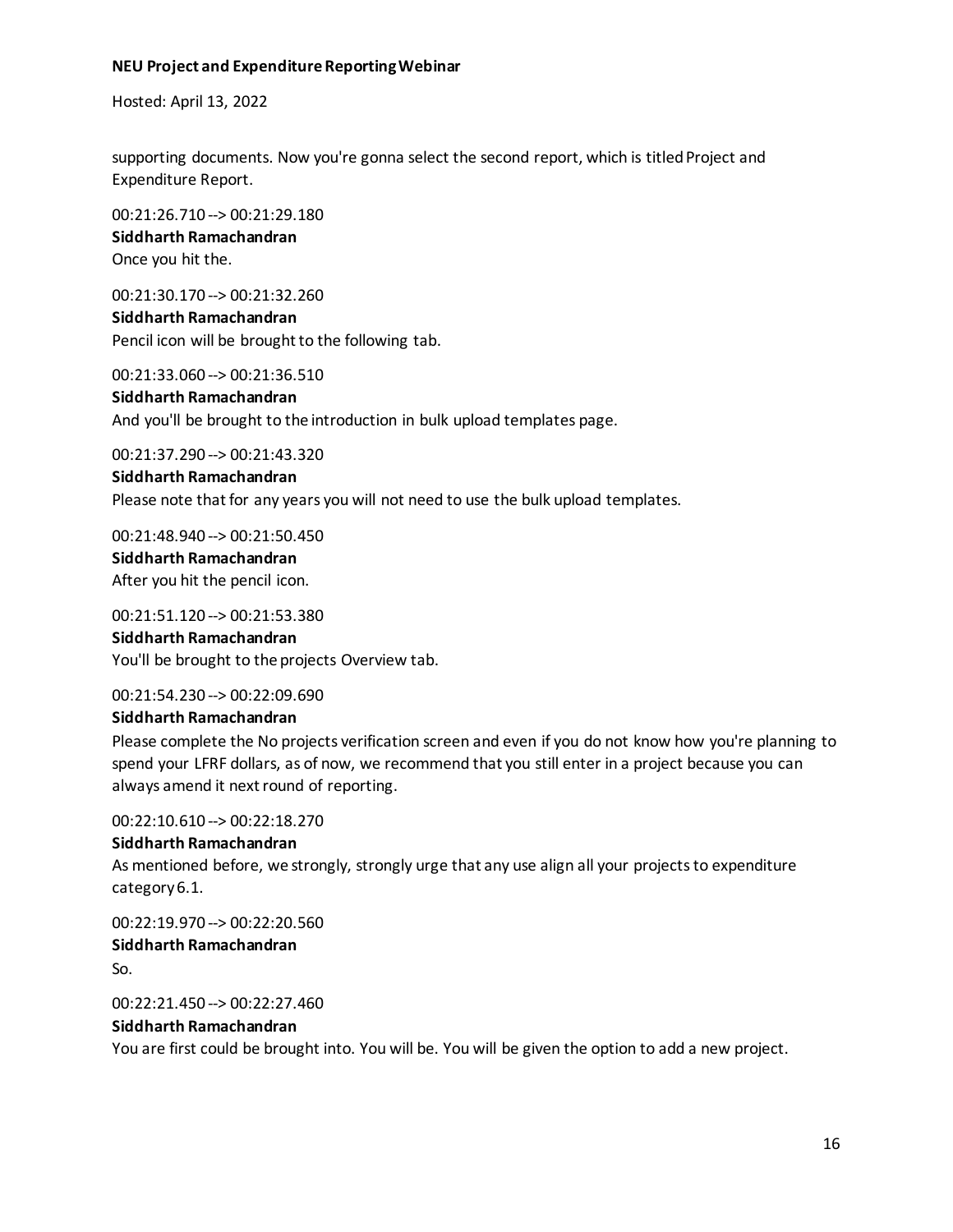Hosted: April 13, 2022

00:22:29.390 --> 00:22:30.720

# **Siddharth Ramachandran**

You'll be brought to this screen.

#### 00:22:31.760 --> 00:22:45.470

# **Siddharth Ramachandran**

The first uh field that you will have to fill out is the project and expenditure category group. They should be 6. The next one would be the project they expenditure category. This should be 6.1 provision of government services.

# 00:22:46.300 --> 00:23:11.970

# **Siddharth Ramachandran**

You'll then need to fill out the cumulative obligations, cumulative expenditures, current period obligations and current period expenditures. Please note that all of those numbers will current period and the cumulative and current period for both obligations and expenditures should be the same because it's the first round of reporting in subsequent rounds, those numbers would change as your cumulative obligations and cumulative expenditures will be greater than your current period obligations and current period expenditures.

# 00:23:13.980 --> 00:23:15.000

**Siddharth Ramachandran** After you do this.

00:23:16.220 --> 00:23:23.750

# **Siddharth Ramachandran**

Please select. Please provide a brief description of the actual program and the project and hit add project.

# 00:23:27.050 --> 00:23:36.980

# **Siddharth Ramachandran**

You'll then see a screen like this where you have one project and three check marks that are aligned with the status. The subwords status and the expenditure status.

00:23:38.490 --> 00:23:45.440

#### **Siddharth Ramachandran**

As I mentioned before, you will not need to submit, you would not need to fill out any other tab.

00:23:47.060 --> 00:24:00.880

# **Siddharth Ramachandran**

Apart from this one and you, revenue replacement tap and we would get to in just a second, you will not need to fill out the subrecipients tab, you will not need to fill out the subawards tab. You will not need to fill out the expenditures tab or the payments to individual tab.

00:24:01.600 --> 00:24:04.120

# **Siddharth Ramachandran**

So you don't need to worry about those.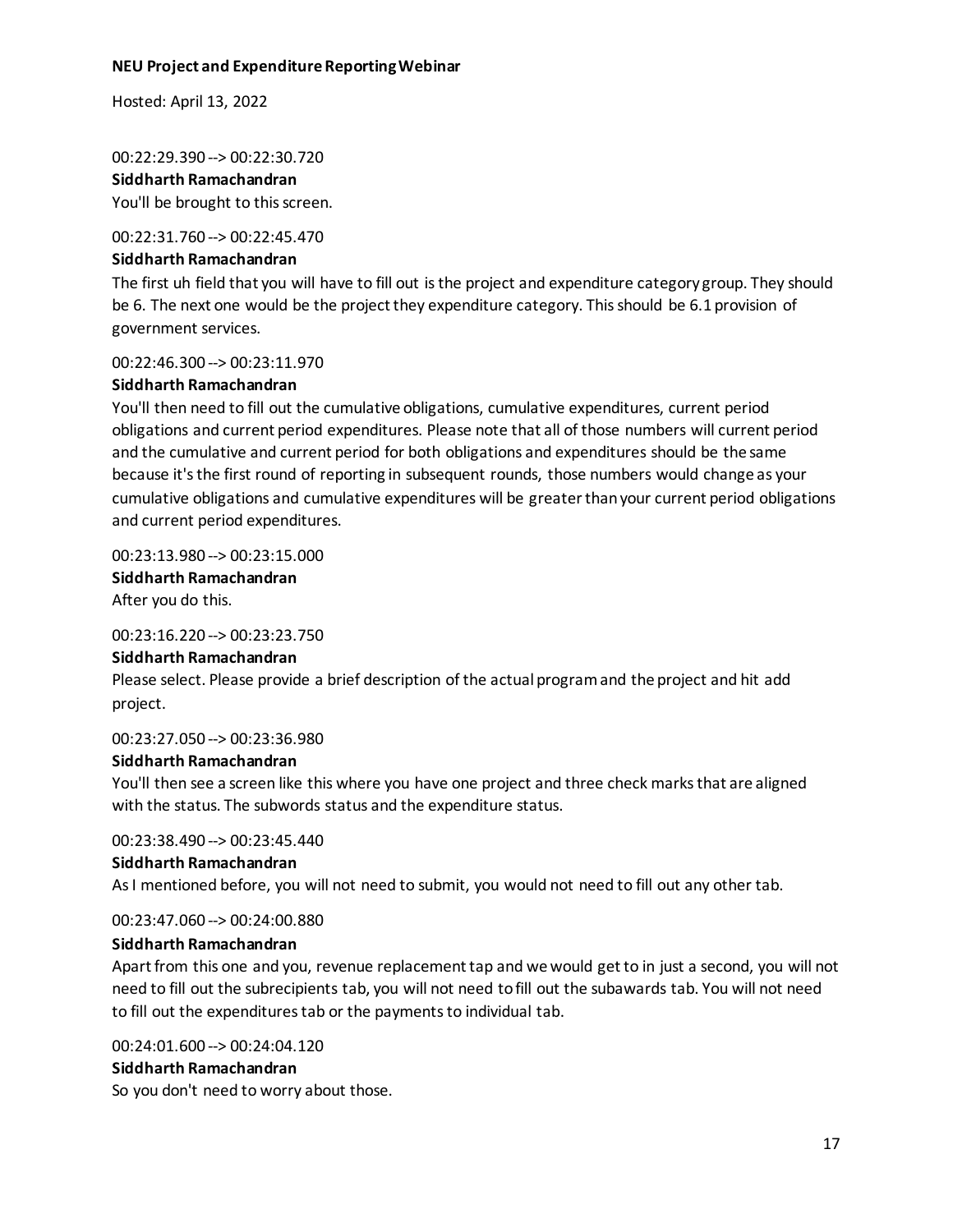Hosted: April 13, 2022

00:24:05.710 --> 00:24:13.870

# **Siddharth Ramachandran**

Once you've submitted this, please do the exact same thing for all your projects that you plan on funding. If you only have one for the sake of this example.

00:24:14.500 --> 00:24:16.320

# **Siddharth Ramachandran**

You can either hit next.

00:24:18.460 --> 00:24:24.910

# **Siddharth Ramachandran**

Or you can use the ribbon on the side and go specifically to.

00:24:26.290 --> 00:24:36.320

#### **Siddharth Ramachandran**

The recipient specific tab. Uh that you see on the screen. So as I mentioned before, you can either select next which is found in the bottom right of this tab.

00:24:37.320 --> 00:24:43.190

#### **Siddharth Ramachandran**

Or you can directly go to the side of your screen and select recipient specific.

#### 00:24:44.540 --> 00:24:58.250

#### **Siddharth Ramachandran**

On this page, if you select next, you're going to be taken to these subrecipients page. You can leave it blank and you can hit next again and you'll be taking some awards page. Leave it blank, hit next again. So on and so forth until you reach the recipient specific page.

#### 00:24:59.140 --> 00:25:08.290

#### **Siddharth Ramachandran**

To save, I guess everyone some time you can just use the side and hit the recipient specific page directly without having to go through that process.

00:25:09.460 --> 00:25:14.070

#### **Siddharth Ramachandran**

You will then need to fill out the revenue replacement key inputs.

00:25:14.970 --> 00:25:28.460

#### **Siddharth Ramachandran**

The first question is, is your jurisdiction electing to use the standard allowance of up to \$10 million and is not to exceed your total award allocations for revenue loss. You will select a yes.

00:25:29.340 --> 00:25:30.380 **Siddharth Ramachandran** Once you do that.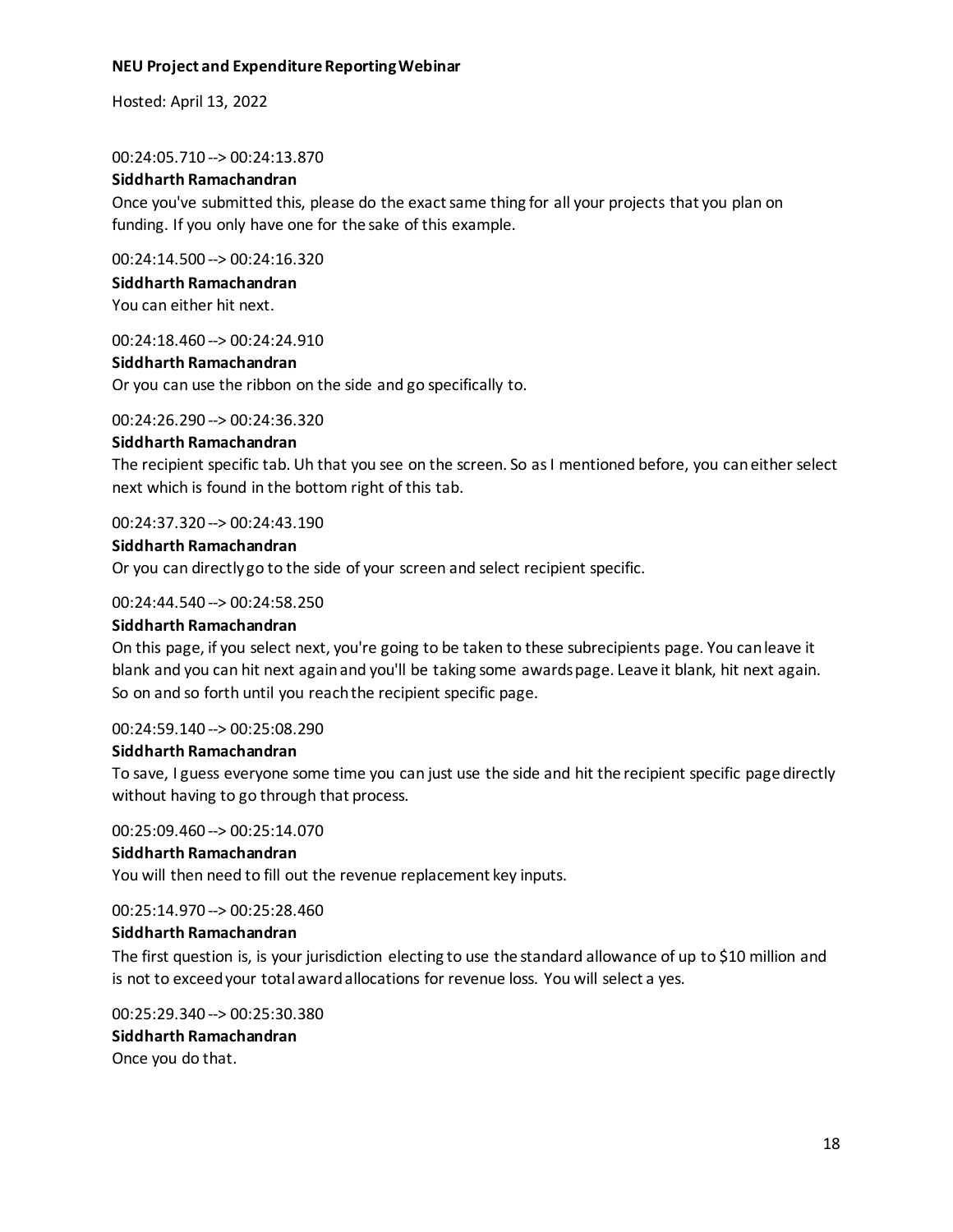Hosted: April 13, 2022

#### 00:25:31.460 --> 00:25:51.820

# **Siddharth Ramachandran**

You will fill out your total SLFRF allocation in the second field where it says revenue loss due to COVID-19 public health emergency. As I mentioned before, if you were opting for the standard allowance, you will not have to demonstrate revenue loss that the assumption is that your entire allocation will be aligned with revenue loss.

00:25:53.300 --> 00:26:04.270

# **Siddharth Ramachandran**

The next question is we're fiscal recovery funds used to make a deposit into pension funds. As I mentioned before, this isn't unallowed use under SLFRF guidance. So you're just gonna select no.

00:26:05.110 --> 00:26:09.860

# **Siddharth Ramachandran**

And then you could provide a brief overview of your different projects.

00:26:11.450 --> 00:26:14.010

# **Siddharth Ramachandran** And you can move on to the following slide after that.

00:26:15.540 --> 00:26:17.520

#### **Siddharth Ramachandran**

Which is the certification and submission.

00:26:19.140 --> 00:26:24.930

#### **Siddharth Ramachandran**

So when opting for expenditure category 6.1.

00:26:26.330 --> 00:26:43.400

#### **Siddharth Ramachandran**

There is. It's a very streamlined process, so no matter what project you have, your entire allocation will fall under expenditure category 6.1 because your entire allocation was under \$10 million. So you can align every project to 6.1.

00:26:44.530 --> 00:27:00.930

#### **Siddharth Ramachandran**

You do not need to fill out the subrecipients, subawards or expenditures tab, and you just need to fill out those three questions that I showed on the previous slide and certifyand submit. It's an extremely streamlined process.

00:27:01.650 --> 00:27:10.670

#### **Siddharth Ramachandran**

And it would save a lot of people a lot of time on your end for collecting a tremendous amount of data that's not necessary for this round of reporting.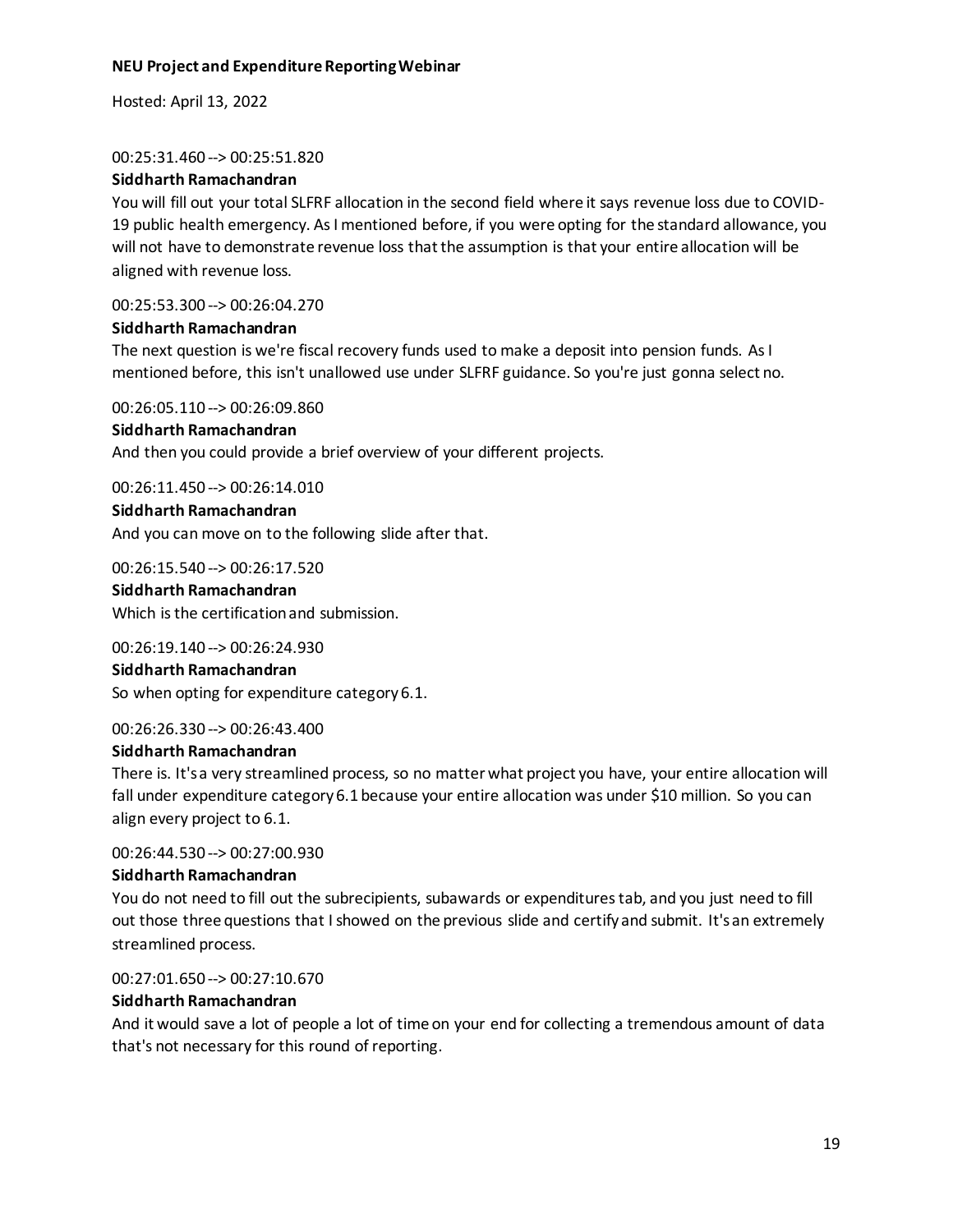Hosted: April 13, 2022

00:27:13.160 --> 00:27:17.480

# **Siddharth Ramachandran**

So before I open it up for questions, I just want to go through a few key takeaways.

00:27:18.250 --> 00:27:21.690

#### **Siddharth Ramachandran**

So I sound like a broken record right now, but please assign your.

00:27:22.340 --> 00:27:24.650

#### **Siddharth Ramachandran**

Uh projects to expenditure category 6.1.

00:27:26.340 --> 00:27:42.770

#### **Siddharth Ramachandran**

It's streamlined reporting and everything that's eligible in the other six categories, 12345 and seven, is eligible under 6.1. In addition to that, 6.1 has further eligibilities that aren't captured in 12345 and seven.

00:27:44.150 --> 00:27:55.820

#### **Siddharth Ramachandran**

The second thing would be although Treasury has not asked for a SUBRECIPIENT information sub word, information expenditure information and payments to individuals, information for this round of reporting.

00:27:56.590 --> 00:27:58.450

#### **Siddharth Ramachandran**

There is a chance they do ask for it.

00:27:59.320 --> 00:28:05.160

#### **Siddharth Ramachandran**

In further rounds of reporting. So it's important that you're internally tracking these tricks and tracking these things.

00:28:07.250 --> 00:28:11.560

#### **Siddharth Ramachandran**

Lastly, if you are facing any technical difficulties with the portal.

00:28:12.390 --> 00:28:17.900

#### **Siddharth Ramachandran**

Please contact Treasury using the following email address which is SLFRP at treasury.gov.

00:28:20.850 --> 00:28:29.520

#### **Siddharth Ramachandran**

On the following slides, we just have additional resources that you may choose to use. One would be the project and expenditure user guide that was released on April 8th.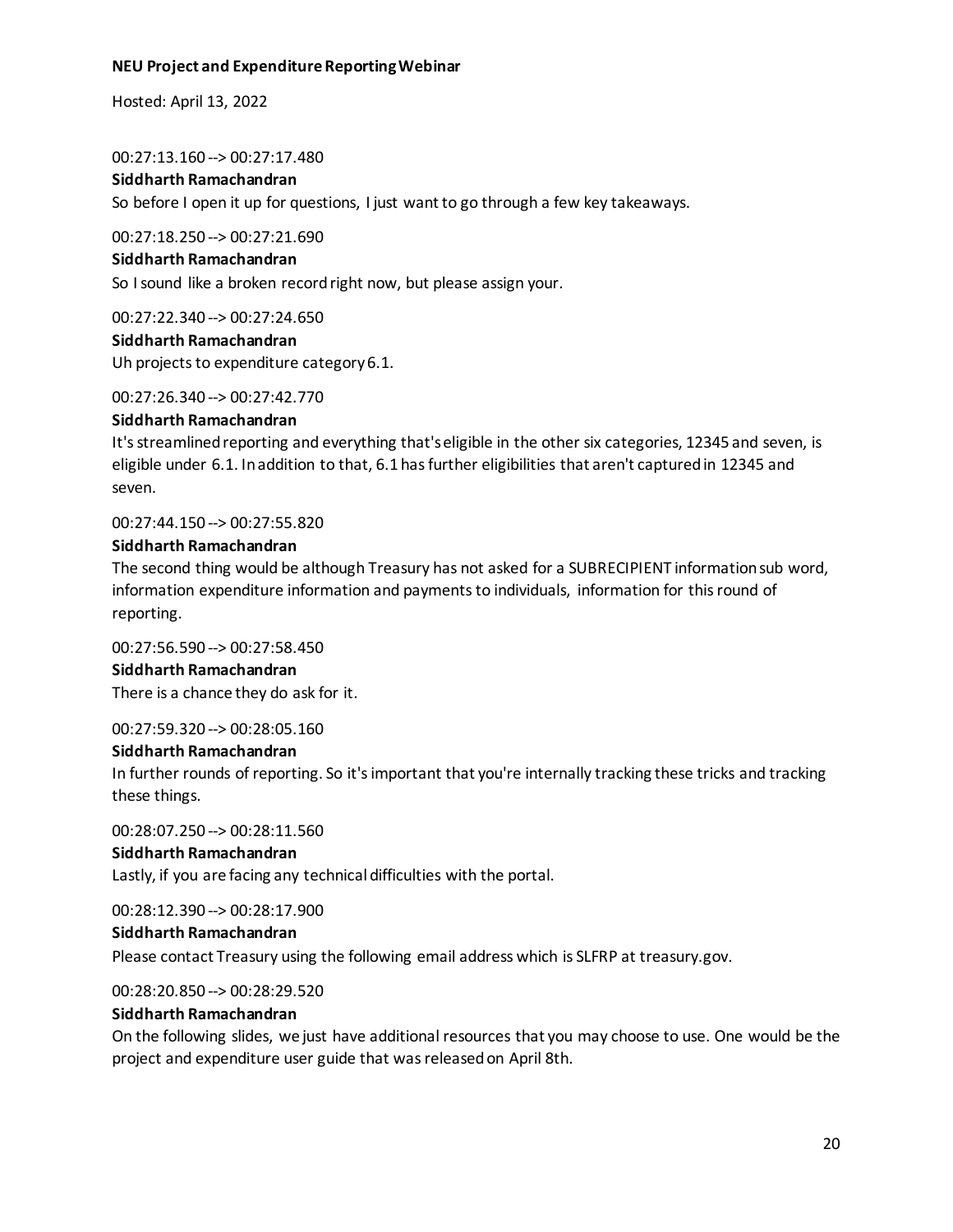Hosted: April 13, 2022

00:28:30.170 --> 00:28:37.130

#### **Siddharth Ramachandran**

Obviously the next one would be the compliance and reporting guidance that we've seen before. And then of course the final rule.

00:28:42.160 --> 00:28:44.270

# **Siddharth Ramachandran** At this point I'm going to.

00:28:48.480 --> 00:28:49.310 **Siddharth Ramachandran** Unmute.

00:28:49.970 --> 00:28:52.460 **Siddharth Ramachandran** All the participants.

00:28:53.490 --> 00:28:54.130 **Siddharth Ramachandran** And.

00:28:55.630 --> 00:29:00.840

#### **Siddharth Ramachandran**

I and I think you should be able to enable your microphone that way.

00:29:02.260 --> 00:29:03.390 **Siddharth Ramachandran** Let me see.

00:29:11.010 --> 00:29:11.270 **Siddharth Ramachandran** No.

00:29:34.130 --> 00:29:47.190

#### **Siddharth Ramachandran**

I truly apologize. I seem to be unable to mute everyone's unmute everyone's mic, so I'm I'm just gonna go off hands and maybe do it individually. Ohh no I.

00:29:48.970 --> 00:29:57.580

#### **Siddharth Ramachandran**

I lied. OK, so I'm gonna enable everyone's mic. If you have a question, please unmute yourself. If you don't have a question, please remain on mute to limit any feedback I.

00:30:01.830 --> 00:30:06.800

#### **Siddharth Ramachandran**

Hi, Laura. I see that your hands raised and you're unmuted. Please feel free to ask question.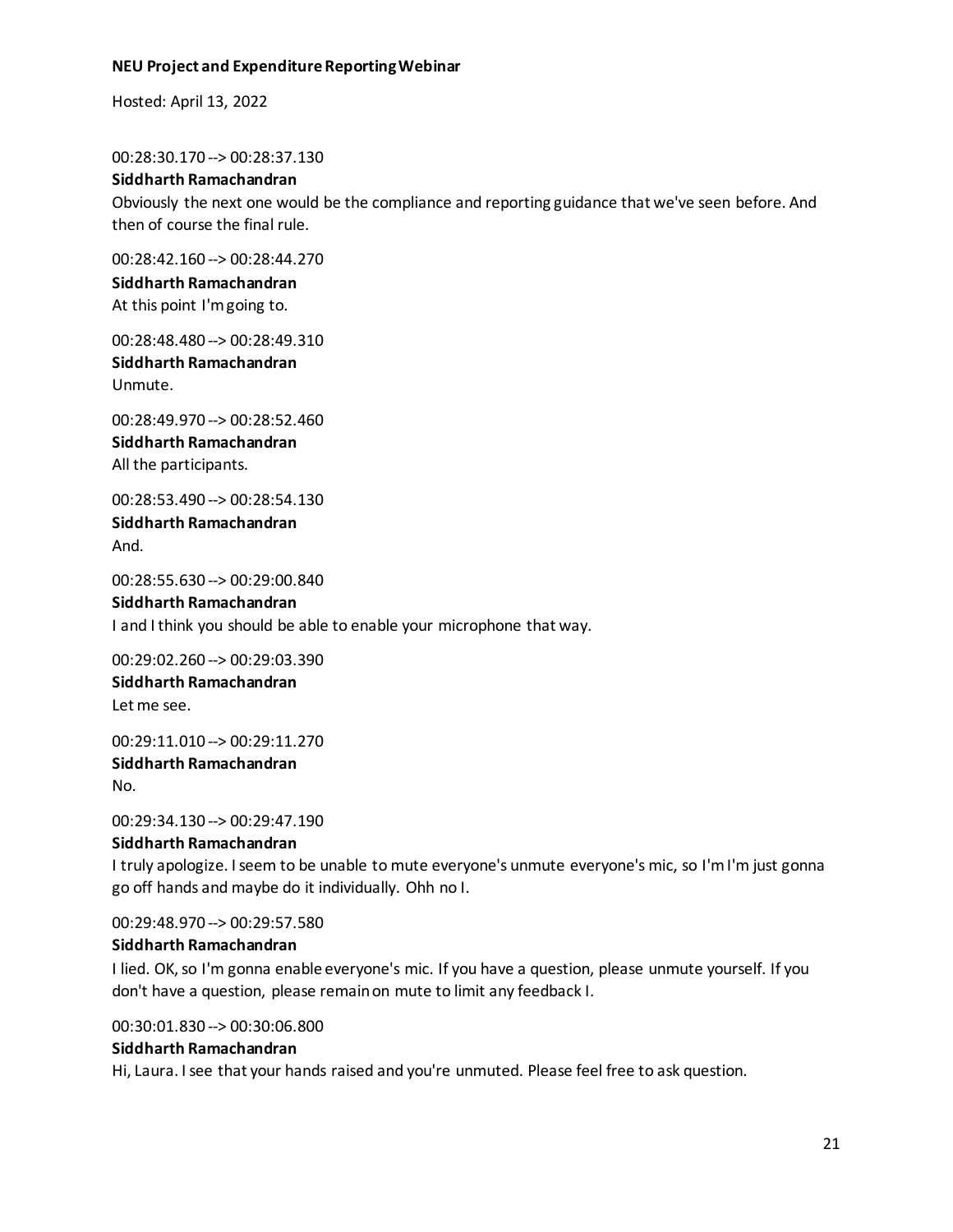Hosted: April 13, 2022

00:30:07.250 --> 00:30:08.300 Laura (Guest) Yeah. Can you hear me?

00:30:08.570 --> 00:30:09.910 **Siddharth Ramachandran** I can. I can. Can you hear me?

00:30:09.520 --> 00:30:26.620

Laura (Guest)

OK, so yeah, my only question is when we're reporting on the recipient tab, the revenue loss total, is it the amount that we have spent or the amount of total that we're going to receive altogether or that we've received so far, what number are we putting in that?

00:30:25.480 --> 00:30:25.810 **Siddharth Ramachandran** So.

00:30:27.000 --> 00:30:31.950

#### **Siddharth Ramachandran**

So just to clarify, you will not need to fill out anything in the recipient in the Subrecipient tab.

00:30:33.420 --> 00:30:44.030

#### **Siddharth Ramachandran**

If you're referring to the tab that I just showed, which was this one, this is at the very end. It's the recipient specific tab, the amount that you put in here is your entire allocation.

00:30:40.900 --> 00:30:41.410 Laura (Guest) Yes.

00:30:45.260 --> 00:30:49.850

#### **Siddharth Ramachandran**

Not just for the project, the entire allocation that you received, like your SLFRF allocation.

00:30:51.000 --> 00:30:54.020 Laura (Guest) OK, so it's including the amount we have not yet received.

00:30:54.660 --> 00:30:56.470

**Siddharth Ramachandran** The second tranche as well, that's correct, yes.

00:30:56.520 --> 00:30:57.820 Laura (Guest) OK, alright, thank you.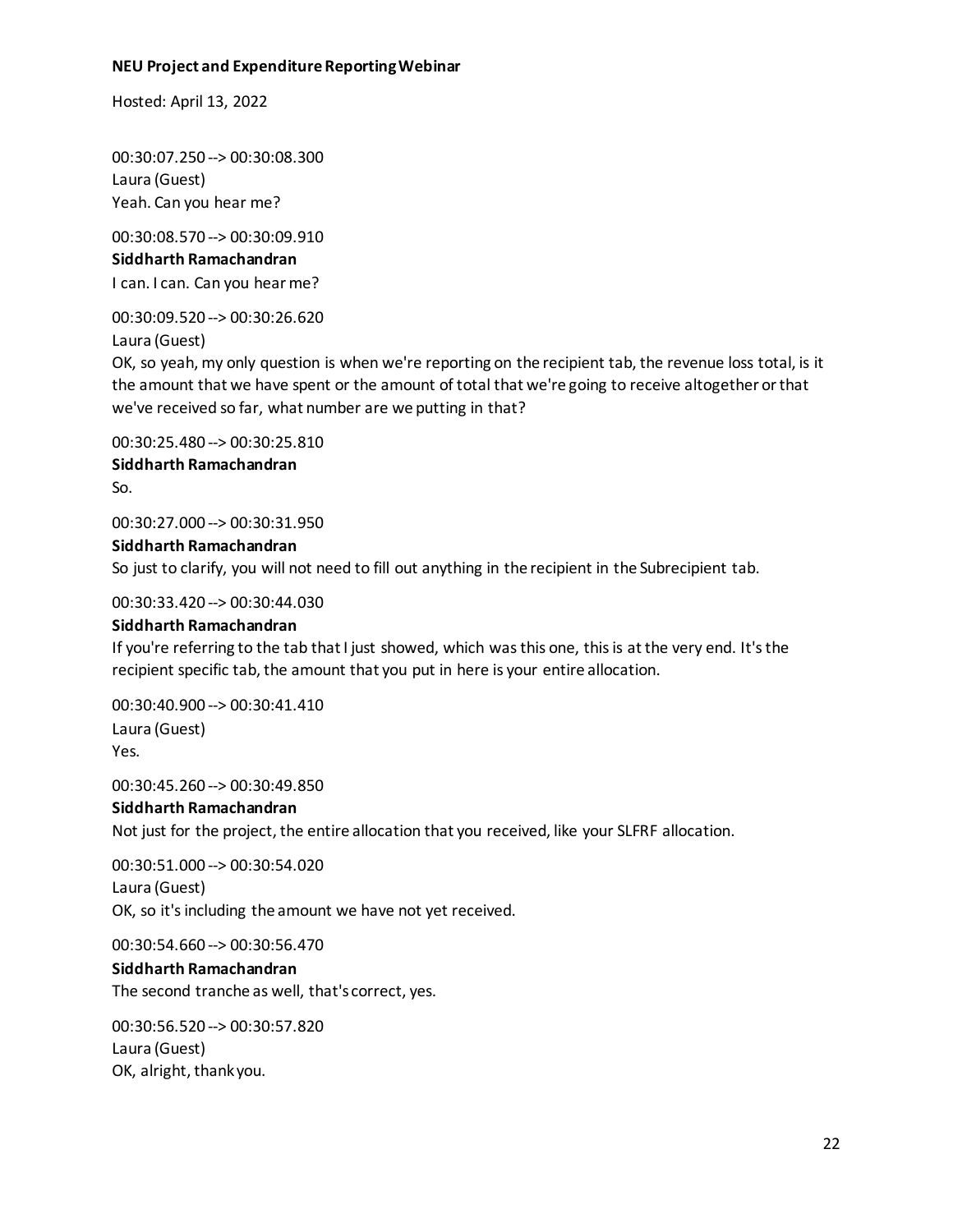Hosted: April 13, 2022

00:30:58.380 --> 00:30:58.810 **Siddharth Ramachandran** Noise.

00:31:03.610 --> 00:31:06.960 **Siddharth Ramachandran** Yeah, Greg, I guess your hand.

00:31:07.640 --> 00:31:07.820 Gregg T (Acworth Rep) (Guest) Hi.

00:31:08.110 --> 00:31:09.170 Gregg T (Acworth Rep) (Guest) I said, can you hear me?

00:31:10.100 --> 00:31:11.350 **Siddharth Ramachandran** I I can, yes.

00:31:11.760 --> 00:31:19.550 Gregg T (Acworth Rep) (Guest) Yeah, just so the effort that we have is a broadband effort and expense category. I think it was 5.6.

00:31:20.260 --> 00:31:24.230 Gregg T (Acworth Rep) (Guest) But you're saying that we can use the 6.1.

00:31:24.830 --> 00:31:52.880

#### **Siddharth Ramachandran**

Yes, yes, yes, yes. Let let let me really drive that point home. Anything that's eligible under expenditure categories 12345 or seven is eligible under expenditure category 6.1. Except you don't have the heartache of the reporting requirements for five or three or two when you align it to expenditure category 6.1. So that will be eligible under expenditure category 6.1, there's no need to demonstrate revenue loss and there's no need to put it under infrastructure.

00:31:53.690 --> 00:32:02.970 Gregg T (Acworth Rep) (Guest) OK. I just want to make sure we're not gonna get gigged in the future because of of reporting on revenue loss when it was a broadband effort, right?

00:32:03.270 --> 00:32:11.370

#### **Siddharth Ramachandran**

So as I mentioned before, because you fall under the standard allowance which is under \$10 million, they're definitely need to be demonstrate.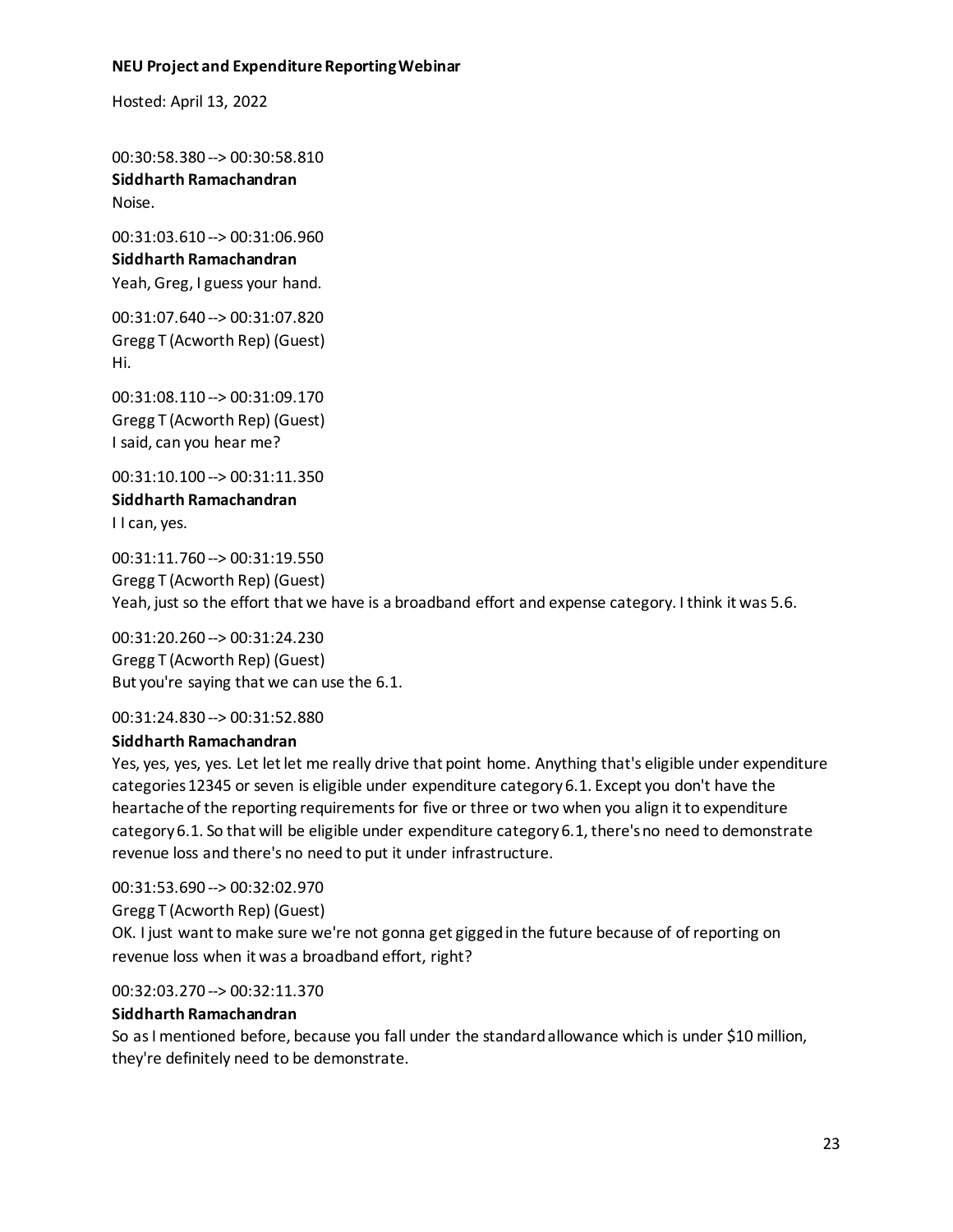Hosted: April 13, 2022

00:32:12.390 --> 00:32:13.590 **Siddharth Ramachandran** Three is assuming that.

00:32:16.010 --> 00:32:25.240 Gregg T (Acworth Rep) (Guest) So basically they're providing you a work around that it was through through existing functionality, right to simplify reporting.

00:32:16.210 --> 00:32:16.720 **Siddharth Ramachandran** So you.

00:32:25.630 --> 00:32:33.640

#### **Siddharth Ramachandran**

It was too simplified reporting. And because Treasury received quite a few requests for this when the interim final rule came out and that's why it changed in the final rule.

00:32:34.140 --> 00:32:35.210 Gregg T (Acworth Rep) (Guest) Got it. Thank you.

00:32:35.840 --> 00:32:36.610 **Siddharth Ramachandran** No worries at all.

00:32:37.470 --> 00:32:43.650 **Siddharth Ramachandran** I do feel like a teacher, soplease honestly just unmute yourselves and ask the question I I don't have.

00:32:44.300 --> 00:32:44.790

**Siddharth Ramachandran** We do that.

00:32:44.410 --> 00:32:49.110 Gabriela Fowler They said this is this is Gabby. There are a number of questions in the chat.

00:32:51.250 --> 00:32:54.990 Gabriela Fowler That I want to make sure we get to all some.

00:32:56.110 --> 00:33:09.240

Gabriela Fowler

Uh, also, sorry I was reading a a comment and speaking at the same time. So the first is our any use submitted our request for funds to the state, how do we know who was submitted to treasury as the account administrator?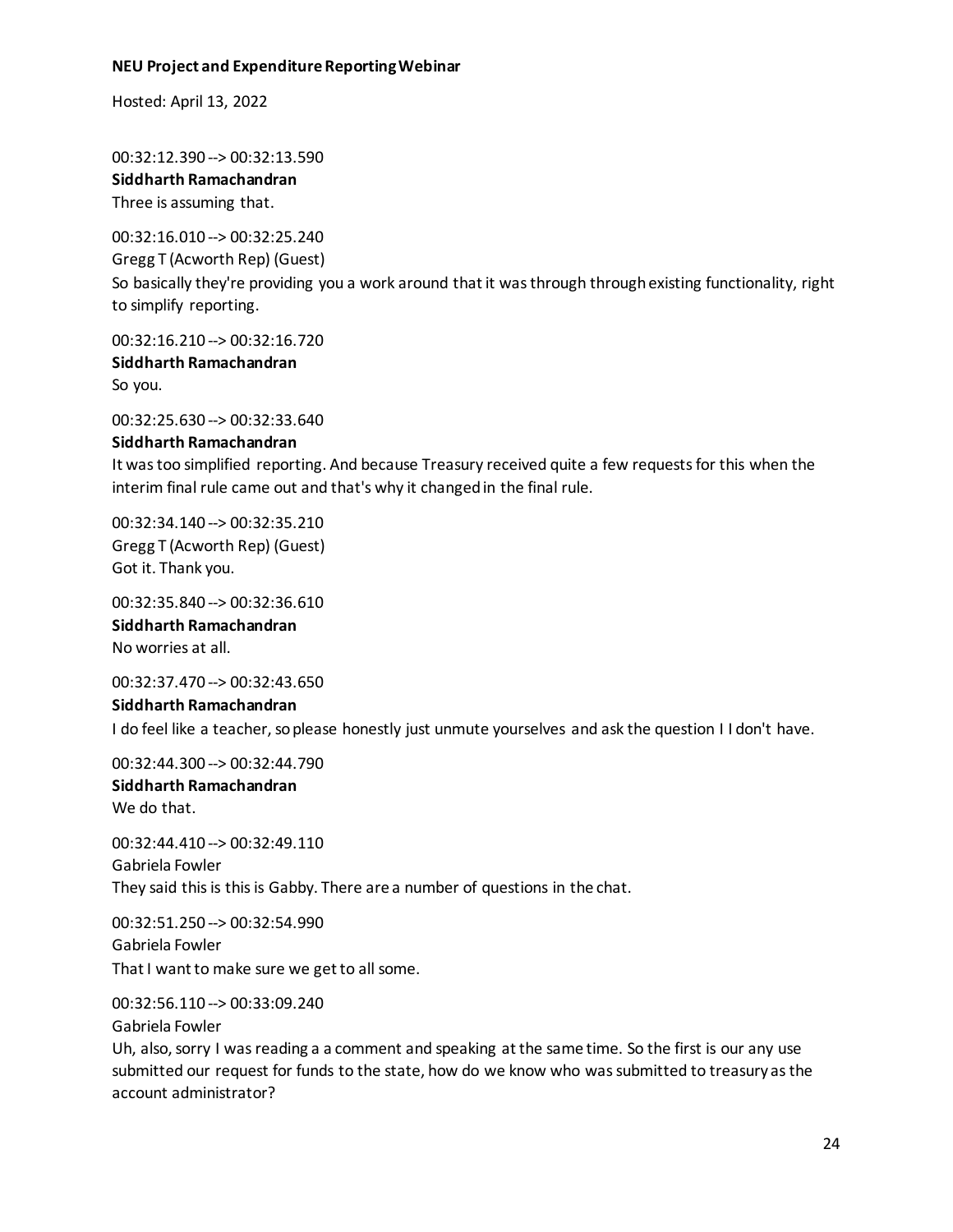Hosted: April 13, 2022

00:33:12.190 --> 00:33:12.720 **Siddharth Ramachandran** So.

00:33:13.570 --> 00:33:19.540

# **Siddharth Ramachandran**

The account administrator should be the main point of contact who actually submitted that request for funding.

00:33:20.220 --> 00:33:20.850

**Siddharth Ramachandran** Umm.

00:33:22.200 --> 00:33:27.340 **Siddharth Ramachandran** That that's my understanding. With that, Gabby would, would that be what you believe as well?

00:33:28.230 --> 00:33:42.020

Gabriela Fowler

I believe so. But, Greg, if you if you guys submitted it to the state, what we can do is follow up with GOFERR and and get clarification on that and circle back around with you after the webinar.

# 00:33:42.620 --> 00:34:08.530

Gregg T (Acworth Rep) (Guest)

That, that, that would be great because I did. I did submit the application online on on simple online system that the state set up and I went in and set up by login.gov and IT the functionality is not working and the system for me, I'm not seeing the reports or anything that allows me to enter in the certifications. Even so I'm not sure where the disconnect was.

00:33:50.120 --> 00:33:50.460 Gabriela Fowler OK.

00:34:06.950 --> 00:34:07.250 Gabriela Fowler OK.

00:34:07.100 --> 00:34:07.330 **Siddharth Ramachandran** Yeah.

00:34:08.950 --> 00:34:12.910 Gabriela Fowler OK, no problem. We will follow up with you offline and see if we can help resolve that.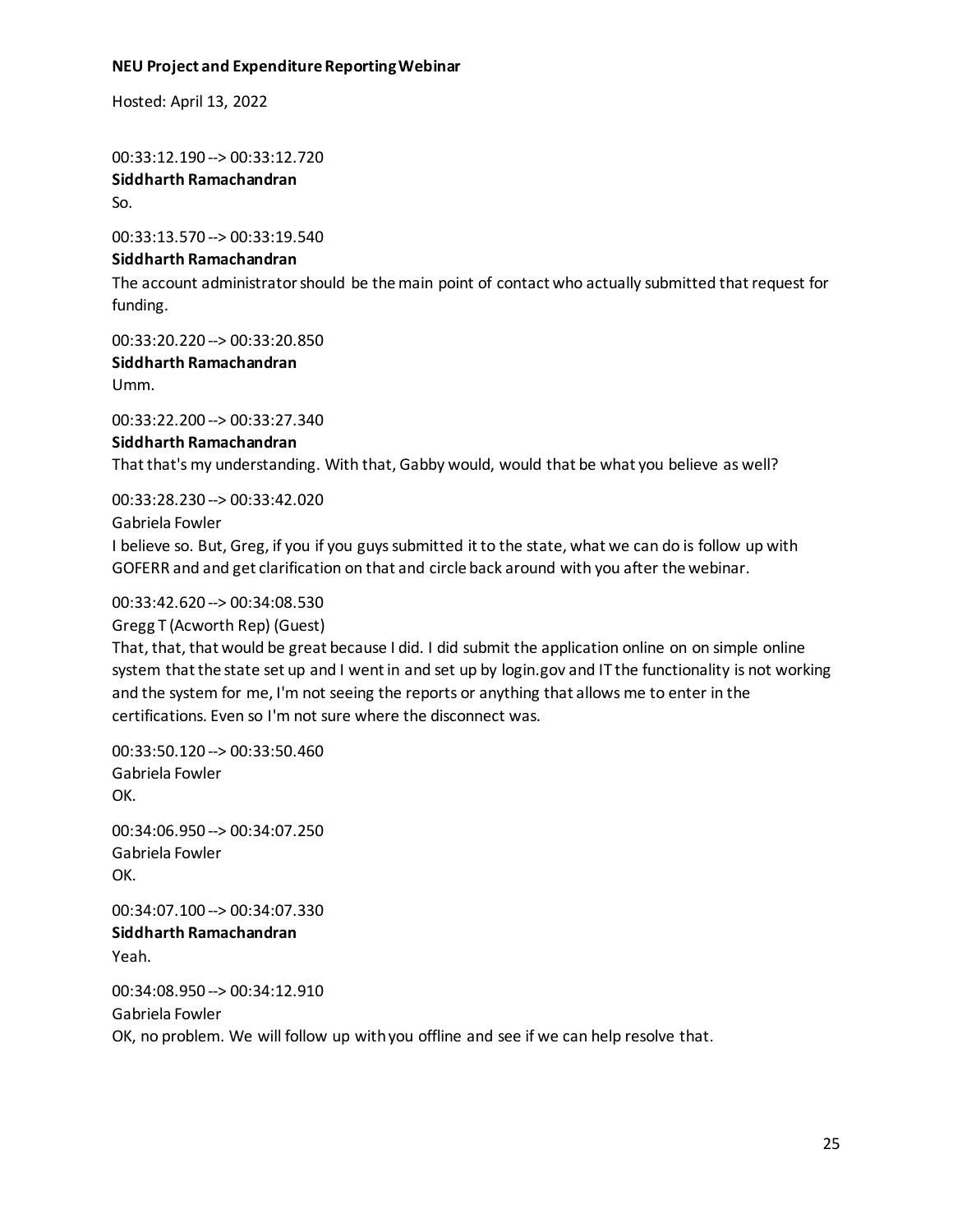Hosted: April 13, 2022

00:34:13.630 --> 00:34:14.800 Gregg T (Acworth Rep) (Guest) Great. Thanks, Gabriel.

00:34:15.910 --> 00:34:19.600 **Siddharth Ramachandran** Greg, have a quick follow up on that, uh, I remember that question and.

00:34:21.450 --> 00:34:36.090

#### **Siddharth Ramachandran**

You would not be able to access a login.gov account if you weren't the account administrator, so I think that may not be a role designation issue. I think that's a Treasury portal access issue and so.

00:34:36.820 --> 00:34:43.370

#### **Siddharth Ramachandran**

I'm unsure if the Treasury help desk was of any assistance. If not, we can follow up on our end.

00:34:43.790 --> 00:34:48.400 Gregg T (Acworth Rep) (Guest) They still, yeah, I'm they. They kicked me to a lower level.

00:34:49.130 --> 00:34:56.720

Gregg T (Acworth Rep) (Guest) Helped ask that was a Technical Support. I believe for the web, for the portal and that was a week ago. I haven't heard back from them yet.

00:34:57.930 --> 00:35:05.070

#### **Siddharth Ramachandran**

I am very sorry about that, but let let me let me see if if maybe we can do something on our end to to try to speak.

00:35:04.690 --> 00:35:05.240 Gregg T (Acworth Rep) (Guest) Thank you.

00:35:08.310 --> 00:35:08.730 **Siddharth Ramachandran** Uh.

00:35:08.370 --> 00:35:14.330 Gabriela Fowler All right, said our next question is from Heidi. She asks what if projects are yet to be determined.

00:35:15.010 --> 00:35:19.340

#### **Siddharth Ramachandran**

Yes. So if projects are yet to be determined, we would recommend.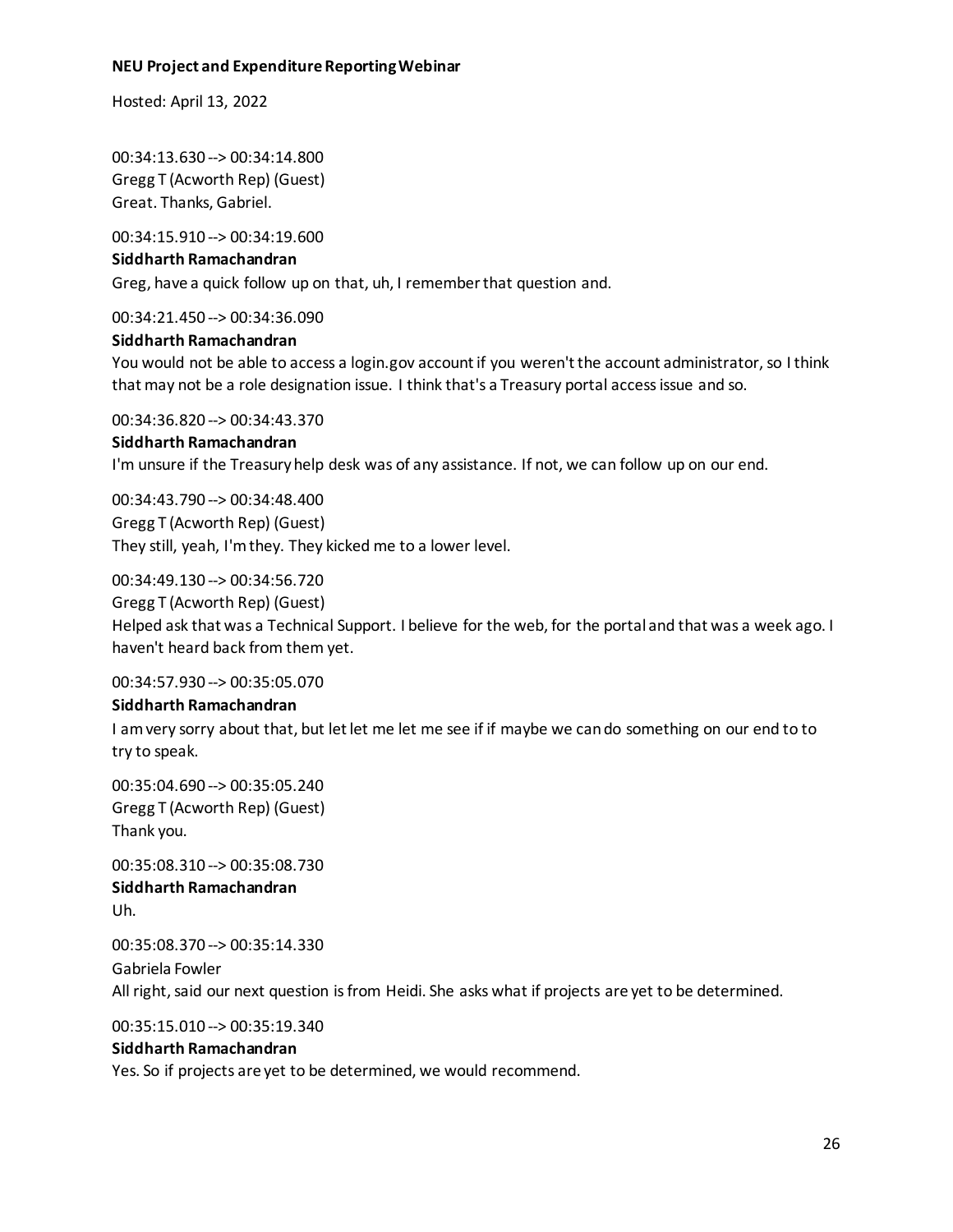Hosted: April 13, 2022

00:35:20.300 --> 00:35:27.420

#### **Siddharth Ramachandran**

Setting up a placeholder for those projects the same way you would do previously. So in this case you would just add a.

00:35:28.760 --> 00:35:33.310

#### **Siddharth Ramachandran**

Add a project and you can title it you know placeholder or something like that.

#### 00:35:34.240 --> 00:35:51.790

#### **Siddharth Ramachandran**

And you can just fill out, you can just enter 0 for all the amounts expended, anything or obligated anything, and in the description you can just you can just indicate that you're still in the process of determining these projects and you can hit submit. Once again. The most important thing here is.

00:35:48.600 --> 00:35:49.220 Alstead Admin You can do that.

00:35:51.540 --> 00:35:54.360 Alstead Admin To make quick you would talk 2 fingers.

00:35:52.460 --> 00:35:52.810 **Siddharth Ramachandran** It.

00:35:56.330 --> 00:35:58.650 **Siddharth Ramachandran** Oh, I'm. I'm sorry. Was someone speaking then?

00:36:02.520 --> 00:36:14.360

#### **Siddharth Ramachandran**

Alright, so sorry, Heidi did the most important thing would be once you get to the programmatic data section for your test for your placeholder project, you just wanna indicate that you're in fact.

00:36:15.070 --> 00:36:25.190

#### **Siddharth Ramachandran**

Opting for the standard allowance, I think that's probably the most important thing to to focus on because the next run for reporting, you can always edit this project to actually reflect the real amounts.

00:36:27.570 --> 00:36:30.720

#### **Siddharth Ramachandran**

Please let me know if that was helpful. If you have any follow-ups, please ask at this point.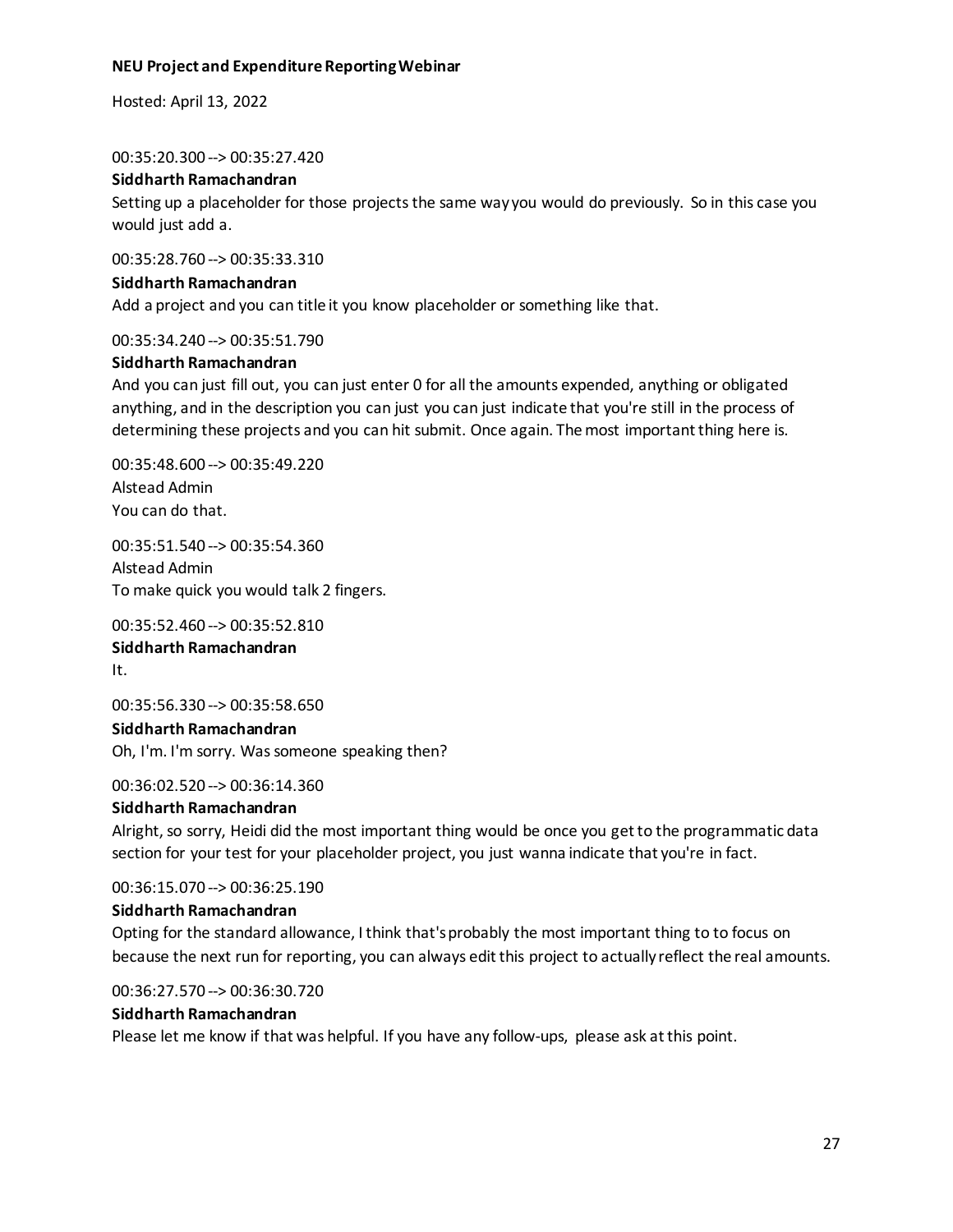Hosted: April 13, 2022

00:36:39.240 --> 00:36:39.600 **Siddharth Ramachandran** Right.

00:36:40.060 --> 00:36:44.510 Gabriela Fowler Our next question was from Laura, but she spoke up and asked that previously.

00:36:44.900 --> 00:36:54.010 Gabriela Fowler Umm, we've got another comment from line. You mentioned that reporting will be open April 30th. Can we report prior to April 30th if we are ready?

00:36:54.640 --> 00:36:55.110 **Siddharth Ramachandran** Report.

00:36:55.180 --> 00:36:59.580 **Siddharth Ramachandran** Thing is, due on April 30th, so you can absolutely report beforehand.

00:37:00.880 --> 00:37:04.820

**Siddharth Ramachandran** Yeah. No, no, it's it. It it's due on April 30th. I apologize, that was unclear.

00:37:05.590 --> 00:37:06.610 **Siddharth Ramachandran** But yes, you you.

00:37:06.100 --> 00:37:24.750

Gabriela Fowler

Encourage. We encourage you trying, actually, because as Sid mentioned, there have been a number of reports of challenges with the portal. So as soon as you feel ready to go in and try, we encourage you to start to start trying to access and go through and upload everything just to allow yourself time before the deadline.

00:37:26.110 --> 00:37:39.060

#### **Siddharth Ramachandran**

Awesome. Uh. And for your question, did my response to Heidi help out? If if that clarified anything in terms of setting up a placeholder for the funds that are yet to be determined?

00:37:49.650 --> 00:37:51.290 **Siddharth Ramachandran** That's a yes or no, I.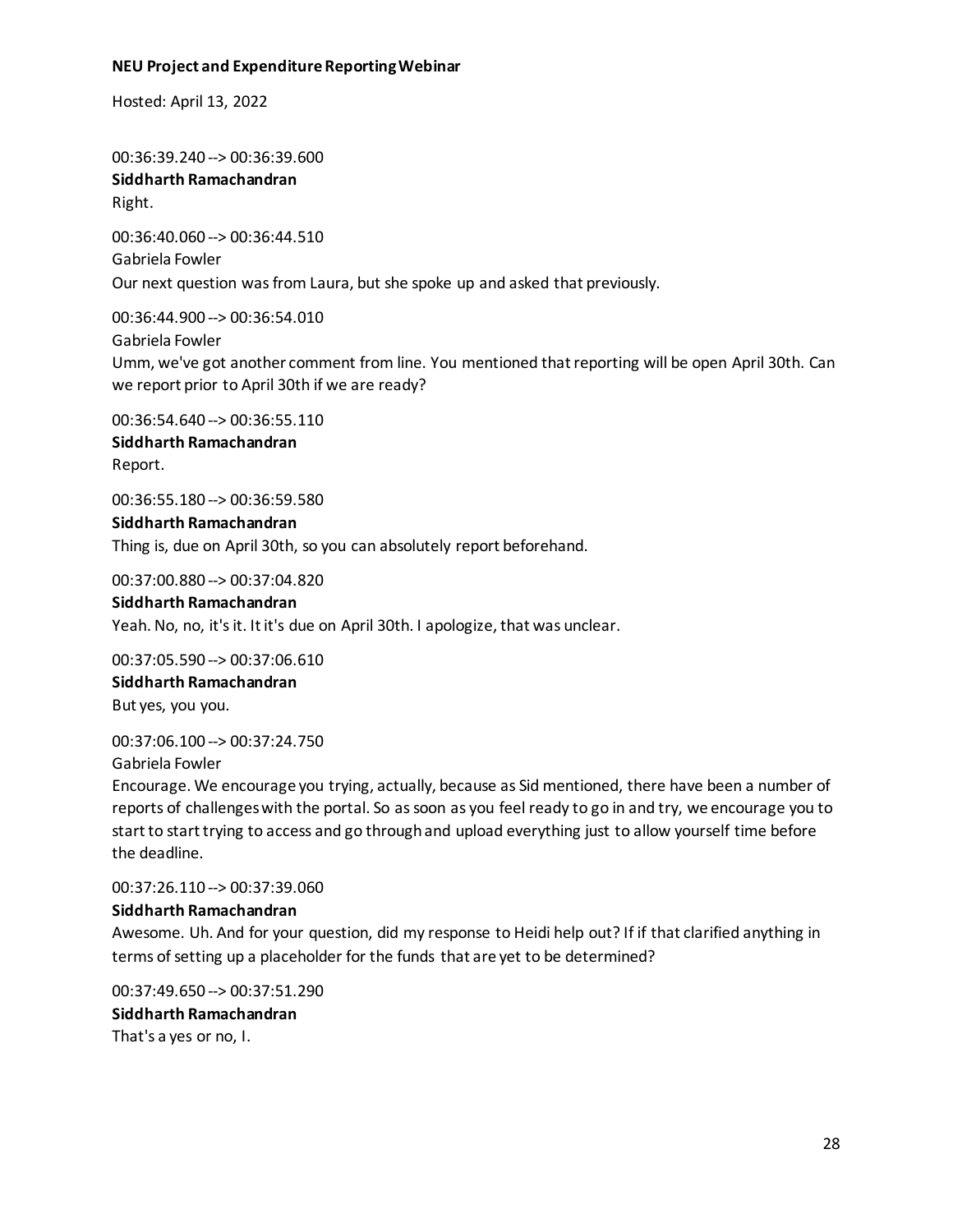Hosted: April 13, 2022

00:37:49.830 --> 00:37:50.230 Gabriela Fowler No.

00:37:51.200 --> 00:37:53.410 Heidi Jaarsma (Guest) That yes, it did. I answered in the chat.

00:37:53.880 --> 00:37:55.130

**Siddharth Ramachandran** Alright, sorry sorry sorry.

00:37:56.660 --> 00:37:57.340 **Siddharth Ramachandran** OK.

00:37:58.020 --> 00:38:02.660

**Siddharth Ramachandran** Kate, if we see every projects under other categories have been revenue loss.

00:38:04.330 --> 00:38:12.420

#### **Siddharth Ramachandran**

I would strongly urge you to recategorize them under EC 6.1 that that would absolutely be my recommendation.

00:38:14.050 --> 00:38:30.340

#### **Siddharth Ramachandran**

Obviously you don't have to and so if if if you choose to do it in in the categories that you assigned Soviet, but it's infinitely simpler and more streamlined if you assign it under 6.1 because you have this opportunity to do it.

00:38:31.200 --> 00:38:33.100

# **Siddharth Ramachandran**

And I say, why not take advantage of that?

00:38:37.470 --> 00:38:54.540

Alstead Admin

Hi, this is Joe Leveque from Alsted. When you were talking about the total amount of money that we received, you said to put in the the amount of what we got this year and what we're gonna get next or what we got last year and what we're getting this year. That's correct.

00:38:54.950 --> 00:39:03.060

#### **Siddharth Ramachandran**

Your total allocation correct, I apologize if the terminology for received is is wrong. Yes, we totally allocation because this is determined, yeah.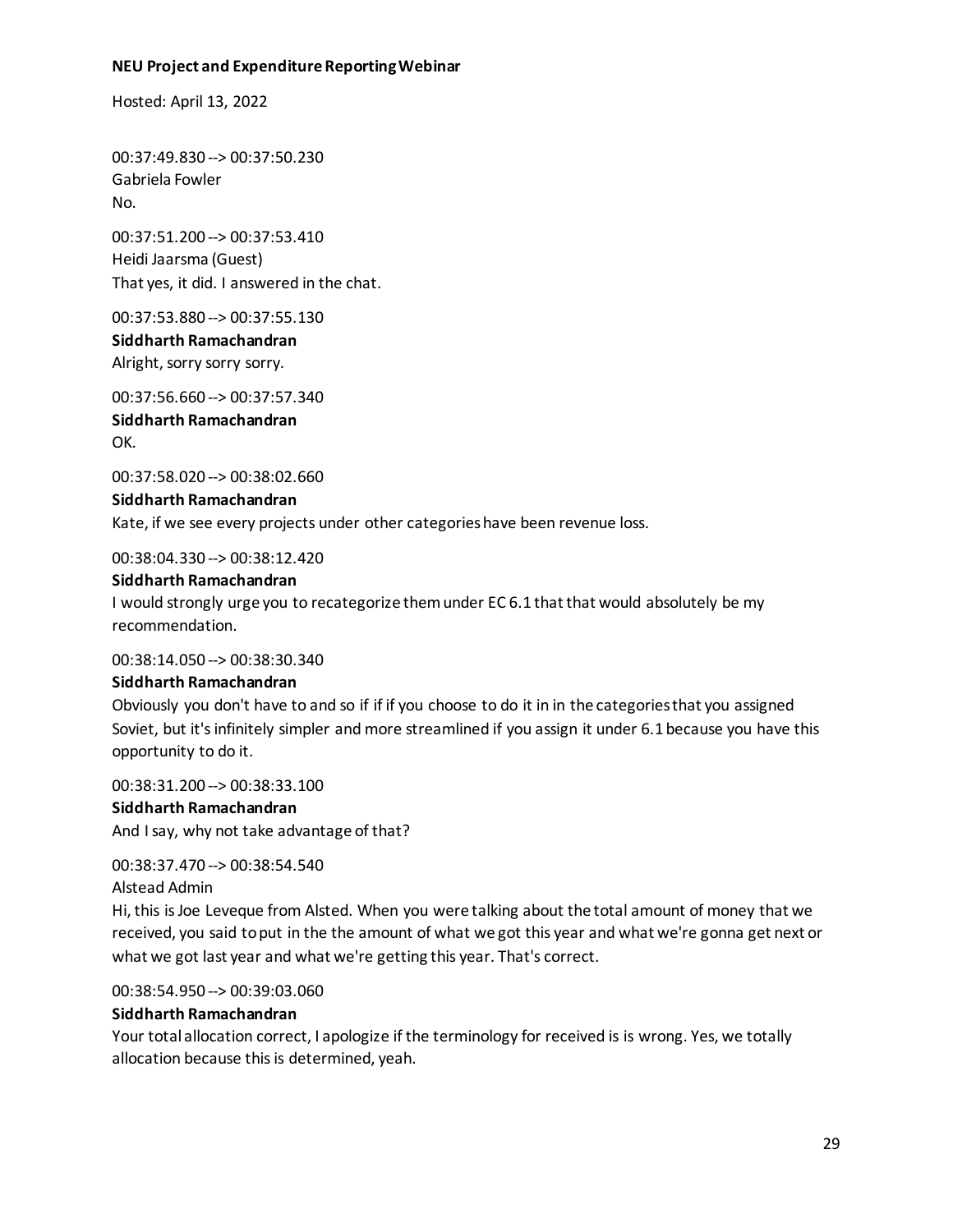Hosted: April 13, 2022

00:38:59.910 --> 00:39:00.300 Alstead Admin Me.

00:39:01.900 --> 00:39:13.410 Alstead Admin The my, my, my my question is, we also received an additional \$23 million from our county. So do we include that in that amount in in there?

00:39:16.220 --> 00:39:25.300 Alstead Admin The the county sent us an additional \$23 million for us to use as part of this money that they couldn't figure out how to spend, I guess.

00:39:27.180 --> 00:39:27.460 **Siddharth Ramachandran** Umm.

00:39:29.130 --> 00:39:40.160

#### **Siddharth Ramachandran**

Let me circle back with you on that one, Greg, because if you have an additional \$23 million that puts you over the revenue loss threshold for the standard allowance, so.

00:39:38.490 --> 00:39:38.700 Alstead Admin Right.

00:39:40.130 --> 00:39:53.080 Alstead Admin Ohh, I'm sorry, I'm sorry. It was an additional \$23,000, not, not 23 million. Yeah. No, they didn't. They didn't give us \$23 million. I don't know where I came up with that, but it's 23,000.

00:39:44.630 --> 00:39:44.840 **Siddharth Ramachandran** Ohh.

00:39:45.900 --> 00:39:46.320 **Siddharth Ramachandran** OK.

00:39:53.400 --> 00:39:59.280 **Siddharth Ramachandran** OK. No, no, that's no, no worries. No, that one that makes it me feel a lot better, but two.

00:39:54.420 --> 00:39:54.990 Alstead Admin I'm sorry.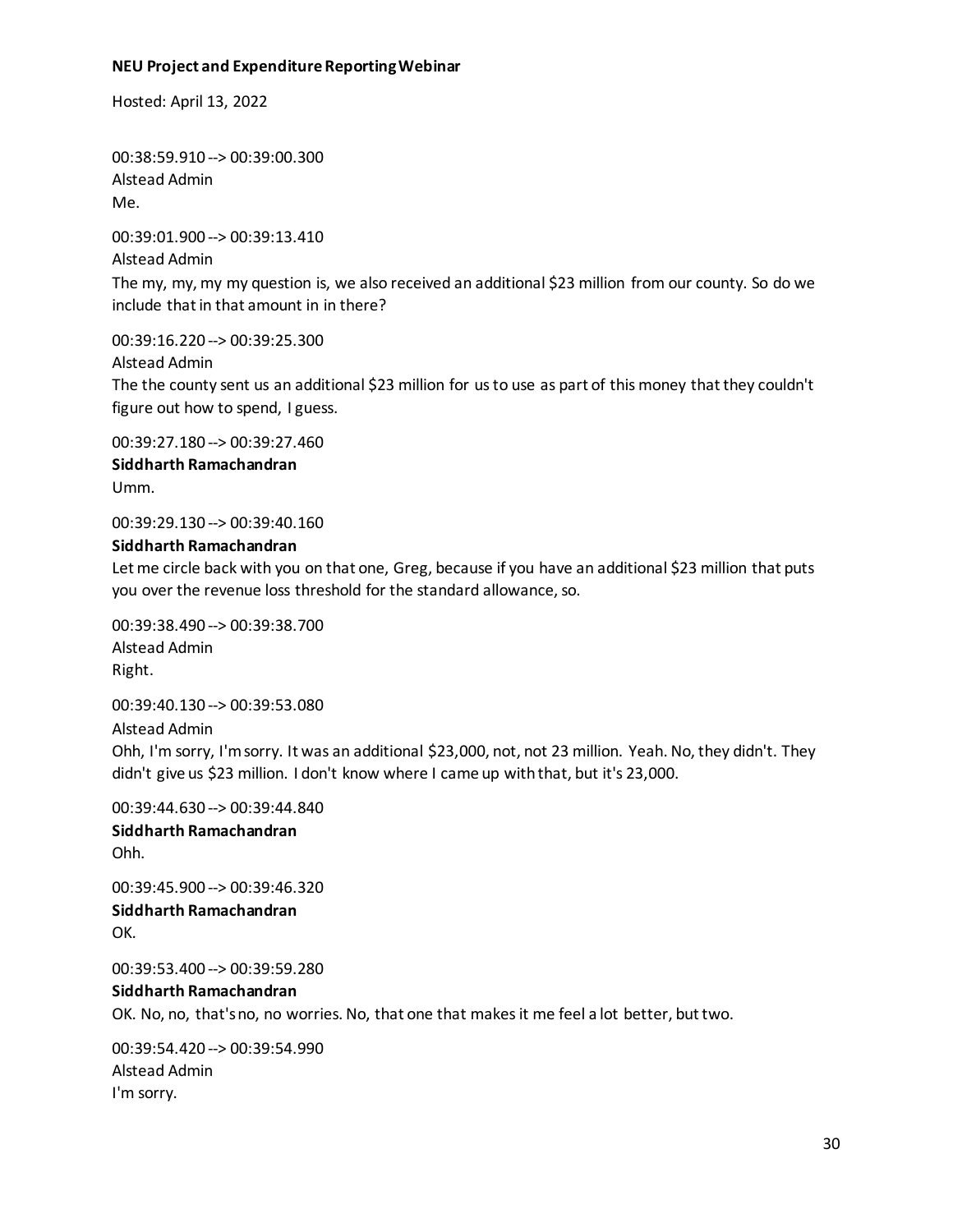Hosted: April 13, 2022

00:40:00.490 --> 00:40:14.290

#### **Siddharth Ramachandran**

That would not be your allocation, but I and I think maybe the county would need to report it as a as a transfer and expenditure on their end. That being said, let me get back to you and see specifically where in this you would have to report it, but yeah.

00:40:14.960 --> 00:40:17.590 Alstead Admin OK. Thank you. That, that I'm. I'm sorry about the error.

00:40:18.000 --> 00:40:19.250

**Siddharth Ramachandran** All, all good, all good.

00:40:20.960 --> 00:40:21.690 **Siddharth Ramachandran** Ohh well.

00:40:23.130 --> 00:40:28.960 **Siddharth Ramachandran** I I am. So let me let me just finish off these written questions and I'll jump back into the raised hands.

00:40:29.040 --> 00:40:36.520 **Siddharth Ramachandran**

Uh, the penny you asked was the difference between the 1st 2 bullets under prohibited uses of SLFRF?

00:40:37.740 --> 00:40:38.230 **Siddharth Ramachandran** So.

00:40:39.220 --> 00:40:39.630 **Siddharth Ramachandran** There.

00:40:51.590 --> 00:40:51.930 **Siddharth Ramachandran** There we go.

00:40:54.900 --> 00:41:05.550

**Siddharth Ramachandran**

OK, so the first bullet is with respect to funding a capital project. So think of a capital project as a project for building a facility or a.

00:41:06.240 --> 00:41:07.170 **Siddharth Ramachandran** A project that.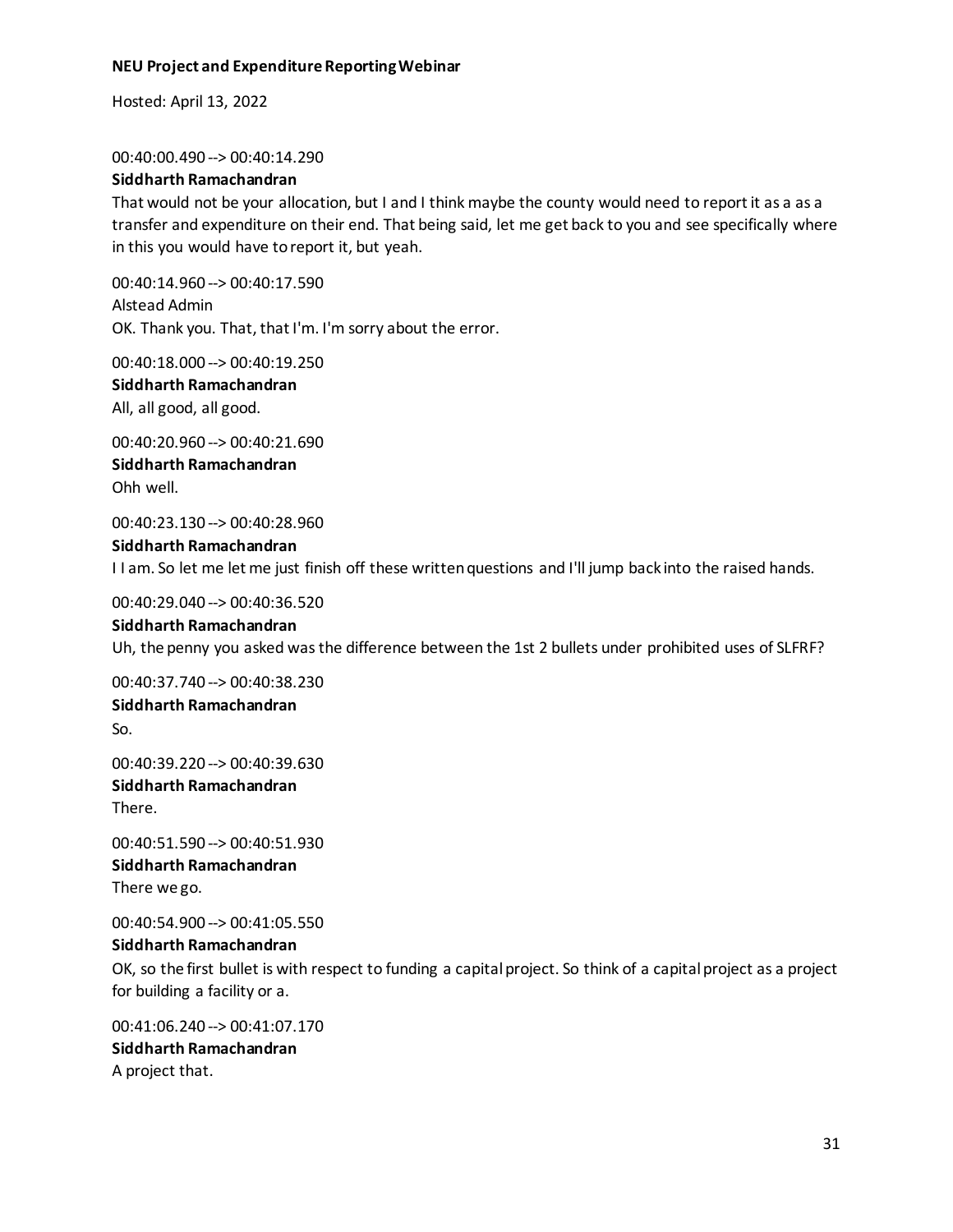Hosted: April 13, 2022

#### 00:41:08.430 --> 00:41:32.770

#### **Siddharth Ramachandran**

Requires some sort of infrastructure investment. You can't build something or buy something in that in with borrowed money, meaning your money needs to be cash on hand, or you have to pay. Pay it as you go. You can't spend money that you, you know, take a loan out for with with the SLFRF money. So.

00:41:34.500 --> 00:41:43.240

#### **Siddharth Ramachandran**

The second one is if you have an incumbent loan debt, you can't use this money to actually.

00:41:43.940 --> 00:41:44.830

**Siddharth Ramachandran** Uh, spend it.

00:41:45.750 --> 00:42:02.560

#### **Siddharth Ramachandran**

You you can't use that money to spend to to try to repay that debt back. So one has to do with the actual procurement or building of a certain facility or investment in a certain type of instructure. The second one has to do with the direct loan or the direct debt that you may have. You can't use that money to pay it off.

00:42:07.260 --> 00:42:07.620 Penny (Guest) Hello.

00:42:09.200 --> 00:42:09.940 **Siddharth Ramachandran** Hello yeah.

00:42:10.180 --> 00:42:20.570 Penny (Guest) But this is Tammy. Thank you for answering that question. So are you suggesting that we can't start a facilities projects with SLFRF monies and then during another phase we can't borrow?

00:42:22.520 --> 00:42:25.120

#### **Siddharth Ramachandran**

That would be correct. You would need to.

00:42:26.070 --> 00:42:32.520

#### **Siddharth Ramachandran**

You would need to you you need to pay as you go. You would not be able to fund this project with with borrowed borrowed money.

00:42:33.030 --> 00:42:33.950 Penny (Guest) Understood. Thank you.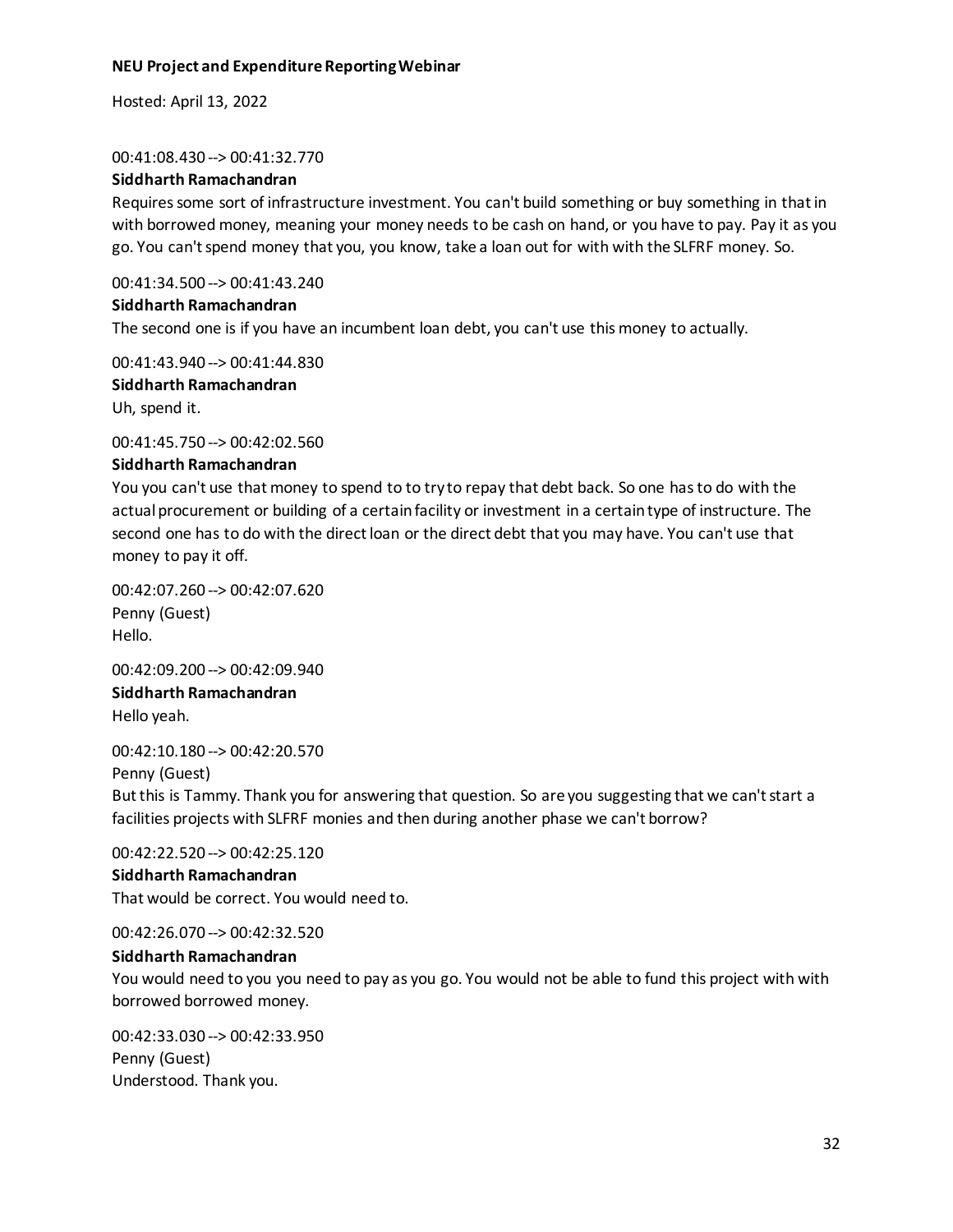Hosted: April 13, 2022

00:42:37.750 --> 00:42:38.560 **Siddharth Ramachandran** To.

00:42:43.290 --> 00:43:01.070

#### **Siddharth Ramachandran**

Alright, so uh and Yep. During a recent conversation, yes, and I I I apologize for not getting back to you. That's correct. So just to make it clear answer question was do we put the cost of the actual revenue loss per project or do we put the cost, do we put the total allocation?

00:43:01.730 --> 00:43:07.700

#### **Siddharth Ramachandran**

In the revenue loss field, you put the total allocation. That's because the standard allowance.

00:43:09.120 --> 00:43:14.040

#### **Siddharth Ramachandran**

Requirement is actually contingent on your total application, not your project amount.

00:43:17.390 --> 00:43:20.530

#### **Siddharth Ramachandran**

So let me just go back to that screen so I can drive that point home.

00:43:27.980 --> 00:43:44.820

#### **Siddharth Ramachandran**

Yeah. So in this tab, you don't put the amount for your project, you'll put the total allocation amount and that's because if you have five projects that are all under 6.1, you will only need to fill this page out one time. So you don't need to fill it out five times. You just need to fill it out one time.

00:43:50.320 --> 00:43:56.720

#### **Siddharth Ramachandran**

Tabitha, you mentioned how we can retrieve the sign documents if we don't have or can't find these documents in the office.

00:43:57.390 --> 00:44:04.250

#### **Siddharth Ramachandran**

OK. So that you're referring to the signed assurances and supporting documents, which is, let me just navigate to.

00:44:05.000 --> 00:44:06.000

**Siddharth Ramachandran** That slide.

00:44:09.320 --> 00:44:09.750 **Siddharth Ramachandran** Yeah.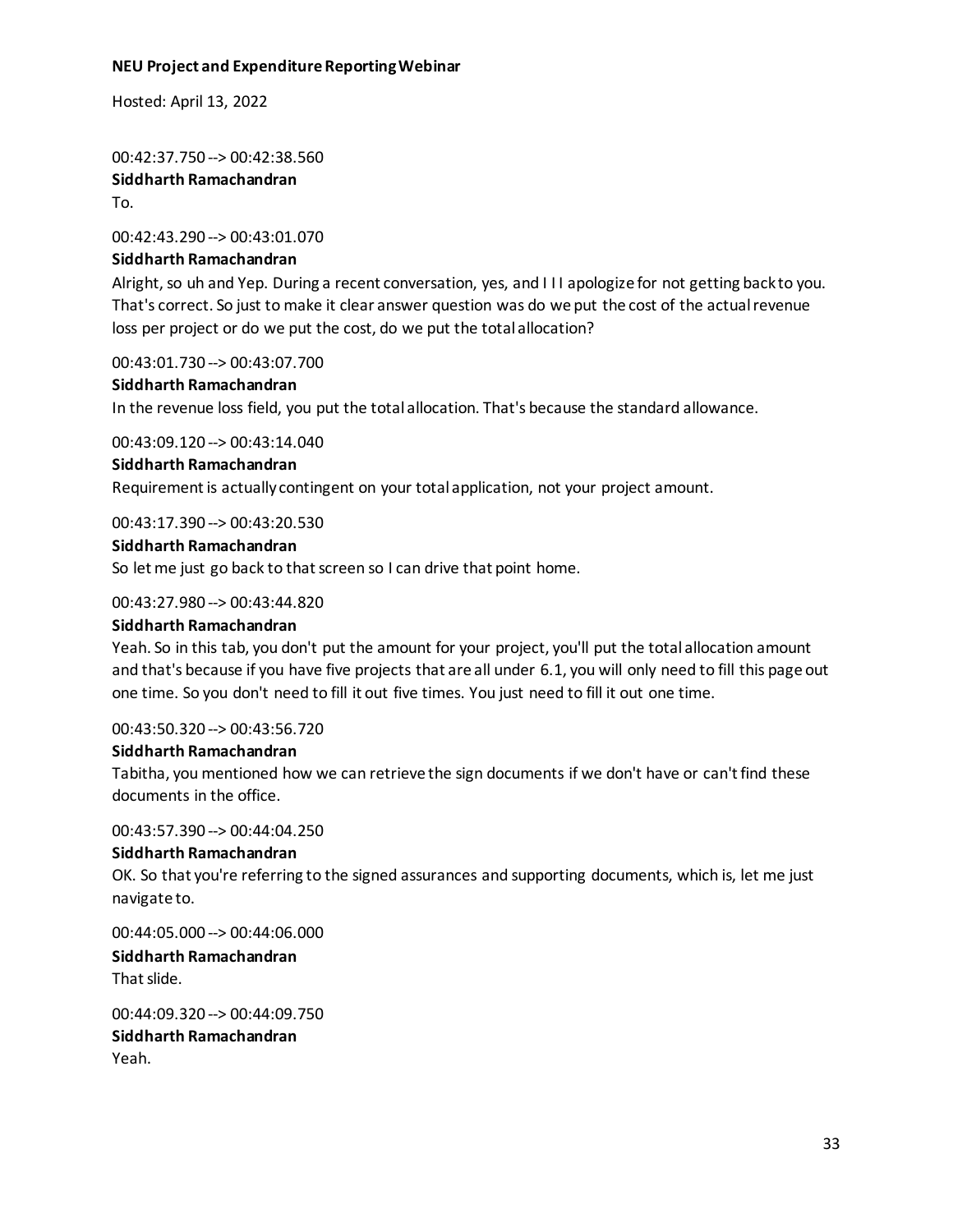Hosted: April 13, 2022

00:44:10.820 --> 00:44:21.130

# **Siddharth Ramachandran**

So you should have already submitted this to go first, so I would recommend reaching out to go for in order to receive those documents. If you generally can't find them.

00:44:22.180 --> 00:44:22.730

**Siddharth Ramachandran** But.

00:44:24.580 --> 00:44:30.890

# **Siddharth Ramachandran**

But yeah, yeah. So if if you can find them you I would say reach out to Gopher Gabby, would you think that would be the best option?

00:44:31.600 --> 00:44:33.160 Gabriela Fowler Yep, I think that's the best place to start.

00:44:33.950 --> 00:44:37.020

# **Siddharth Ramachandran**

Yeah, I apologize. Let me just find that one screen.

00:44:38.180 --> 00:44:48.330

# **Siddharth Ramachandran**

Uh, OK, yeah, copy of signed award terms. Copy of signed assurances and copy of the budget documents. You did submit this to go for previously. So I would recommend reaching back if you generally can't find them.

00:44:51.830 --> 00:45:00.580

#### **Siddharth Ramachandran**

Uh. Deborah under recipient information, should missing information like entity name and UEFI be noted as a report of discrepancies.

00:45:02.470 --> 00:45:04.710 **Siddharth Ramachandran** Good question. You mean here?

00:45:07.950 --> 00:45:09.360 Deborah Ahlstrom Yes, exactly there.

00:45:11.590 --> 00:45:11.920 **Siddharth Ramachandran** Yeah.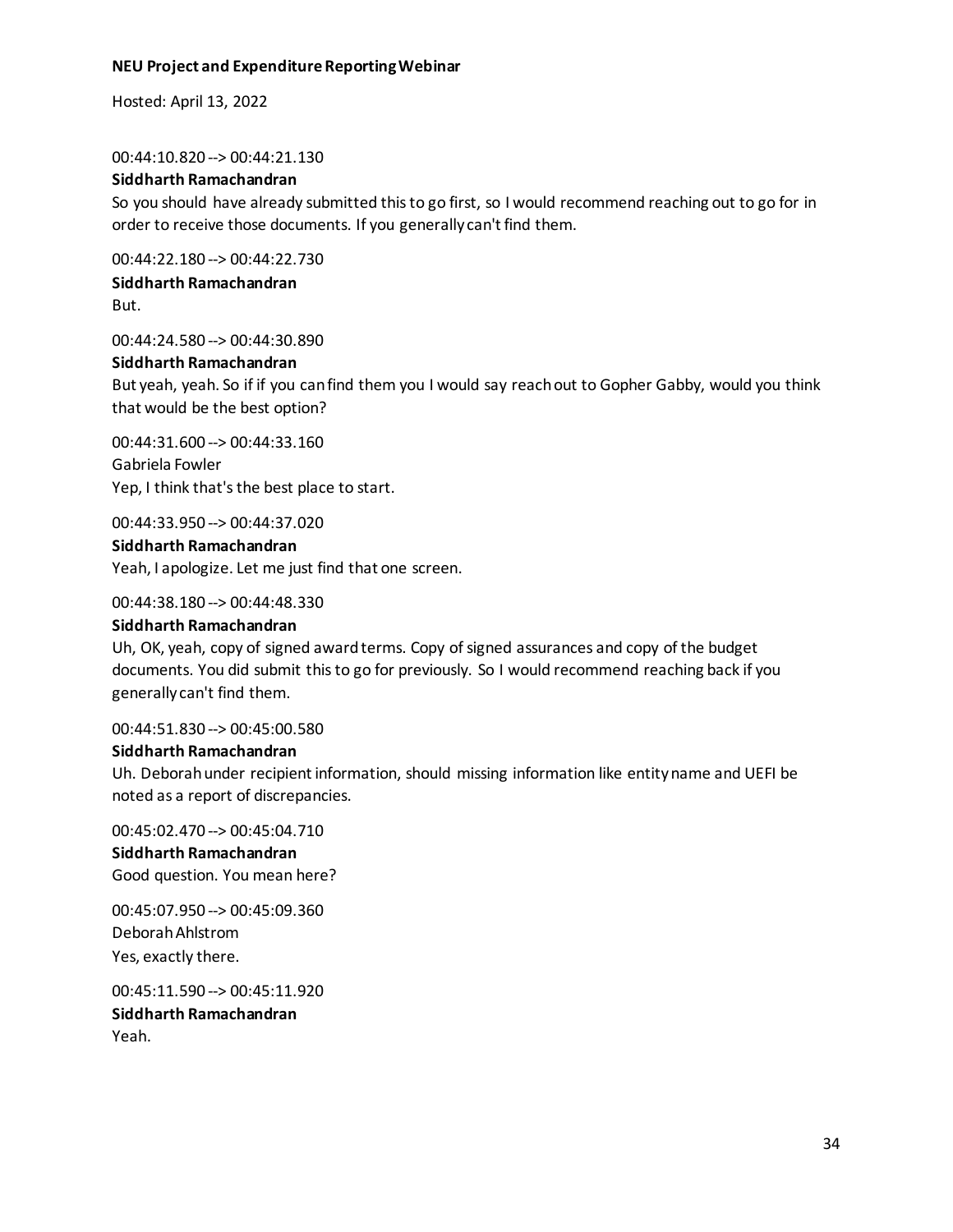Hosted: April 13, 2022

00:45:12.740 --> 00:45:14.300 **Siddharth Ramachandran** I mean, if they have so.

00:45:15.050 --> 00:45:28.420

#### **Siddharth Ramachandran**

My understanding is that there would be a UEFI TIN or guns if they have one or the other. You don't need to report them as discrepancy if they have neither and it's just a blank field. I would put that in.

00:45:28.670 --> 00:45:35.460 Deborah Ahlstrom OK, they have the dunes and the ten. They just don't have the entity name or the UEFI.

00:45:36.940 --> 00:45:43.090

#### **Siddharth Ramachandran**

I would put entity name. I don't think the UI is optically important because they just need one of of those three identifiers.

00:45:43.780 --> 00:45:44.180 Deborah Ahlstrom Thank you.

00:45:44.620 --> 00:45:45.050 **Siddharth Ramachandran** No worries.

00:45:45.610 --> 00:45:53.740

#### **Siddharth Ramachandran**

Uh, just Courtney do obligated funds have to be legally obligated if we have a project that we intend to move forward, should it be considered an obligation?

00:45:54.970 --> 00:46:00.810

# **Siddharth Ramachandran**

Umm. So yeah, an obligation is a like an agreement of the used funds so.

00:46:01.510 --> 00:46:03.120 **Siddharth Ramachandran** It if there's some.

00:46:04.720 --> 00:46:14.030

# **Siddharth Ramachandran**

Paperwork that outlines that this will be spent at a certain time and this will happen. That's considered an obligation. Gabby, do you wanna jump into that a little bit more in terms of the other?

# 00:46:13.530 --> 00:46:43.560

Gabriela Fowler

Yeah. The only the clarity I would add there is that intention is not necessarily an obligation. So to Sid's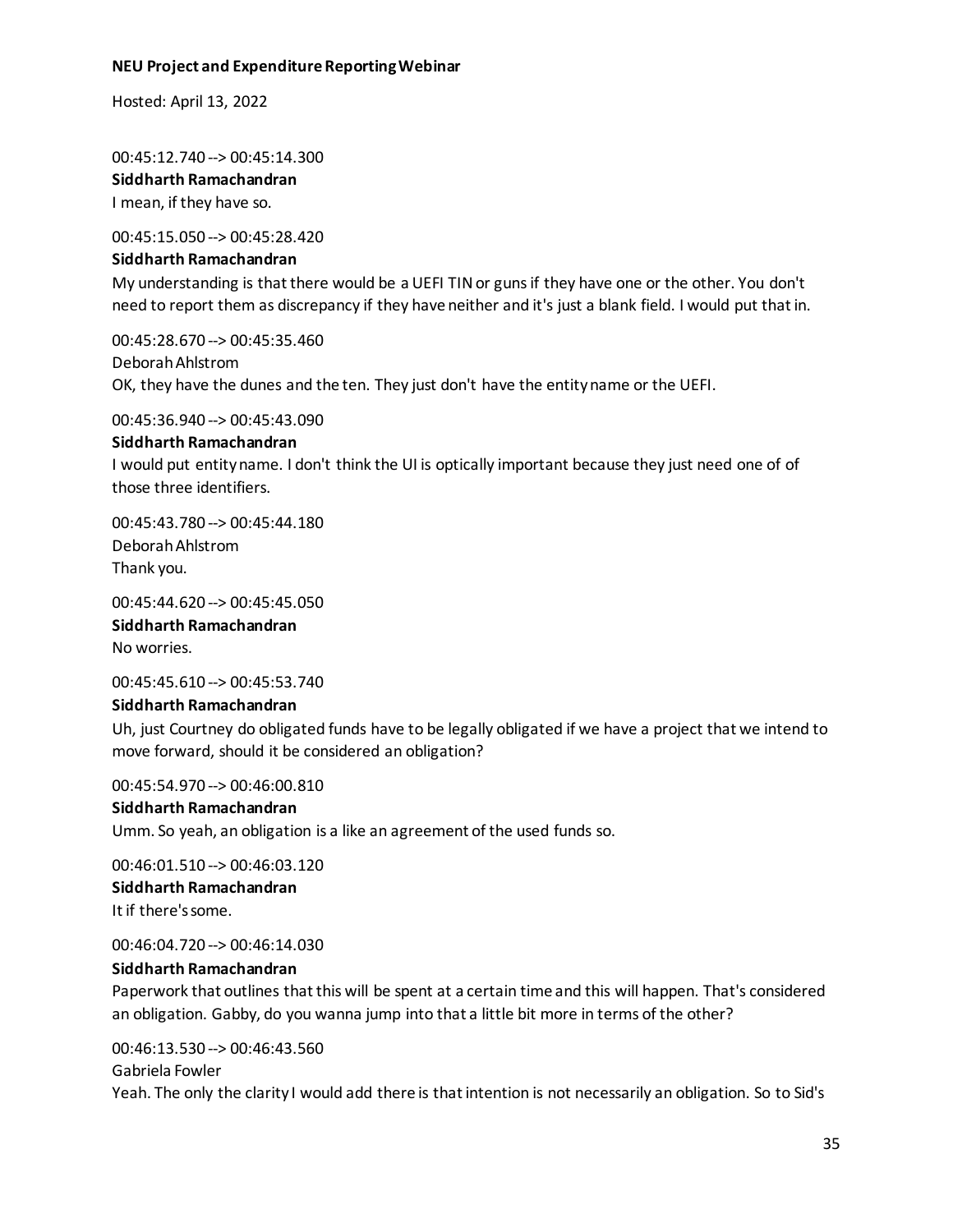Hosted: April 13, 2022

this.

point, if you have signed a contract that says that over the course of the next two years, you're going to pay someone XY and Z or if you sign maybe a lease agreement and you're going to pay rent monthly for the next two years, something like that, that is considered an obligation. So you are now obligated to spend that money.

00:46:43.630 --> 00:46:56.930 Gabriela Fowler Even if it hasn't come out of your even if you haven't actually spent it out of your bank account yet, but pure intention like just having a conversation and saying we're definitely going to move forward with

00:46:58.110 --> 00:47:00.730 Gabriela Fowler It is not necessarily considered obligated yet.

00:47:05.880 --> 00:47:07.660 **Siddharth Ramachandran** Courtney did that clear things up a bit.

00:47:15.070 --> 00:47:16.140 **Siddharth Ramachandran** To resounding yes.

00:47:18.190 --> 00:47:32.340

#### **Siddharth Ramachandran**

There we go. That does it. Alright, let me just get finances question. Can we review the what we put in the amount for the project. OK. So let me jump back into the programmatic data section briefly.

00:47:39.070 --> 00:47:41.210

**Siddharth Ramachandran** OK so in here.

00:47:42.180 --> 00:47:49.470

#### **Siddharth Ramachandran**

Uh, the first slide, the first screen that you see, you will have to align the expenditure category group and the expenditure category.

00:47:49.850 --> 00:47:53.600 **Siddharth Ramachandran**

Uh, like the exact expenditure categories that will be 6 and 6.1.

00:47:54.630 --> 00:48:03.590

#### **Siddharth Ramachandran**

At that point you will have a few fields to fill out. That would be the cumulative obligations, cumulative expenditures, current period obligations and current period expenditures.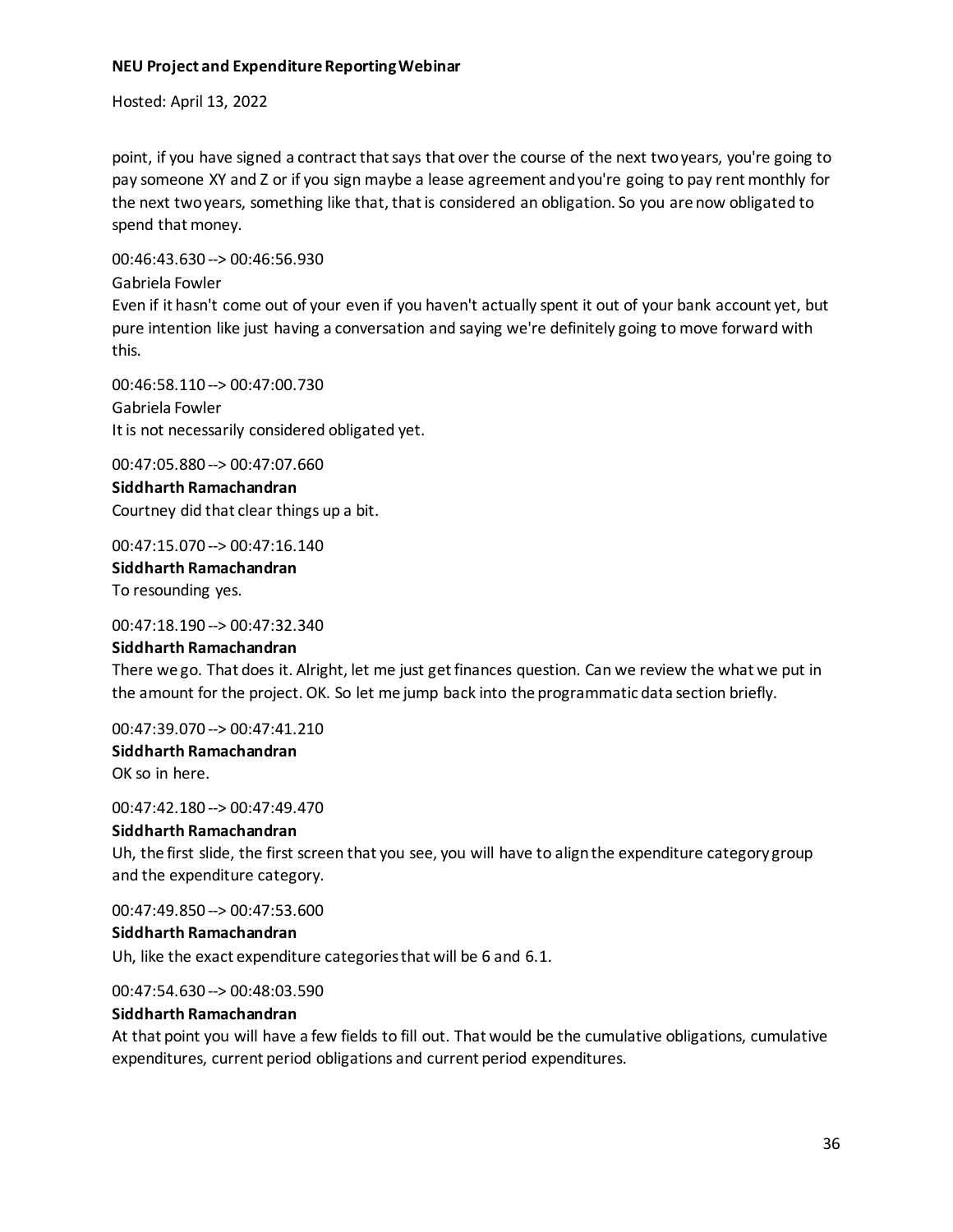Hosted: April 13, 2022

00:48:04.210 --> 00:48:08.380 **Siddharth Ramachandran**

This particular screen is project specific so.

#### 00:48:09.120 --> 00:48:20.940

#### **Siddharth Ramachandran**

As I mentioned before, if you have five different projects all under EC 6.1 on this screen you would just put the amount that's relevant to that project. So let's say \$50,000 or \$100,000.

00:48:22.140 --> 00:48:36.380

#### **Siddharth Ramachandran**

Once you've selected AD projects, you will be brought to this screen. Let's say you don't have just one. You have five of these line items on the screen. You will then hit next, which is on the bottom right.

00:48:37.360 --> 00:48:40.950

#### **Siddharth Ramachandran**

And then you will be brought to this screen on this screen.

00:48:42.610 --> 00:48:51.100

#### **Siddharth Ramachandran**

When did the first prompt? You'll be asked whether or not your jurisdiction is choosing to elect the standard allowance of \$10 million. You'd select yes.

#### 00:48:51.770 --> 00:49:09.600

#### **Siddharth Ramachandran**

And then under the next field where it says revenue loss due to COVID-19, you would put the entire allocation of your NEU not so because this is not related to the actual project. This is your allocation because this is treasuries way of verifying that your total allocation was under \$10 million.

00:49:10.540 --> 00:49:11.010

#### **Siddharth Ramachandran** Umm.

00:49:12.010 --> 00:49:16.840 **Siddharth Ramachandran** Did that clarify that question? I don't know if this was the right part that you were referring to.

00:49:18.090 --> 00:49:19.380 **Siddharth Ramachandran** And this is uh.

00:49:20.510 --> 00:49:21.300 **Siddharth Ramachandran** Finance.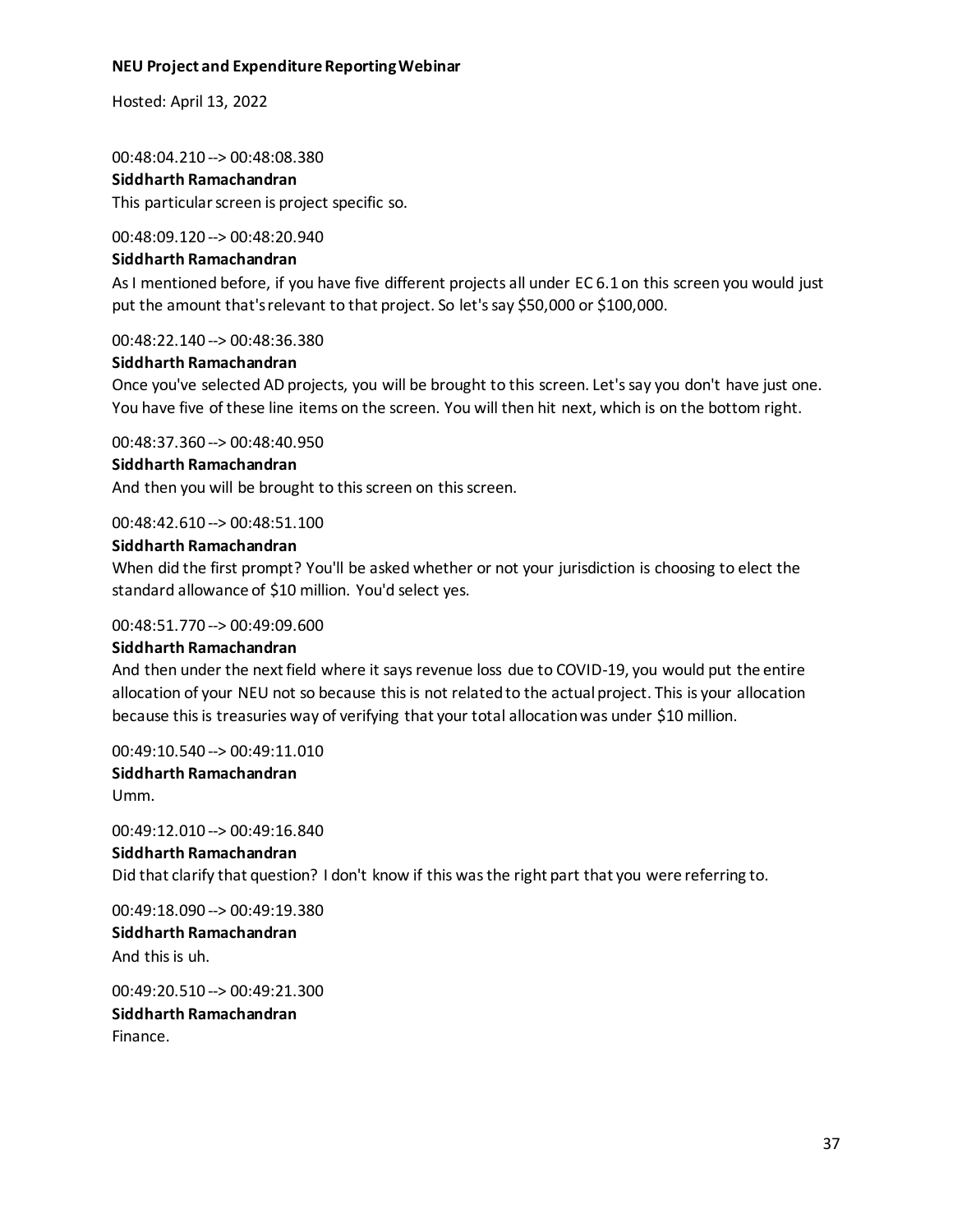Hosted: April 13, 2022

00:49:27.340 --> 00:49:27.710 **Siddharth Ramachandran** OK.

00:49:28.970 --> 00:49:29.960 **Siddharth Ramachandran** But Melissa.

00:49:35.360 --> 00:49:40.240

# **Siddharth Ramachandran** So, Melissa, regarding specific errors with being connected to other towns.

00:49:41.510 --> 00:49:43.830 **Siddharth Ramachandran** And stripping administrator roles.

00:49:45.190 --> 00:49:53.780

#### **Siddharth Ramachandran**

I would reach out to Treasury using the Help Desk email found here. I think that might be the easiest way to go about that process.

00:49:54.580 --> 00:50:08.810

Melissa White

OK, thank you. I I have done that. It just take has taken them well, it took them over three weeks to fix my my account and then which just was fixed on Monday.

00:50:09.520 --> 00:50:10.230 Melissa White And then.

00:50:11.710 --> 00:50:26.690 Melissa White Yesterday I discovered that all of my user roles have been stripped and I can't. Even when I click on the pencil to upload the supporting documents, I get a white screen. So my my concern is.

00:50:27.810 --> 00:50:35.880 Melissa White How long it's going to take them to fix this error issue for me and I didn't know if there was just another option.

00:50:39.490 --> 00:50:41.530 **Siddharth Ramachandran**

Yeah, I at this point I don't think.

00:50:42.210 --> 00:50:43.300 **Siddharth Ramachandran** I can think of 1.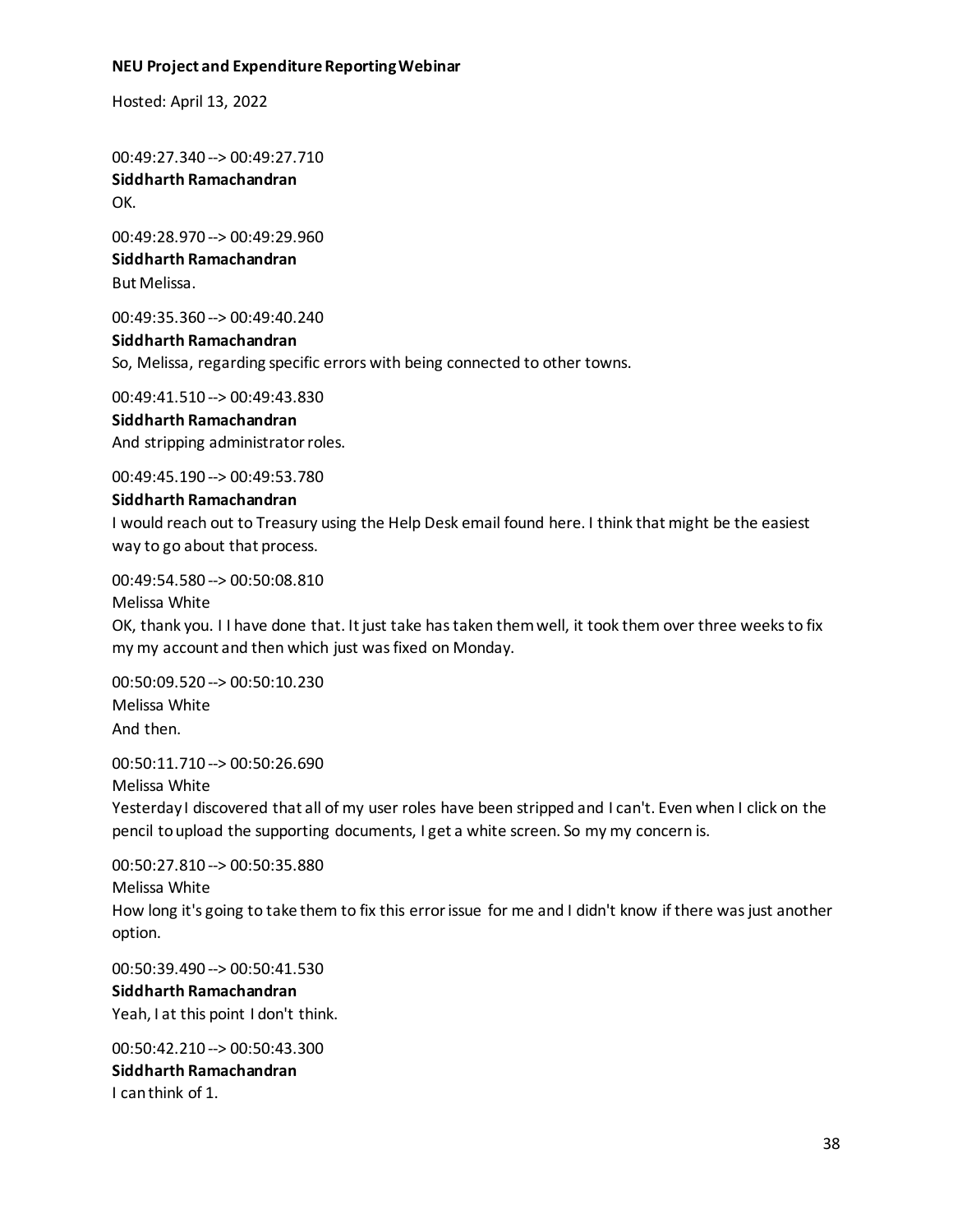Hosted: April 13, 2022

00:50:43.940 --> 00:50:48.900

#### **Siddharth Ramachandran**

Uh Gaby, would you agree? I think Treasury is help desk is probably the best one thing to think about.

00:50:49.330 --> 00:50:56.720 Gabriela Fowler Unfortunately, yes. And Melissa, you know that you were the identified account administrator when you guys requested the funds.

00:50:57.370 --> 00:50:58.200 Melissa White Yes, I was.

00:50:58.430 --> 00:51:28.780

Gabriela Fowler

OK, I'm just trying to think if there's anyone else who might have access. Umm, the only like additional piece of of the only other recommendation I would offer is to make sure you retain any email communication you have. What treasury? So if for some reason you end up beyond that 4:30 reporting deadline and you still haven't heard back and haven't been able to get access that you have kind of like a trail of quote UN quote evidence not to make it sound overly dramatic but evidence that you have been in communication with them and it's.

00:51:28.870 --> 00:51:33.260 Gabriela Fowler You know there wasn't anything you could do in IT. Anticipation of that deadline.

00:51:33.760 --> 00:51:38.820 Melissa White OK, alright. Yeah. I obviously have have that trail created. Thank you very much.

00:51:39.400 --> 00:51:40.240 Gabriela Fowler Yep, of course.

00:51:43.170 --> 00:51:51.900

#### **Siddharth Ramachandran**

Courtney, you asked what if a contract we were using or working with and passing funds through will be funding part of the project with their borrowed money.

00:51:54.830 --> 00:51:55.370 **Siddharth Ramachandran** Umm.

00:51:57.500 --> 00:52:00.170 **Siddharth Ramachandran** That's an interesting question, Gabby. What do you think about that?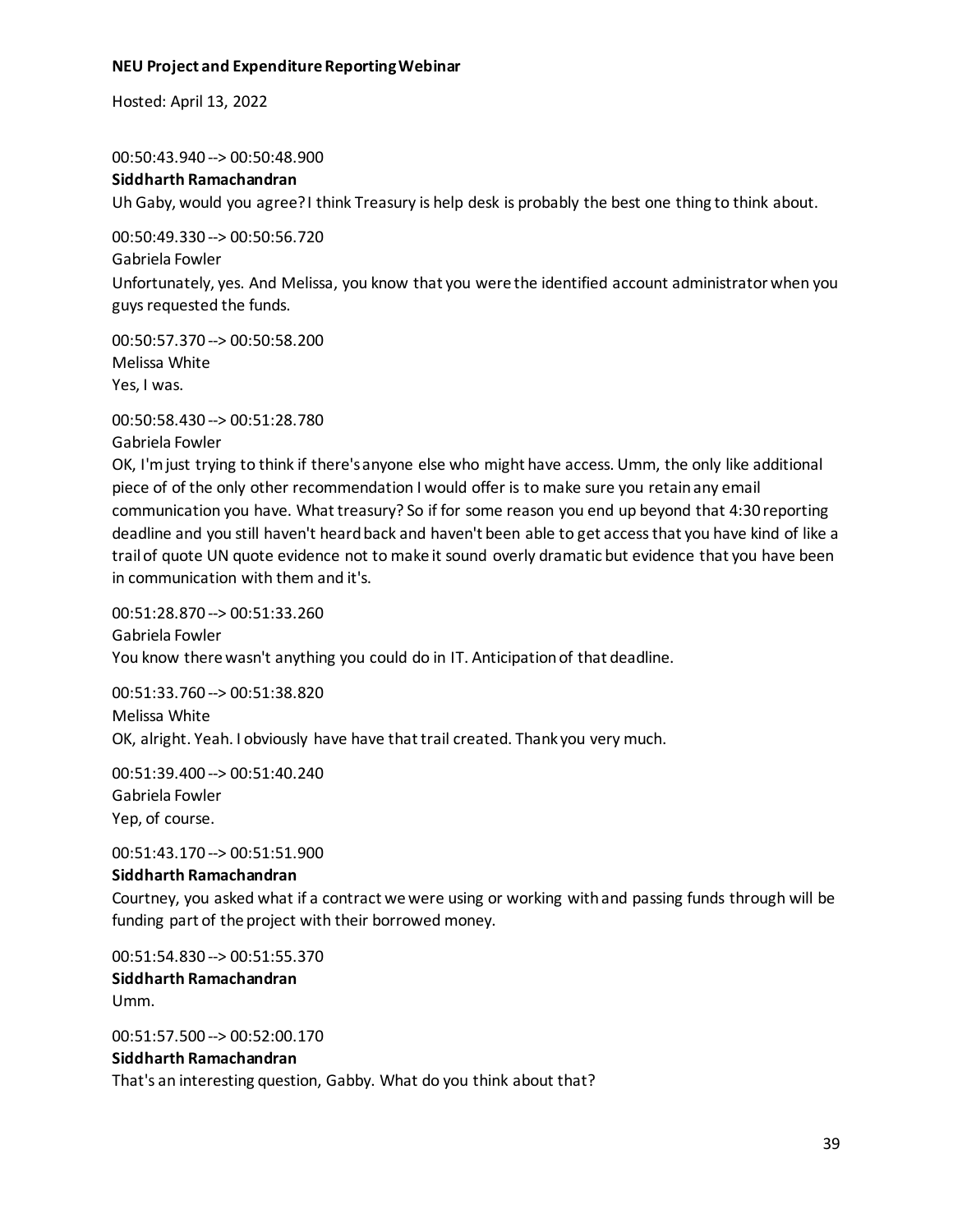Hosted: April 13, 2022

00:52:00.970 --> 00:52:02.520 **Siddharth Ramachandran** I think I would sit on that.

00:52:01.130 --> 00:52:11.940 Gabriela Fowler I think I have. I think we need to look into that and get back to you, Courtney, just to see where that cash on hand requirement, if that cash on hand requirement flows down.

00:52:04.610 --> 00:52:04.820 **Siddharth Ramachandran** Yeah.

00:52:13.230 --> 00:52:15.860 **Siddharth Ramachandran** Because if it's something on second level.

00:52:18.980 --> 00:52:24.400

#### **Siddharth Ramachandran**

From Karen, could you use the money as a down payment and then sign a lease agreement?

00:52:27.680 --> 00:52:34.440

#### **Siddharth Ramachandran**

May I have a bit more information about the project that you intend to to find if that's possible.

00:52:34.920 --> 00:52:50.270

Karen (Guest)

Hi we will look into purchase a fire truck and with with all of it but that that didn't happen. So now they're thinking about putting down a portion of that money towards the fire truck and leasing the remaining amount.

00:52:53.400 --> 00:52:57.730

# **Siddharth Ramachandran**

When you say leasing the remaining amount, you're gonna pay in installments or your your.

00:52:57.440 --> 00:52:58.970 Karen (Guest) Yes, yes, yeah.

00:52:58.640 --> 00:53:11.700

# **Siddharth Ramachandran**

Got you, got you. OK. Yeah. That, that that you're not using any board money for that. The fire truck is aligned with EC category 6.1. You should be in a good position for that. I don't think there's any red flags to be aware of on that one.

00:53:11.640 --> 00:53:20.720 Karen (Guest)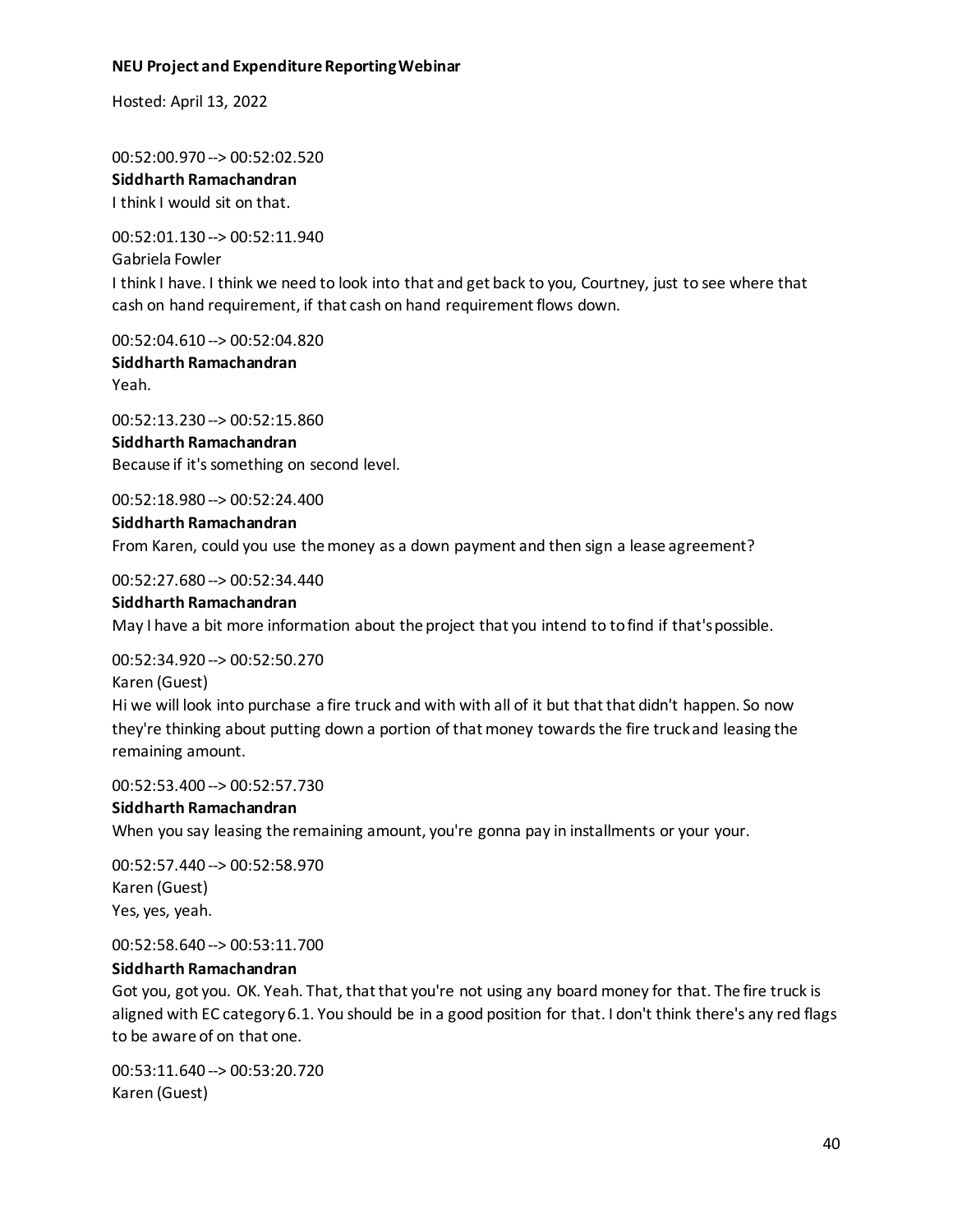Hosted: April 13, 2022

OK, so if the trial truck was like 700,000, we used 300,000 of our allocated money and then then leased the other 400, we're good.

00:53:22.130 --> 00:53:25.960

#### **Siddharth Ramachandran**

We are, uh, we I think we are good. Gaby, you agree 100.

00:53:24.890 --> 00:53:26.730 Karen (Guest) OK, perfect. Thank you.

00:53:27.610 --> 00:53:27.930

**Siddharth Ramachandran** OK.

00:53:28.930 --> 00:53:29.750 **Siddharth Ramachandran** Uh does it?

00:53:32.580 --> 00:53:33.000 **Siddharth Ramachandran** Uh.

00:53:33.710 --> 00:53:34.900 **Siddharth Ramachandran** Russ Roy.

00:53:36.620 --> 00:53:37.270 Russ Roy Yep.

00:53:37.260 --> 00:53:40.350

**Siddharth Ramachandran** That's correct. Yeah. That's that's it, yeah.

00:53:40.010 --> 00:54:02.260 Russ Roy

OK. Well, that's that's excellent. That's what I wanted to grab. I do have a little bit, I have a question on engineering on that first provision we were talking about and not being able to use the funds for borrowing. We went to town meeting this year and said hey, we got a wastewater project we wanna do, we're willing to put \$100,000 of the engineering.

00:54:02.980 --> 00:54:21.060

Russ Roy

To the to this project. Using these monies, the state, the DS fund is gonna finance the balance of it for us after we're done. But this was money that we wanted to use for doing that and and am I OK in in that first provision that?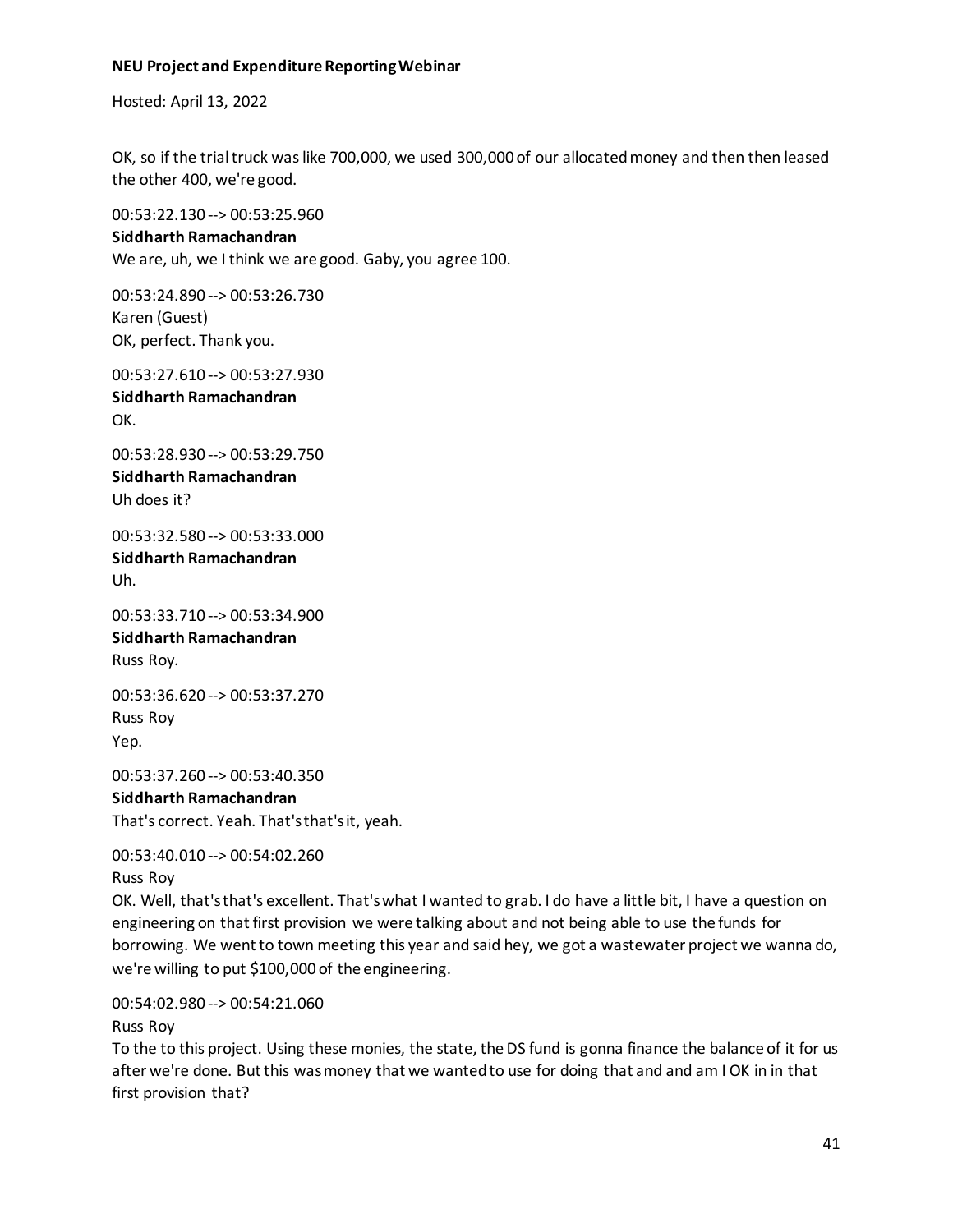Hosted: April 13, 2022

00:54:23.040 --> 00:54:32.800

Russ Roy

Says I'm not gonna be financing it. We're not using the same money. I'm. I specifically raised it in such a way that it was this hundred was just coming right off the top. And we're gonna pay cash.

00:54:34.850 --> 00:54:56.910

# **Siddharth Ramachandran**

That that if you're able to just report on specifically what chunk of this project that you're able to that, that that is funded using SFRF SLFRF money and you're allocation and you're indicating that the other part of the funding is not coming from you and as you mentioned, it's gonna be financed separately. I think that that should be alright. Gabby, do you do you cosign that belief? Yeah.

00:54:44.240 --> 00:54:44.560 Russ Roy Yeah. 00:54:51.200 --> 00:54:51.430 Russ Roy Right. 00:54:57.320 --> 00:55:02.840 Russ Roy

Yeah, it it seemed to fit the bill. But you know, anytime you throw the nuance of borrowing money.

00:55:03.990 --> 00:55:08.310

Russ Roy Hey, you wanna make sure that you understand the provision? So I appreciate the answer. Thank you.

00:55:08.540 --> 00:55:08.950

**Siddharth Ramachandran** Words.

00:55:12.190 --> 00:55:19.420 **Siddharth Ramachandran** Deb. Yes. Yeah, yeah. If the projects \$1,000,000, we're only using ARPA funds of \$40,000. You just report

00:55:21.500 --> 00:55:21.970 **Siddharth Ramachandran** Uh.

00:55:22.740 --> 00:55:25.490

# **Siddharth Ramachandran**

OK, that seems to be the bulk of the written questions.

\$40,000. You don't need report the \$1,000,000.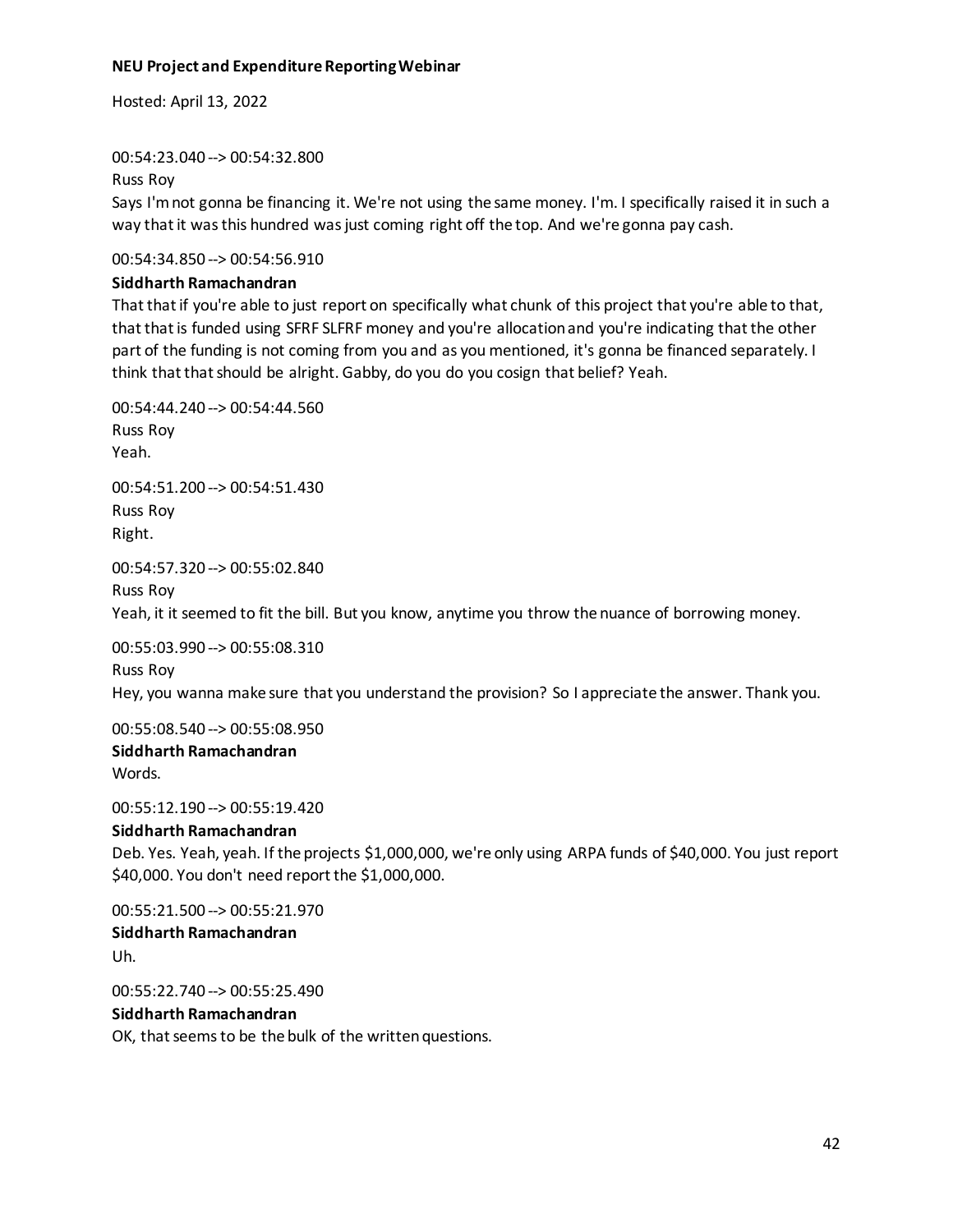Hosted: April 13, 2022

00:55:26.250 --> 00:55:29.180 **Siddharth Ramachandran** Umm but yeah, I at this point honestly.

00:55:30.710 --> 00:55:38.820

#### **Siddharth Ramachandran**

I really do apologize, but I cannot see everyone's hand so it seems like a first come, first serve sort of deals that just unmute yourself. Ask away.

00:55:41.020 --> 00:55:42.860

**Siddharth Ramachandran** If you have any further questions.

00:55:55.040 --> 00:56:08.590 Penny (Guest) Hi, this is Tammy Penny again. So just to clarify, just to expand on that last conversation, we can fund a phase of a project with ARPA monies, if we identify them like for example maybe engineering.

00:56:09.490 --> 00:56:11.990 Penny (Guest) But then if we borrow for the rest of acceptable.

00:56:14.430 --> 00:56:15.140 **Siddharth Ramachandran** So.

00:56:18.150 --> 00:56:35.130

#### **Siddharth Ramachandran**

You're able to if you if you. If the remainder of the money is actually is is not gonna be ARPA funded at all, then you can just report on on phase one of that project. But if the.

00:56:35.990 --> 00:56:48.580

#### **Siddharth Ramachandran**

If the continuation of that project relies on borrowed funding, that's when it gets a little unclear. Gabby, I I don't know if if that would be something that you had more clarity on? Penny asked if yeah.

00:56:50.150 --> 00:56:51.720 Gabriela Fowler Yeah. So I think that.

00:56:52.860 --> 00:57:22.690 Gabriela Fowler

There are nuances to this requirement that I am not comfortable rattling off because I've just not comfortable enough with exactly what they are. I think what we can do, I put my email address in the chat. What we can do is take this back. I don't wanna say I am hesitating to respond like definitively to some of these specific questions around like how you can use borrowed, how you can integrate borrowed money and SLFRF funds, and exactly where the line on the limitation is.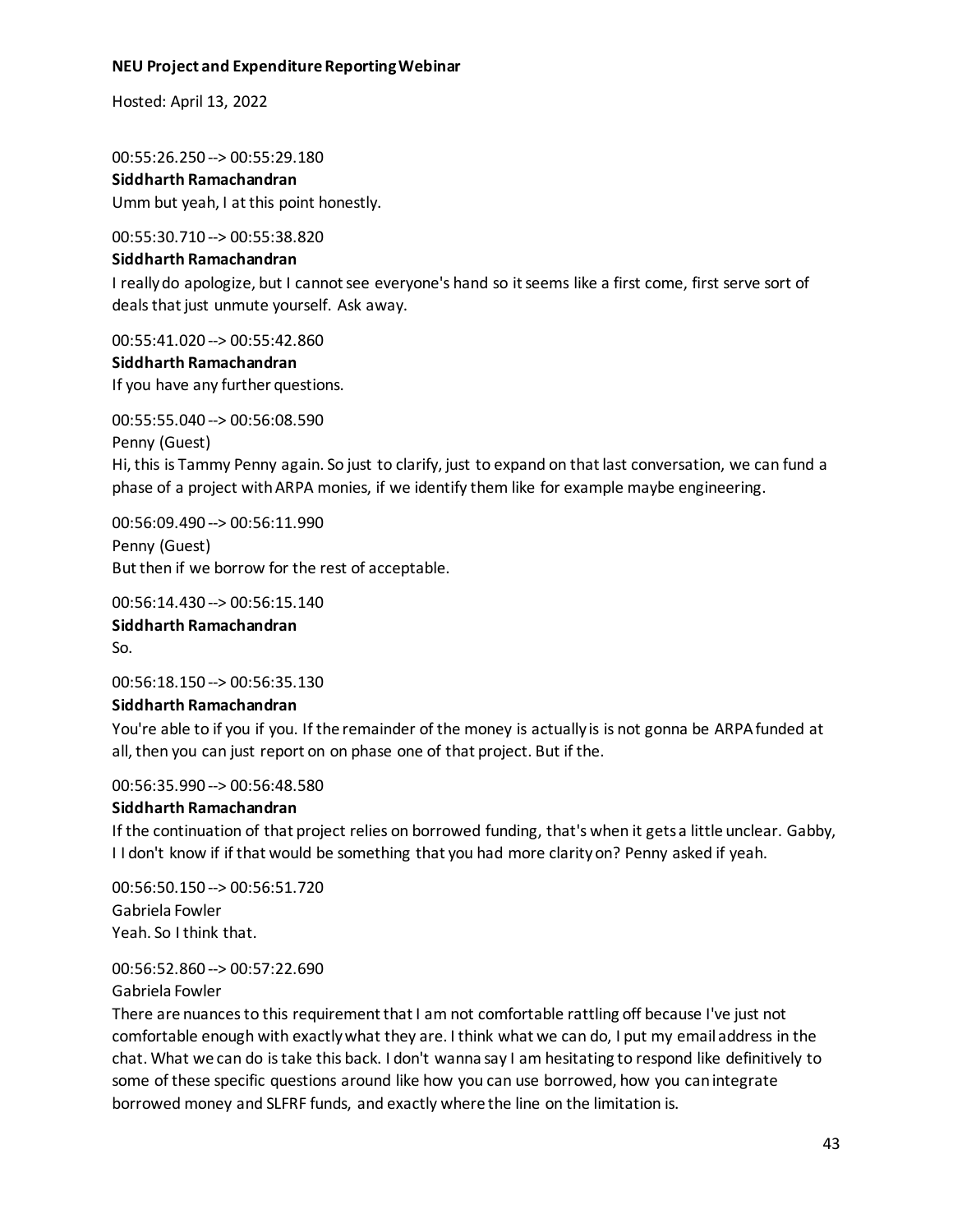Hosted: April 13, 2022

#### 00:57:23.450 --> 00:57:52.880

Gabriela Fowler

But I am happy to go do some digging and pull together like a little bit more of a detailed response on this because it seems important to a lot of folks. So my email address is in the chat and we will send an email out with the slide in the recording. Also that you're welcome to follow up with if you want more information on this and you would be interested in kind of like guidehouse this more full review of what this prohibition means. We are happy to provide anyone with kind of further context to this.

00:57:52.980 --> 00:57:56.800 Gabriela Fowler I just don't wanna misspeak on exactly where that line is.

00:57:58.820 --> 00:57:59.280 Gabriela Fowler Right now.

00:57:59.980 --> 00:58:00.750 Penny (Guest) OK. Thank you.

00:58:01.250 --> 00:58:01.780 Gabriela Fowler Absolutely.

00:58:13.840 --> 00:58:17.890

## **Siddharth Ramachandran** Yeah. Any any further questions, please, please, just feel free to meet yourself and speak.

00:58:19.770 --> 00:58:21.300

# **Siddharth Ramachandran** Said what's my email address?

00:58:23.670 --> 00:58:26.940 **Siddharth Ramachandran** So I actually also have a Gopher email address, but.

00:58:27.940 --> 00:58:33.960

# **Siddharth Ramachandran** There has been a couple of issues with that recently, so please use.

00:58:34.770 --> 00:58:39.110

#### **Siddharth Ramachandran**

This email address you see on the screen? That's S Ramachandran at guidehouse com.

00:58:53.670 --> 00:58:55.810 **Siddharth Ramachandran** And yeah, just one thing I wanna say is.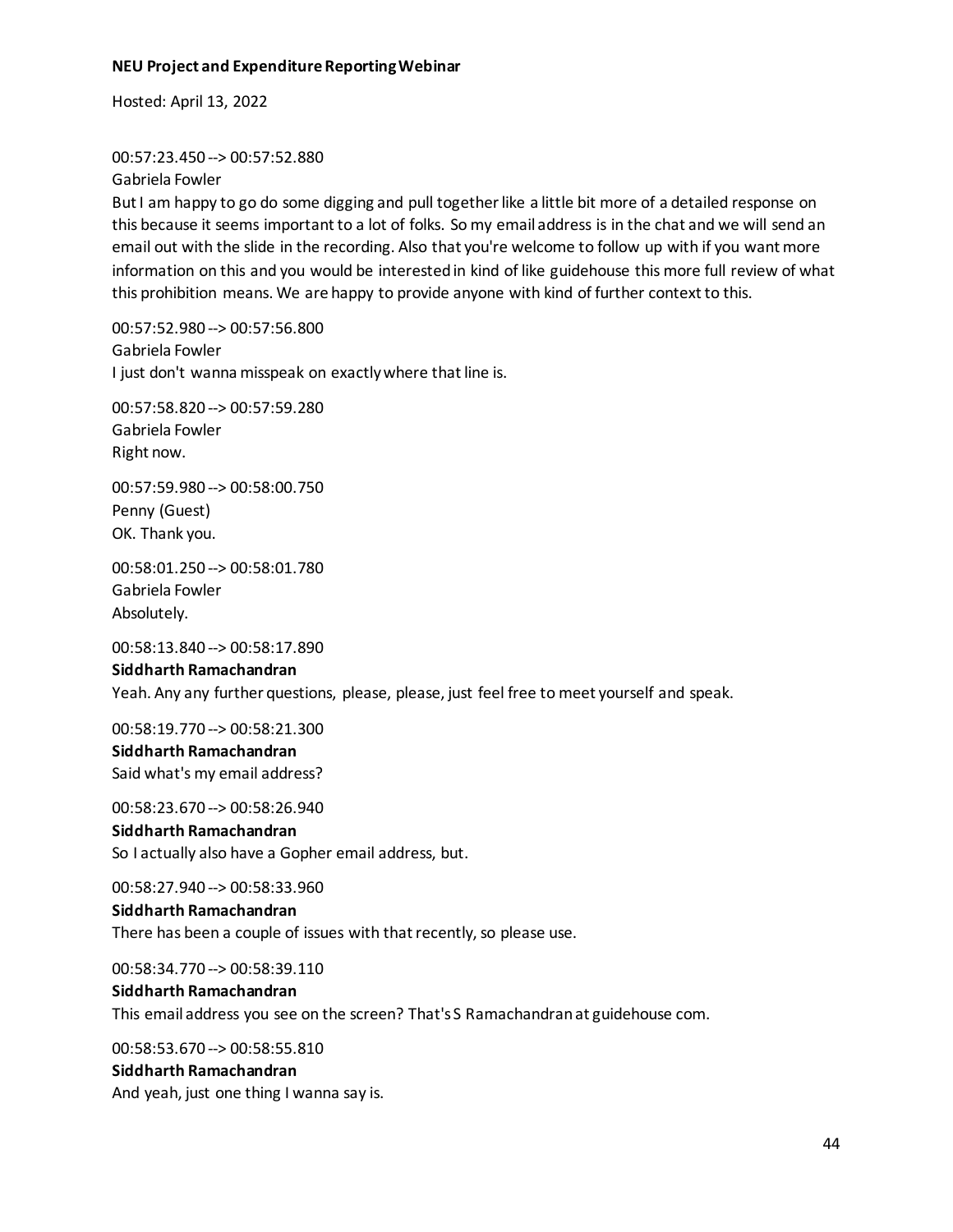Hosted: April 13, 2022

00:58:56.680 --> 00:59:06.670

#### **Siddharth Ramachandran**

I I know there there's been a lot of information out there between interim final rule and final rule and the different compliance reporting requirements and so on, but I think.

00:59:07.500 --> 00:59:11.510

#### **Siddharth Ramachandran**

Aligning your project to EC 6.1 is one way of really.

00:59:12.360 --> 00:59:21.220

#### **Siddharth Ramachandran**

Condensing a lot of those requirements and and making sense out of all the noise, it's there and I think that's it's it's the most streamlined way of going about this process.

#### 00:59:21.990 --> 00:59:41.070

#### **Siddharth Ramachandran**

But we we do to the best of our ability, you know, empathize with with how much information is really out there and how confusing a lot of the Treasury guidance really is at times. So please inundate us with questions via email, call us. We are more than happy to help you get you to the finish line on April 30th.

00:59:44.270 --> 00:59:49.160

Karen (Guest) Hi can you review the placeholder again if you have no projects in mind yet?

#### 00:59:58.730 --> 01:00:15.720

#### **Siddharth Ramachandran**

So what we were saying would be, if you have no projects, yeah, you will just clarify. You'll get this webinar and you'll get the slide deck as well. So what we were saying would be if you don't have a project in mind yet, what you could do is.

01:00:16.750 --> 01:00:29.360

#### **Siddharth Ramachandran**

Click add project and enter in a placeholder title and then you can enter 0 for all the amounts that's obligated or expended, both cumulative and current period obligations expenditures.

#### 01:00:30.210 --> 01:01:00.500

#### **Siddharth Ramachandran**

In the description tab you just wanna give it a brief description as to you know, hey, this project is is not flushed out yet. We intend on spending the money in a couple of ways. Or if you don't even have that information, you can just indicate that we don't have a clear path forward right now. But the important part would be aligning your project expenditure, category group and X project expenditure category to EC 6 and EC 6.1 selectively because what that enables you to do.

01:01:00.900 --> 01:01:02.000 **Siddharth Ramachandran** It's to.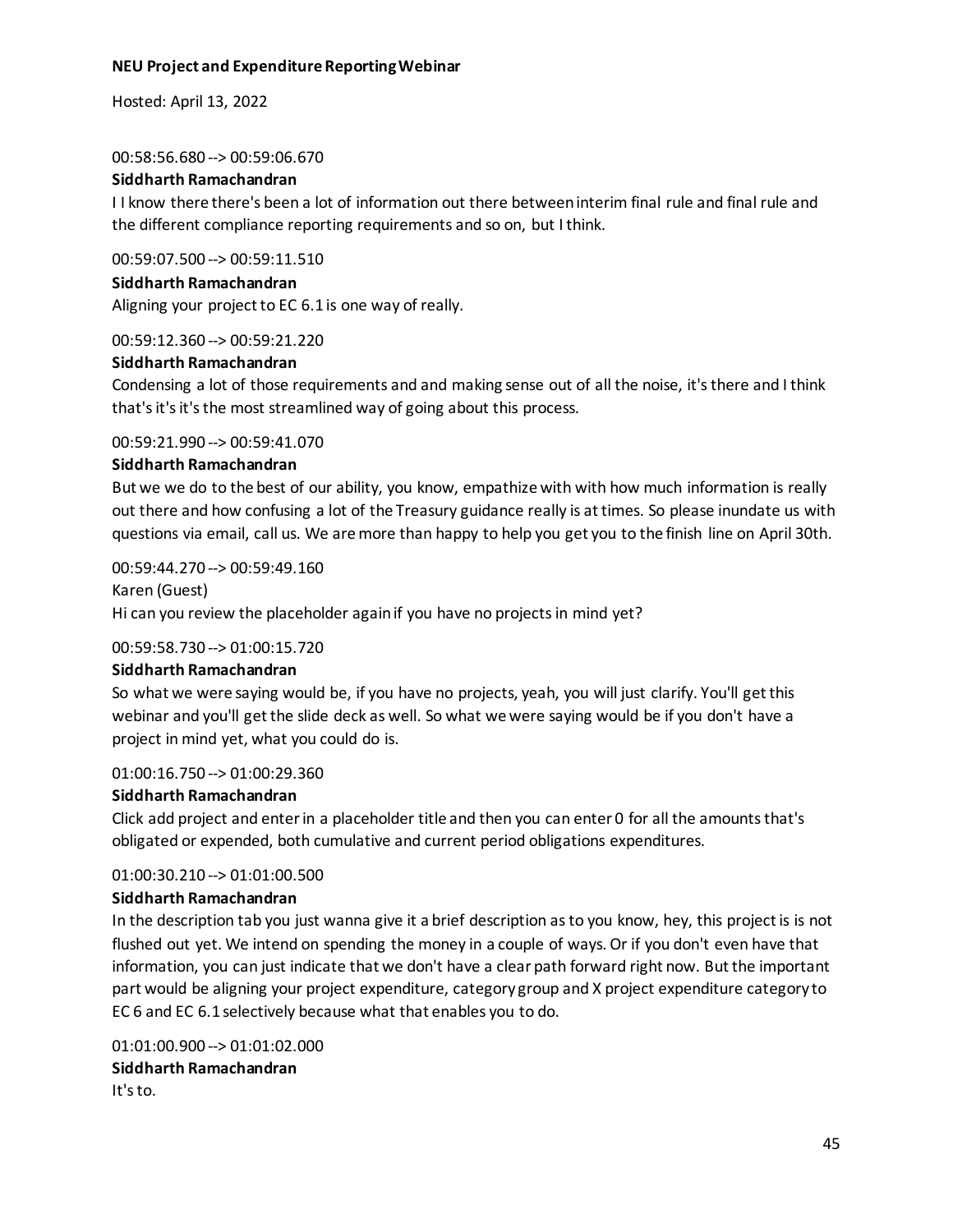Hosted: April 13, 2022

01:01:02.940 --> 01:01:12.120

#### **Siddharth Ramachandran**

A jump to this slide and select yes for the first question, enter your total allocation and therefore just be eligible for symmetric category 6.

01:01:18.950 --> 01:01:19.830 Corey Stevens (Guest) Sid, can you hear me?

01:01:19.920 --> 01:01:20.340 Karen (Guest) Thank you.

01:01:20.950 --> 01:01:21.890 **Siddharth Ramachandran** Ah yeah.

01:01:22.550 --> 01:01:28.770 Corey Stevens (Guest) Hi, Corey Stevens from Exeter. Hey. Well, we're on this tab. Can you just say again which?

01:01:30.910 --> 01:01:37.620 Corey Stevens (Guest) Which pages on from the NAV bar do not need to be filled out in this round?

01:01:39.010 --> 01:01:48.450

#### **Siddharth Ramachandran**

Sub the page titles subrecipient slash beneficiaries slash contractors. The page titled Subawards Slash Direct Payment page titled manager.

01:01:49.900 --> 01:01:50.610

**Siddharth Ramachandran** There was not.

01:01:50.140 --> 01:01:51.200 Corey Stevens (Guest) Those three? Yep.

01:01:51.510 --> 01:01:51.990 **Siddharth Ramachandran** Those, yeah.

01:01:51.850 --> 01:01:57.600 Corey Stevens (Guest) And that's that's just this round future. I mean, would be different. We'd have to add more information or.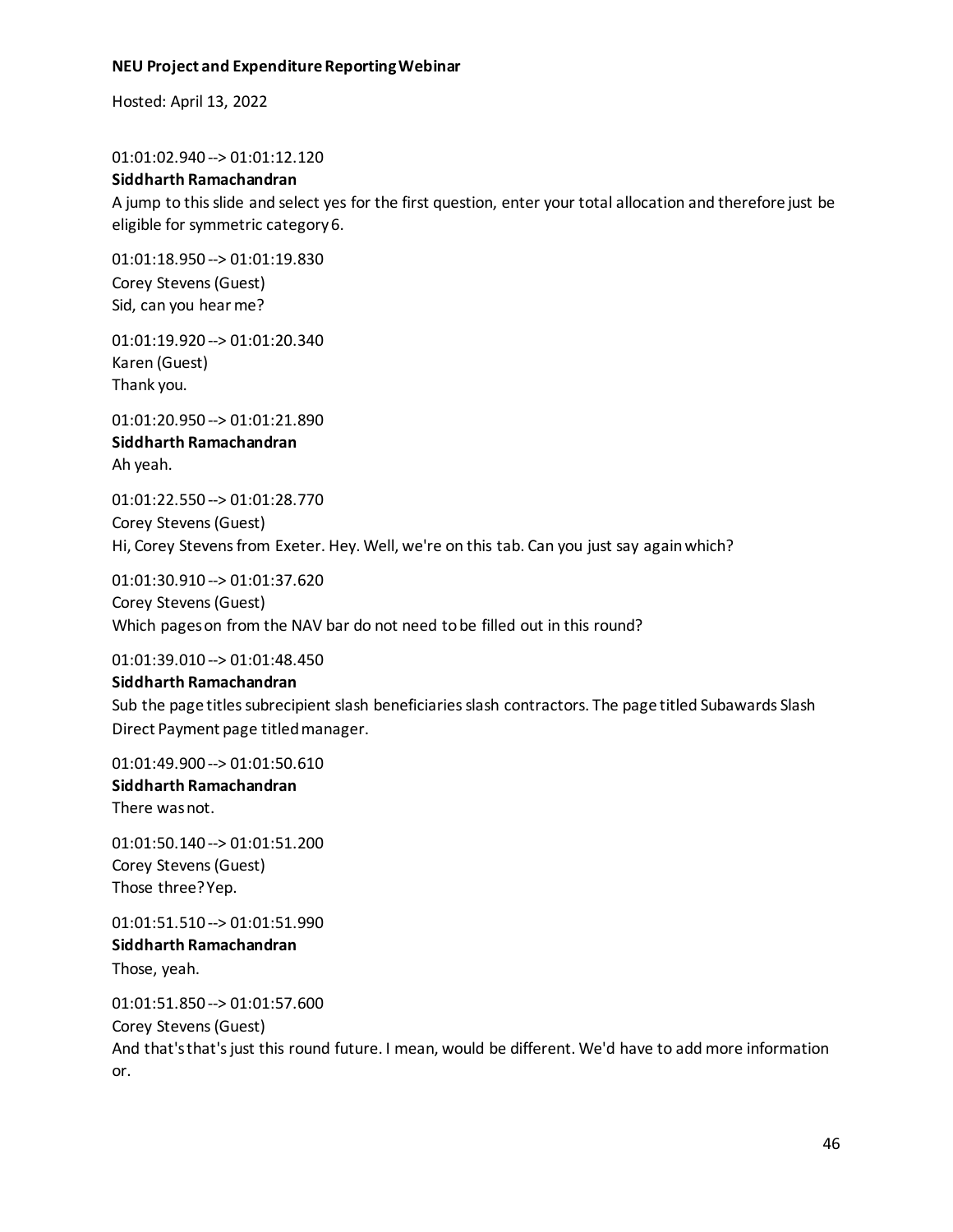Hosted: April 13, 2022

01:01:58.240 --> 01:02:08.050

#### **Siddharth Ramachandran**

Well, so that's the thing. So currently Treasury has said for this round it won't be required, but we encourage you to still track that internally in case they ask for it the following.

01:02:09.240 --> 01:02:10.470 Corey Stevens (Guest) Alright, thank you so much.

01:02:23.880 --> 01:02:24.840 Elisa (Guest) Hello. Hello.

01:02:26.130 --> 01:02:26.440 **Siddharth Ramachandran** Hi.

01:02:26.360 --> 01:02:41.130 Elisa (Guest)

Hey I I need some clarification here so if the total project is \$1,000,000 and we only the allocation is only 600,000 I only need to report that 600,000 correct?

01:02:42.040 --> 01:02:48.460

# **Siddharth Ramachandran**

If the remaining 400,000 is not coming from your ARPA funds, you don't need to report the remaining \$400,000.

01:02:48.810 --> 01:02:53.130 Elisa (Guest) OK. And then if the remaining is coming from barns?

01:02:53.890 --> 01:02:58.350 Elisa (Guest) Is that something that you still need to clarify? If it's, uh, allow or not?

01:02:59.230 --> 01:03:00.680 **Siddharth Ramachandran** So these are town bonds.

01:03:03.290 --> 01:03:13.450

# **Siddharth Ramachandran**

I I don't think Treasury has adequate guidance on on that. I don't ultimately if it doesn't fall under the purview of SLFRF, you won't need to report on the remainder of the fund.

01:03:14.150 --> 01:03:14.880 Elisa (Guest) OK. Thank you.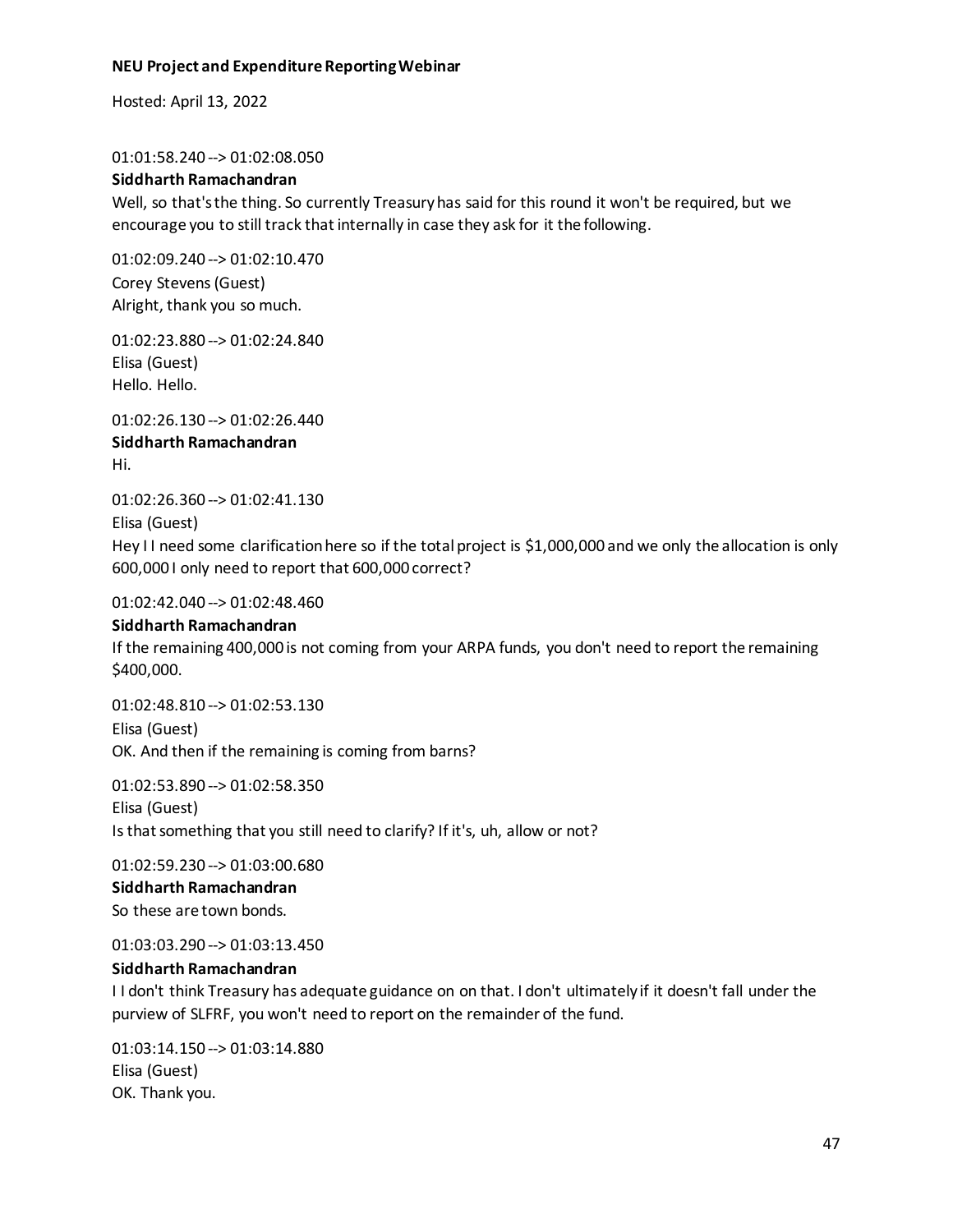Hosted: April 13, 2022

01:03:15.530 --> 01:03:16.110 **Siddharth Ramachandran** Starter set.

01:03:22.110 --> 01:03:22.710 Marj Roy Not really.

01:03:24.590 --> 01:03:27.490 Marj Roy Tell you what you can do, but they don't really tell you what you can do.

01:03:45.560 --> 01:03:45.940 **Siddharth Ramachandran** Right.

01:03:48.310 --> 01:03:48.760 **Siddharth Ramachandran** So.

01:03:49.590 --> 01:04:06.020

#### **Siddharth Ramachandran**

Give it a couple of more minutes. If there's no additional questions. As we mentioned before, I'm gonna navigate to the slide with mine and gabbys email addresses. So that's gabbys would be G Fowler, a goddess.com and BS Ramachandran at guidehouse.com.

01:04:06.580 --> 01:04:12.600

**Siddharth Ramachandran** Umm, we will be sending out this recording as well asthis slide deck right after.

01:04:13.390 --> 01:04:19.180

#### **Siddharth Ramachandran**

This session, but if you have any further questions, please respond to that by extend. If or send us a direct email.

01:04:21.770 --> 01:04:22.670 **Siddharth Ramachandran** Give me a couple of friends.

01:04:21.790 --> 01:04:31.570 Gabriela Fowler He said there are just two more questions in the chat so from Laura, if the town has used the funds on multiple expenditures, do they just list it as one project?

01:04:37.610 --> 01:04:38.380 **Siddharth Ramachandran** OK so.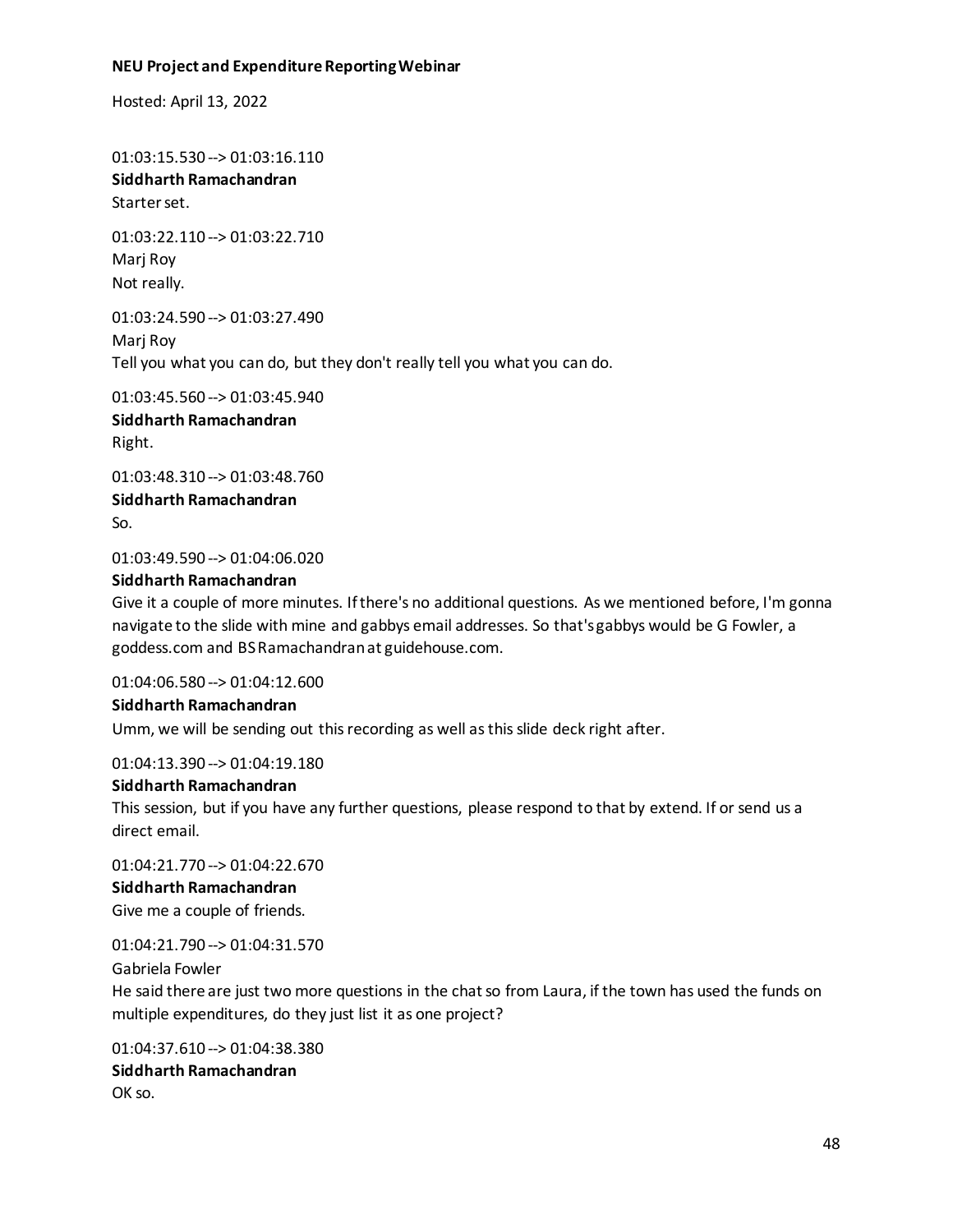Hosted: April 13, 2022

01:04:39.680 --> 01:04:50.590

#### **Siddharth Ramachandran**

Because you're aligning your entire because we recommend that you align everything to expenditure category 6.1 the project specific breakdown is entirely up to you.

01:04:51.760 --> 01:04:59.070

#### **Siddharth Ramachandran**

You can either combine everything under a single project if they're all, if you deem them all to be relatively similar in term operations.

01:05:00.060 --> 01:05:02.350

**Siddharth Ramachandran** But no, just to clarify.

01:05:03.050 --> 01:05:31.770

#### **Siddharth Ramachandran**

A project doesn't have to be just one expenditure. A project is just identified as a similar group of activities. So you can have one project that encompasses multiple expenditures. If however, if you believe that these expenditures for internal tracking purposes or just generally are a little bit distinct, you can separate it out, but that the onus is on you to just make that decision. There's no correct way of going about it, particularlybecause you're aligning your entire allocation to its venture category 6.1.

# 01:05:35.610 --> 01:05:42.040

#### **Siddharth Ramachandran**

So just to drive that home, there's no functional difference in reporting requirements for those projects.

01:05:36.120 --> 01:05:36.520 Gabriela Fowler And.

01:05:45.620 --> 01:05:56.660

Gabriela Fowler And then Deb asked if we've committed to a project but have not expended anything, would the amount committed? Would we put them out? The amount committed under obligation in zero for expended?

01:05:58.230 --> 01:05:58.550 **Siddharth Ramachandran** Yeah.

01:06:00.150 --> 01:06:00.620 **Siddharth Ramachandran** Let's go ahead.

01:06:05.380 --> 01:06:20.600 Gregg T (Acworth Rep) (Guest)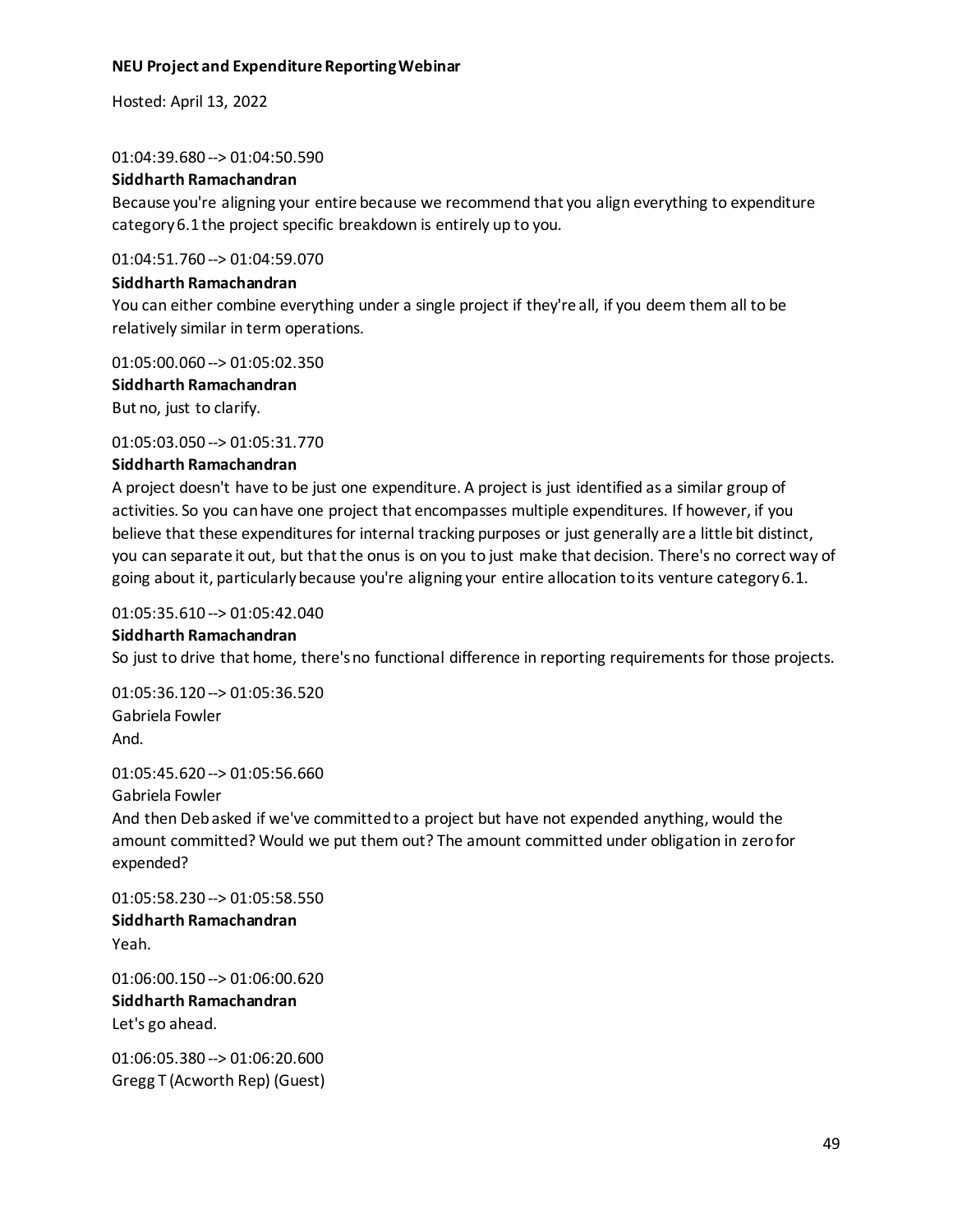Hosted: April 13, 2022

And this is Greg again. Just in our example we've we've been allocated 42,000, but total allocation is 96,000. We just have only received half of the funding. We're gonna expend that half the 42.

01:06:21.430 --> 01:06:30.160 Gregg T (Acworth Rep) (Guest) So I think my total allocation be 96. The project at hand right now is 42 and we have 42 still pending correct.

01:06:34.660 --> 01:06:46.870

#### **Siddharth Ramachandran**

So is it total? So do you are you are correct in terms of how you think about that? Just to clarify the amounts you gave me, so is your total allocation 84 or 40 or?

01:06:46.430 --> 01:06:48.500 Gregg T (Acworth Rep) (Guest) Ohh I I'm sorry 40.

01:06:49.660 --> 01:06:55.420 Gregg T (Acworth Rep) (Guest) So it's 92,000 and it's 46 and 46. Yeah, I was off there.

01:06:52.530 --> 01:06:53.940

**Siddharth Ramachandran** OK, 446.

01:06:55.830 --> 01:07:02.090

#### **Siddharth Ramachandran**

No, no, all good. OK, that make that makes sense. And that is, is that including that additional 23,000 or that's separate from that?

01:07:04.120 --> 01:07:07.740 Gregg T (Acworth Rep) (Guest) No, no, this is Greg Thibodeau from Acworth.

01:07:08.550 --> 01:07:09.270 Gregg T (Acworth Rep) (Guest) Different Greg.

01:07:08.940 --> 01:07:12.020 **Siddharth Ramachandran** Oh no, I'm OK. Sorry. Sorry. Sorry about that.

01:07:11.710 --> 01:07:14.200 Gregg T (Acworth Rep) (Guest) Yeah. Yeah. No, we don't have that 23,000.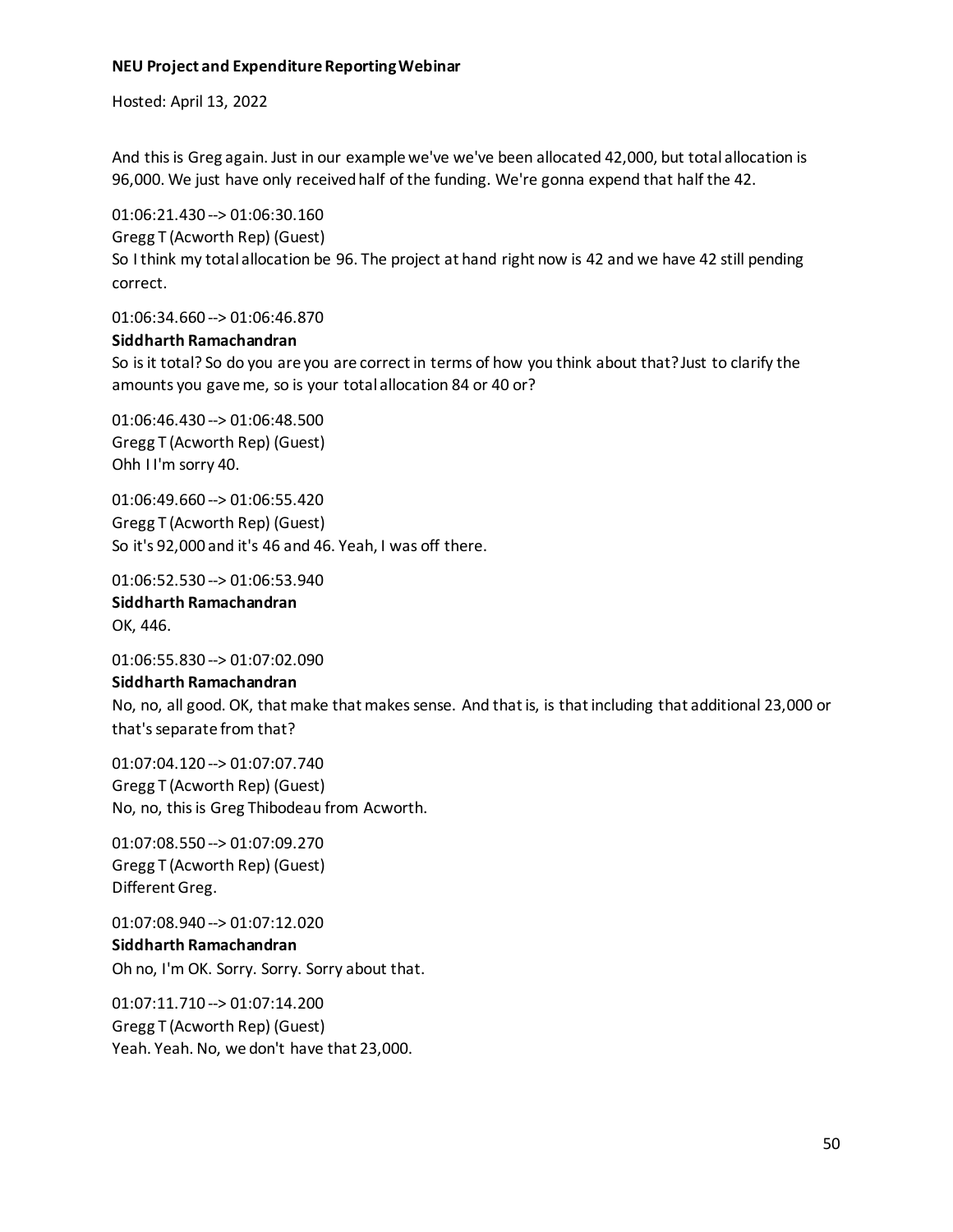Hosted: April 13, 2022

01:07:15.870 --> 01:07:18.640

**Siddharth Ramachandran** I apologize for that, but yes, just to.

01:07:19.290 --> 01:07:25.320

#### **Siddharth Ramachandran**

Clarify that point, that is that is correct. You would have 42,000 is if you expanded your 42 so.

01:07:26.300 --> 01:07:34.760

# **Siddharth Ramachandran**

By virtue of receiving the 42,000 or 46,000, that doesn't mean that you've extended it. If you have in fact expended the 46,000 meaning the.

01:07:35.490 --> 01:07:40.920

# **Siddharth Ramachandran**

Uh, the money has changed hands. Spent it. Then you can report it. But yeah, so.

01:07:37.090 --> 01:07:37.410 Gregg T (Acworth Rep) (Guest) Right.

01:07:40.850 --> 01:07:58.130

Gregg T (Acworth Rep) (Guest)

Yeah, that's alright. It's timing is tight because we're working with NH C with the broadband and we're trying to get that. We're trying to cut a check for them. Right now it just is the right timing too. I'm trying to get that done so that I can report that it was expended the 46,000.

01:07:59.570 --> 01:08:05.070 Gregg T (Acworth Rep) (Guest) Now, are we still have 46,000 that has not been given to us yet by the state?

01:08:08.110 --> 01:08:13.250

# **Siddharth Ramachandran** Got it. Yeah, that would be and and and you intend for that 46,000 to also go to the same project?

01:08:08.340 --> 01:08:08.850 Gregg T (Acworth Rep) (Guest) OK.

01:08:13.730 --> 01:08:14.340 Gregg T (Acworth Rep) (Guest) Correct.

01:08:14.750 --> 01:08:16.350 **Siddharth Ramachandran** OK. Yeah. So then that's just a clear.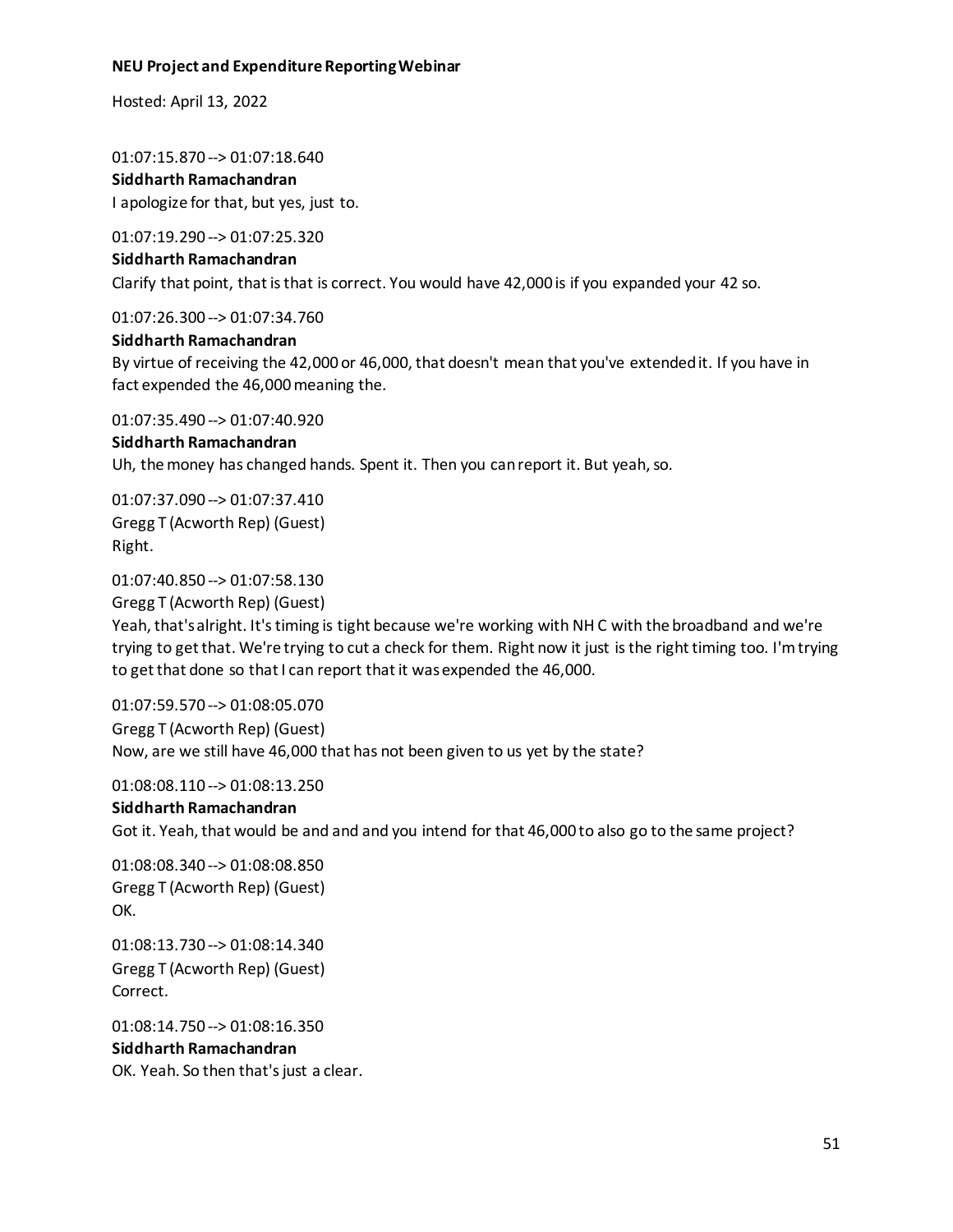Hosted: April 13, 2022

01:08:17.620 --> 01:08:20.990 **Siddharth Ramachandran** Very convenient expenditure application situation.

01:08:20.710 --> 01:08:22.250 Gregg T (Acworth Rep) (Guest) Right. Thank you. Thanks it.

01:08:50.640 --> 01:08:54.310 **Siddharth Ramachandran** Deb, can you expand the second half? We haven't received it yet.

01:08:55.770 --> 01:08:56.240 **Siddharth Ramachandran** Umm.

01:08:57.710 --> 01:08:58.250 **Siddharth Ramachandran** You can.

01:08:59.110 --> 01:09:02.790 **Siddharth Ramachandran** Obligated. You can't expend the second half if you haven't received it yet.

01:09:03.790 --> 01:09:04.950 **Siddharth Ramachandran** That's my understanding fit.

01:09:18.410 --> 01:09:21.260 Justin Campo (Guest) So go on that question. Can you hear me?

01:09:21.940 --> 01:09:22.230 **Siddharth Ramachandran** Yep.

01:09:23.220 --> 01:09:28.580 Justin Campo (Guest) Going on that question, we'd have to pause the project until we receive our second half money.

01:09:31.310 --> 01:09:31.980 **Siddharth Ramachandran** Umm.

01:09:34.340 --> 01:09:41.840 **Siddharth Ramachandran** I mean, if you can obligate that second half, but you can't report it as an expenditure if you.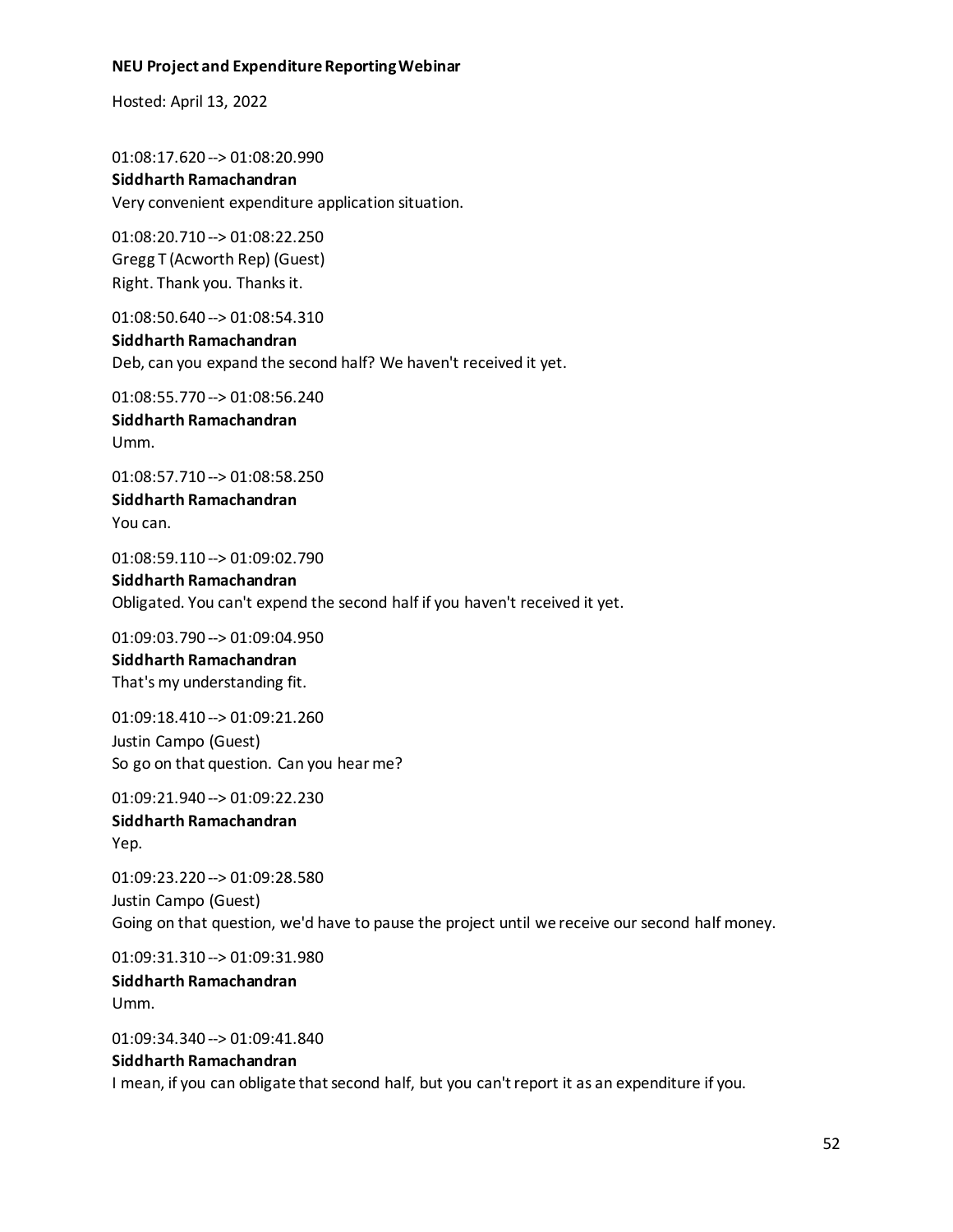Hosted: April 13, 2022

01:09:42.680 --> 01:09:44.130 **Siddharth Ramachandran** You know, have it that's.

01:09:44.810 --> 01:09:46.080 **Siddharth Ramachandran** That's my understanding of the site.

01:09:45.720 --> 01:09:48.680 Justin Campo (Guest) OK, so we can front it, but we can't report it until we receive it.

01:09:49.520 --> 01:09:51.670 **Siddharth Ramachandran** You can't report it as an expenditure until you receive.

01:09:52.570 --> 01:09:53.000 Justin Campo (Guest) OK.

01:10:18.430 --> 01:10:19.000 **Siddharth Ramachandran** Alright.

01:10:21.390 --> 01:10:26.930 **Siddharth Ramachandran** Yeah. Are there any lessons in chat? OK, I can see them. I think I captured them all. Ohh, flora, everyone.

01:10:29.110 --> 01:10:31.800

**Siddharth Ramachandran** Does anyone know when the second portion should be?

01:10:35.160 --> 01:10:37.480 **Siddharth Ramachandran** I am not entirely sure of the.

01:10:36.960 --> 01:10:46.380 Gabriela Fowler Treasury indicated that the second chance should be coming about a year after the first chance, so we're expecting it sometime in May of 2022.

01:10:47.010 --> 01:10:48.970

**Siddharth Ramachandran** Yeah, not the specific date, that's the.

01:11:15.490 --> 01:11:16.540 **Siddharth Ramachandran** Alright, well.